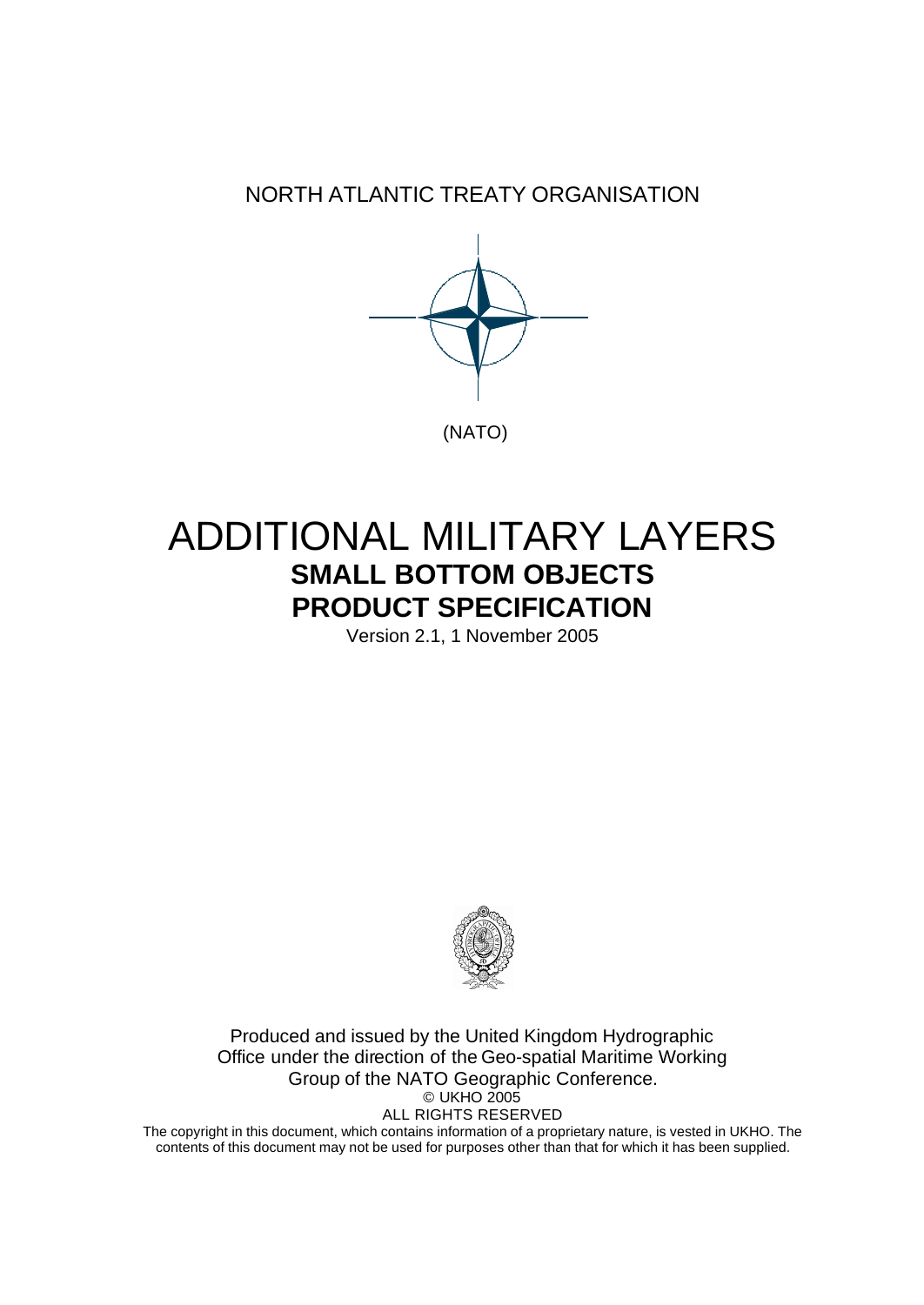### **Document Control**

### **ISSUE**

| <b>Date</b> | <b>Author</b>   | Issue | <b>Summary of Changes</b>                                                                             |
|-------------|-----------------|-------|-------------------------------------------------------------------------------------------------------|
| 1/11/01     | AML             | 1.0   | No prior version                                                                                      |
| 31/07/04    | <b>B</b> Parish | 2.0   | Includes amendments to AML<br><b>SBO</b> Product Specification<br>approved by AHHWG-9 $&$<br>AHHWG-10 |
| 1/11/05     | <b>B</b> Parish | 2.1   | Amended in response to industry<br>review & GMWG-3 approval                                           |
|             |                 |       |                                                                                                       |

### **APPROVALS**

| <b>Approver and Title</b>                      | Signature | <b>Date</b> |
|------------------------------------------------|-----------|-------------|
| Chairman Geo-spatial Maritime Working<br>Group |           | 21/10/05    |

### **VERSION CONTROL**

| <b>Version</b> | <b>Review Date Reviewed By</b> |
|----------------|--------------------------------|
|                |                                |
|                |                                |
|                |                                |

#### **FILE DETAILS**

| <b>Component</b>                | <b>Name &amp; Location</b>                        | <b>Tool</b> |
|---------------------------------|---------------------------------------------------|-------------|
| Document text                   | J:\AML\Specification\Specifications\ SBO \ SBO PS | MS Word     |
| Correspondence<br>and hard copy | HA/351/002/011                                    | N/A         |
|                                 |                                                   |             |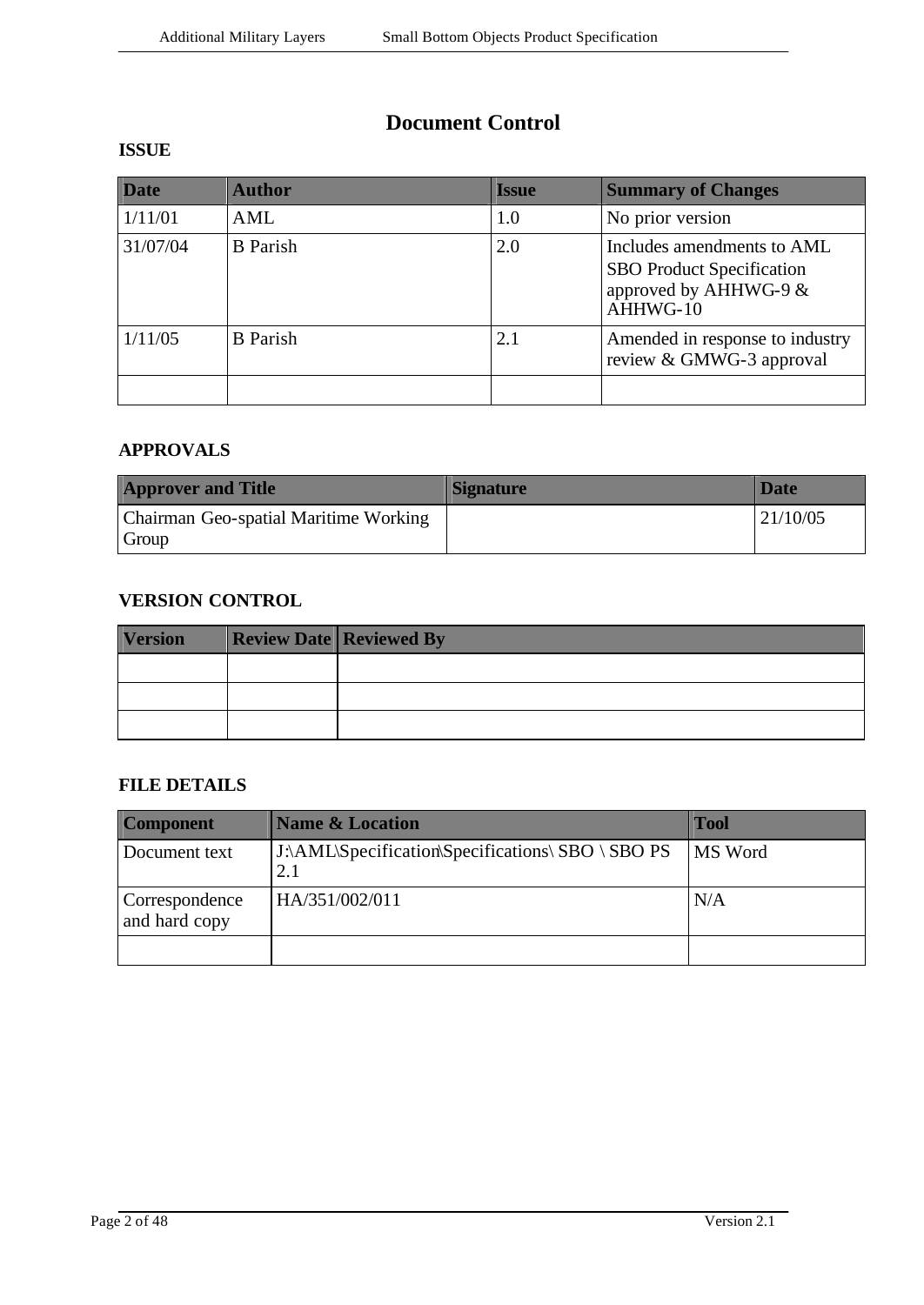# **Contents**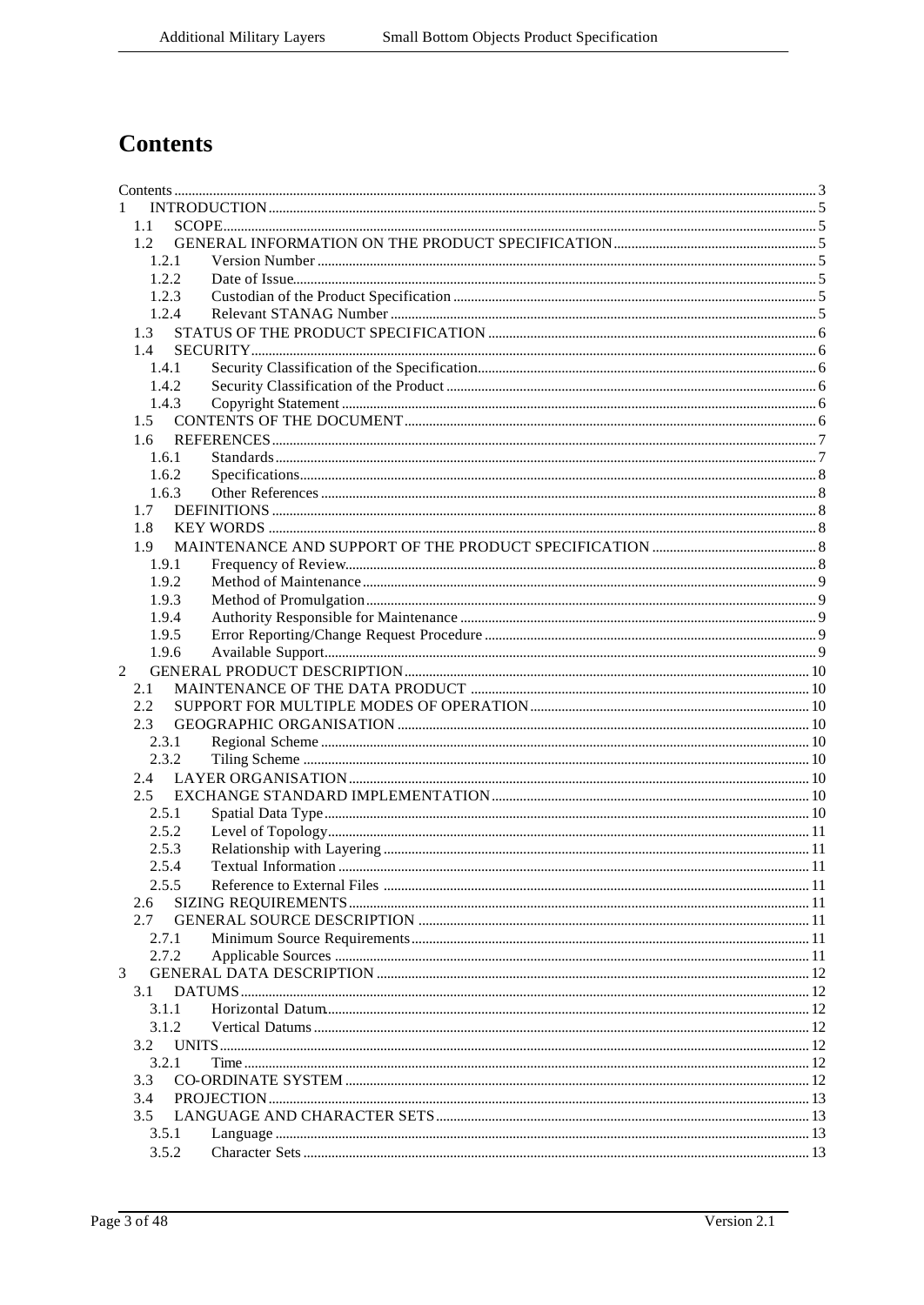|                | 3.6.1 |       |  |
|----------------|-------|-------|--|
|                | 3.6.2 |       |  |
|                | 3.6.3 |       |  |
|                | 3.6.4 |       |  |
|                | 3.6.5 |       |  |
| $\overline{4}$ |       |       |  |
| 5.             |       |       |  |
|                | 5.1   |       |  |
|                | 5.2   |       |  |
|                | 5.3   |       |  |
|                | 5.4   |       |  |
|                | 5.5   |       |  |
|                | 5.5.1 |       |  |
|                | 5.5.2 |       |  |
|                |       |       |  |
| 6              |       |       |  |
|                | 6.1   |       |  |
|                | 6.2   |       |  |
| $\tau$         |       |       |  |
|                | 7.1   |       |  |
| 8              |       |       |  |
|                | 8.1   |       |  |
|                |       | 8.1.1 |  |
|                | 8.1.2 |       |  |
|                | 8.2   |       |  |
|                | 8.3   |       |  |
|                | 8.4   |       |  |
|                | 8.5   |       |  |
|                | 8.6   |       |  |
|                | 8.7   |       |  |
|                | 8.8   |       |  |
|                | 8.9   |       |  |
| 9              |       |       |  |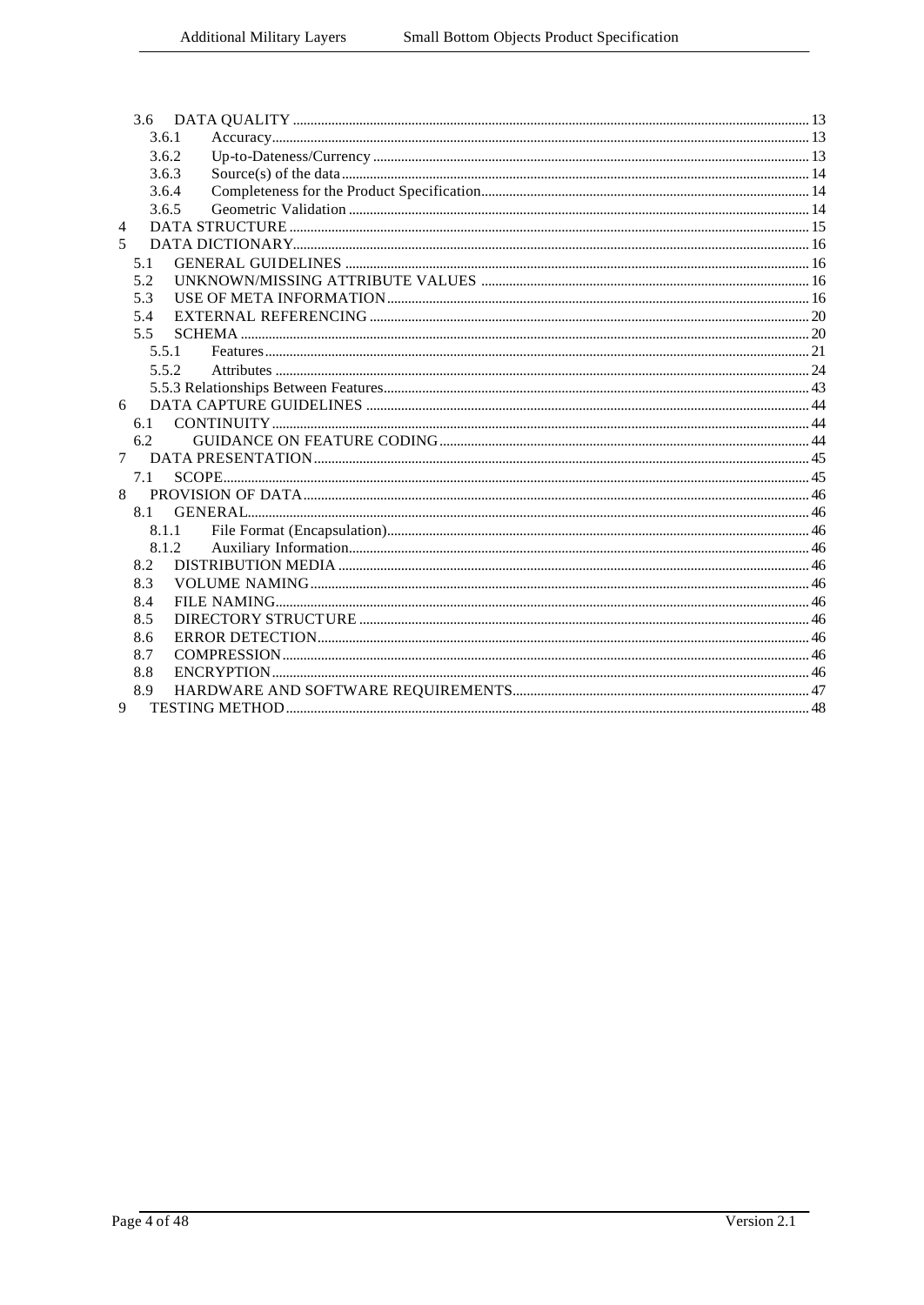# **1 INTRODUCTION**

#### **1.1 SCOPE**

The main body of this Product Specification describes the content and defines the data dictionary of the AML Small Bottom Objects (SBO) product, independent of any exchange standard data format. The schema and data format imposed by the chosen exchange standard implementation are defined in separate annexes (where provided).

It has been prepared in accordance with NATO STANAG 7170, Additional Military Layers and the draft NATO STANAG 4564, Performance Standards for Warship Electronic Chart Display and Information System (WECDIS) Data Products. It is based on the proposed Common Product Specification Framework (CPSF) which is contained as Annex B to the draft STANAG 4564.

The SBO Product Specification is designed to facilitate the encoding of the AML component of the same name. The purpose of this product is to depict all known small bottom objects whose greatest dimension is less than five metres.

#### **AML SMALL BOTTOM OBJECTS MUST NOT BE USED IN ISOLATION FOR NAVIGATIONAL PURPOSES**

#### **1.2 GENERAL INFORMATION ON THE PRODUCT SPECIFICATION**

#### **1.2.1 Version Number**

2.1

#### **1.2.2 Date of Issue**

1 November 2005

### **1.2.3 Custodian of the Product Specification**

The Custodian of this specification is the United Kingdom Hydrographic Office: United Kingdom Hydrographic Office Admiralty Way Taunton Somerset TA1 2DN Telephone: +44(0) 1823 337900 Fax: +44(0) 1823 284077 E-mail:aml@ukho.gov.uk

#### **1.2.4 Relevant STANAG Number**

NATO STANAG No.7170 Additional Military Layers (AML).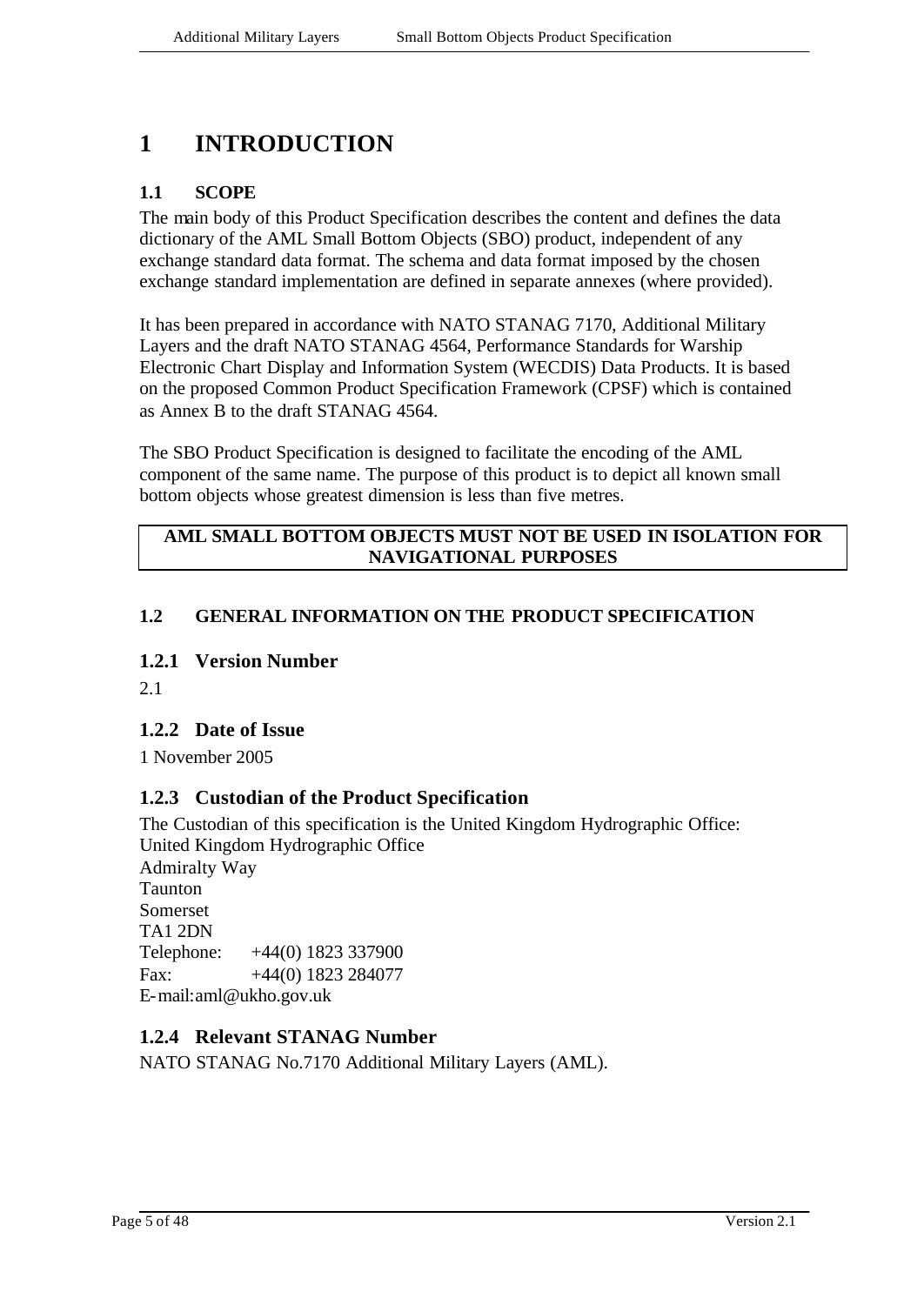#### **1.3 STATUS OF THE PRODUCT SPECIFICATION**

This product specification has been endorsed by the Geo-spatial Maritime Working Group of the NATO Geographic Conference and is subject to the change control procedures implemented by that group.

#### **1.4 SECURITY**

#### **1.4.1 Security Classification of the Specification**

The Product Specification is UNCLASSIFIED.

#### **1.4.2 Security Classification of the Product**

AML SBO can be issued at various security classification levels according to content. AML SBO products of differing security levels (specified at the dataset level by the 'Protective Marking' and 'Caveat' details) are physically partitioned.

The table at section 5.3 contains details of how AML SBO security classification information must be described in this product.

### **1.4.3 Copyright Statement**

Producers of AML datasets must ensure that:

- the Intellectual Property Rights of those owning the information that has been used for production of the AML product is not compromised.
- sufficient mechanisms are put in place to ensure that material is not copied either in whole or part, except as specifically required within the host system, without prior agreement of the data producer and any other copyright holders

Copyright statements should be shown at the following locations:

- on the product label
- on the product packaging
- within the product

#### **1.5 CONTENTS OF THE DOCUMENT**

The AML SBO Product Specification defines the real-world features, attributes and metadata required for the production and use of the product. It is laid out as described in the table of contents.

Also included, as annexes to the product specification, are details of the implementation using the relevant exchange standard(s).

Each annex (if included) is identified as follows:

- AML SBO S-57 Implementation (ANNEX A)
- AML SBO DIGEST-C Implementation (ANNEX B)

A cross-reference in the text will be included for instances when there are relevant details in one or more of the implementation annexes.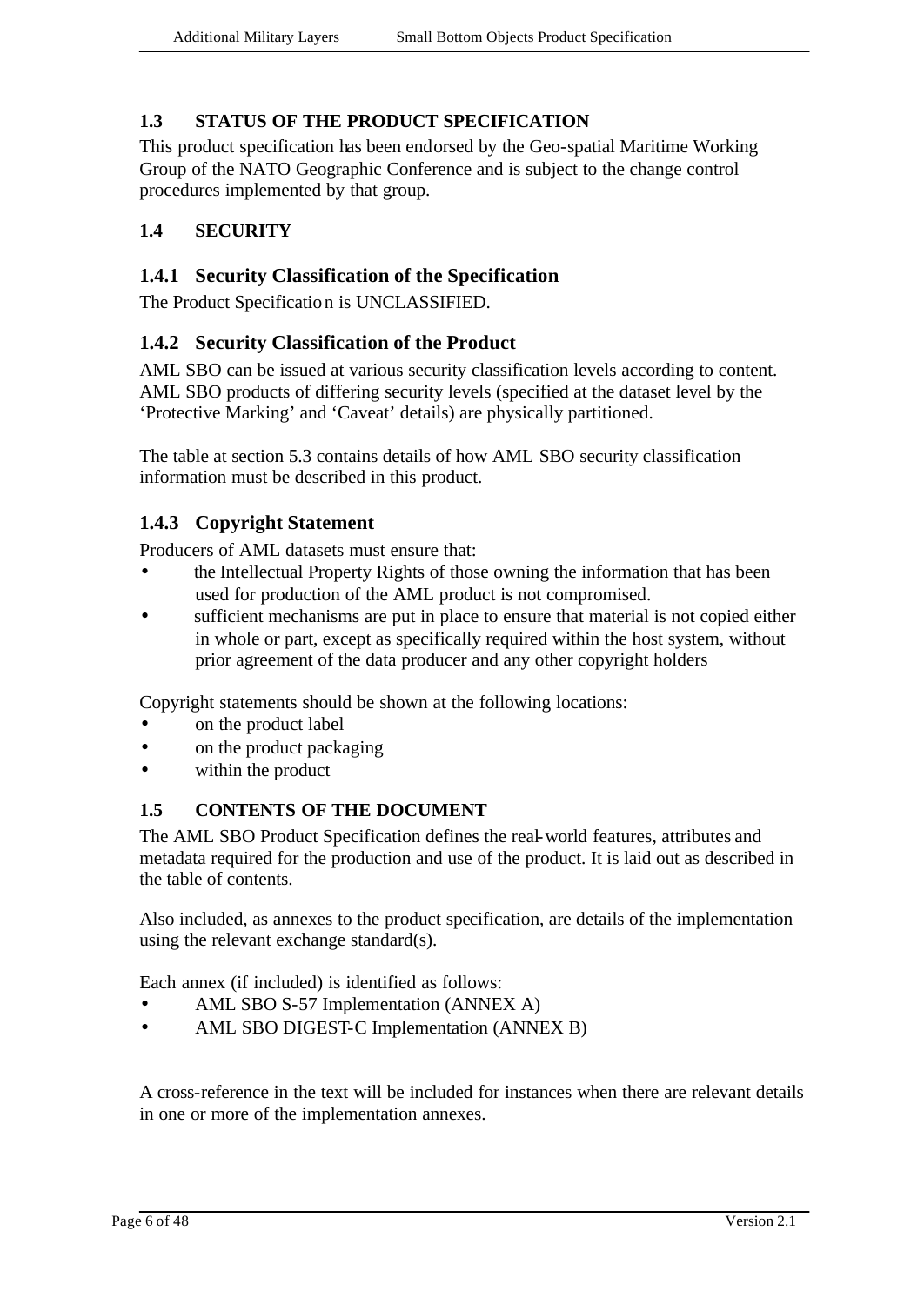#### **1.6 REFERENCES**

The following standards and specifications affect the content of this Product Specification.

| 1.6.1 Standards<br>NATO STANAG 1059<br>(Edition 6) | Distinguishing Letters for Geographical Entities for use in<br>NATO.                                                                                                                                                                                                                                                                                                                    |
|----------------------------------------------------|-----------------------------------------------------------------------------------------------------------------------------------------------------------------------------------------------------------------------------------------------------------------------------------------------------------------------------------------------------------------------------------------|
| NATO STANAG 2211                                   | Geodetic Datums, Ellipsoids, Grids & Grid References                                                                                                                                                                                                                                                                                                                                    |
| NATO STANAG 7170                                   | Additional Military Layers.                                                                                                                                                                                                                                                                                                                                                             |
| NATO STANAG 4564                                   | Standard for Warship Electronic Chart Display and<br>Information System (WECDIS), Edition 1, Annex B, Data<br>Products.                                                                                                                                                                                                                                                                 |
| NATO STANAG 7074                                   | Digital Geographic Information Exchange Standard<br>(DIGEST), Edition 2.1, September 2000.<br>Part 1: General Description<br>Part 2: Theoretical Model, Exchange Structure and<br>Encapsulation Specifications, Annex C – Vector Relational<br>Format (VRF) Encapsulation Specification.<br>Part 3: Codes, Parameters and Tags<br>Part 4: Feature and Attribute Coding Catalogue (FACC) |
| $S-57$                                             | IHO Transfer Standard for Digital Hydrographic Data,<br>Edition 3.1, November 2000<br>Annex A - IHO Codes for Producing Agencies<br>Annex B - Attributes/Object Classes Cross Reference<br>Appendix A:<br>Chapter 1, Object Classes<br>Chapter 2, Attributes                                                                                                                            |
| $S-52$                                             | Specifications for Chart Content and Display Aspects of<br><b>ECDIS</b><br>5th Edition, dated December 1996 (amended March 1999)<br>Appendix 1<br>Guidance on Updating the Electronic Navigational Chart                                                                                                                                                                                |
| <b>ISO 8859</b>                                    | Information processing - 8-bit single-byte coded graphic<br>character sets<br>Part 1: Latin alphabet No.1                                                                                                                                                                                                                                                                               |
| <b>ISO 9660</b>                                    | Information Processing - Volume and File Structure of CD-<br>ROM for Information Interchange.                                                                                                                                                                                                                                                                                           |
| ANSI/IEEE 802.3                                    | <b>IEEE Standards for Local Area Networks, Carrier Sense</b><br>Multiple Access with Collision Detection                                                                                                                                                                                                                                                                                |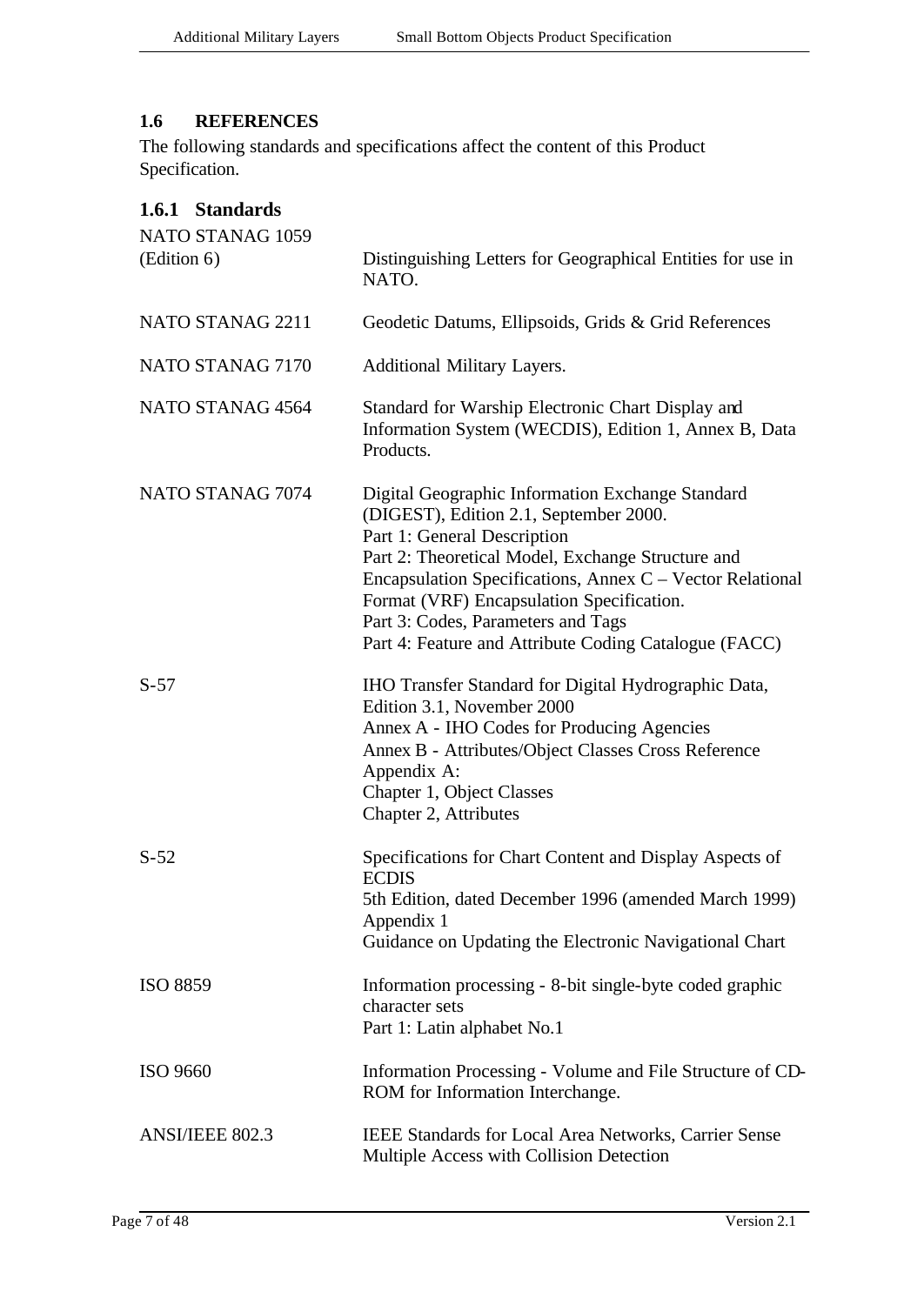|                                        | (CSMA/CD)Access Method and Physical Layer<br>Specifications                                                                                |  |  |
|----------------------------------------|--------------------------------------------------------------------------------------------------------------------------------------------|--|--|
| ISO/IEC 8211,                          | Information processing - Specification for a data descriptive<br>file for information interchange                                          |  |  |
| <b>ISO/IEC 10646</b>                   | Information technology - Universal Multiple-Octet Coded<br><b>Character Set (UCS)</b><br>Part 1: Architecture and Basic Multilingual Plane |  |  |
| 1.6.2 Specifications                   |                                                                                                                                            |  |  |
| MIL-PRF-0089049                        | General Performance Specification, Vector Product<br>Format (VPF) Products, dated 24 November 1998                                         |  |  |
| <b>MIL-STD-2407</b>                    | Interface Standard for Vector Product Format, dated<br>28 June 1996                                                                        |  |  |
| The Open GIS Abstract<br>Specification | Open GIS Consortium. Topic 9: Quality Version 4<br>1999                                                                                    |  |  |
| $S-57$                                 | Edition 3.1 Appendix B.1: ENC Product<br>Specification                                                                                     |  |  |
| <b>1.6.3 Other References</b><br>AML   | Feature and Attribute Catalogue                                                                                                            |  |  |

#### **1.7 DEFINITIONS**

AML AML is a unified range of digital geospatial data products designed to satisfy the totality of NATO non-navigational maritime defence requirements.

#### **1.8 KEY WORDS**

AML Additional Military Layers SBO Small Bottom Objects Product Specification

#### **1.9 MAINTENANCE AND SUPPORT OF THE PRODUCT SPECIFICATION**

Specific processes and mechanisms that are established for the maintenance of AML Product Specifications are described in the sections 1.9.1 to 1.9.6 below.

#### **1.9.1 Frequency of Review**

The AML SBO Product specification (version 2.0) will be frozen for a period of 2 years following endorsement.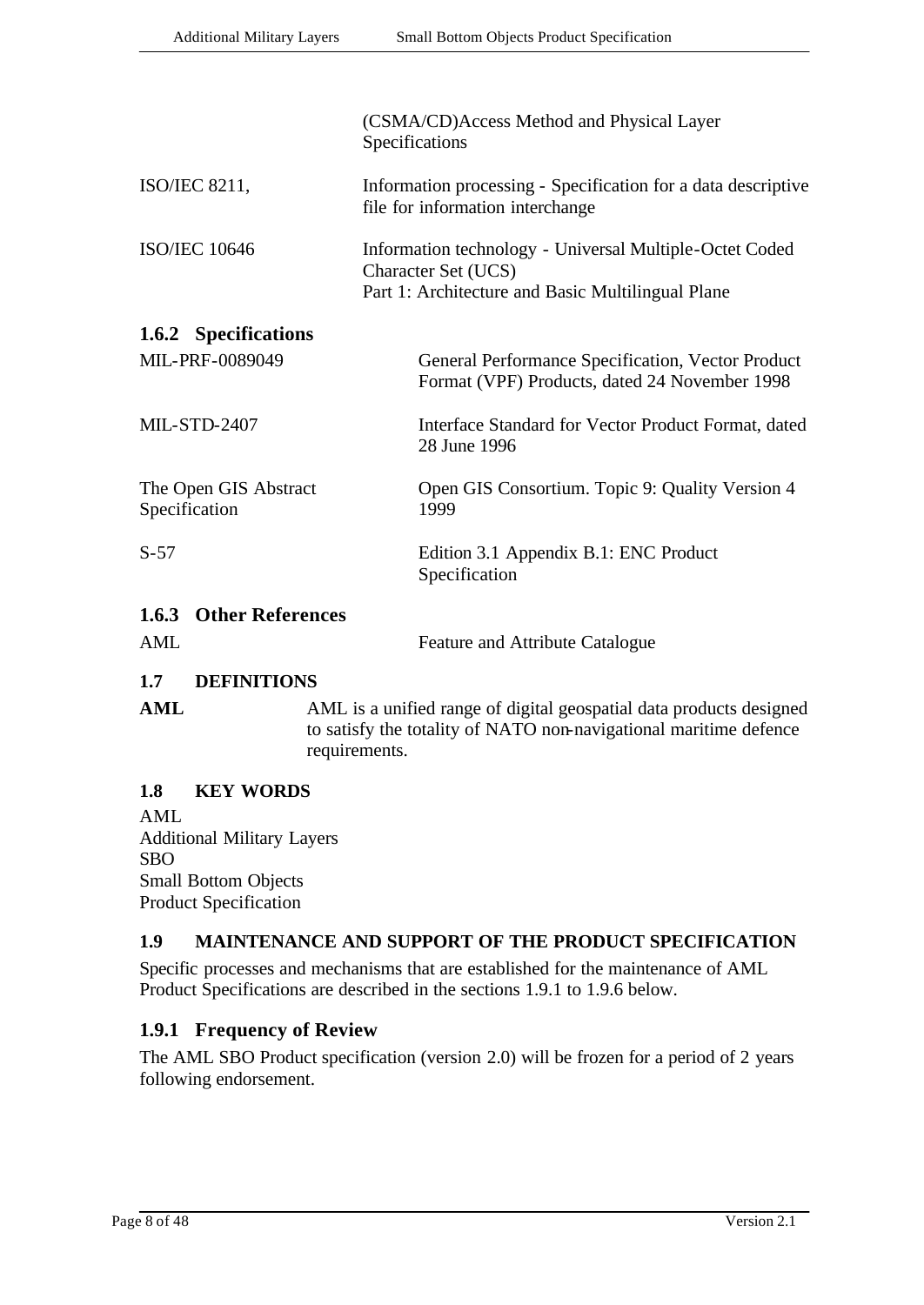### **1.9.2 Method of Maintenance**

Corrections, clarifications and requests for change will be administered by the custodian. Discussion regarding proposed changes will be carried out by correspondence with national Points of Contact. Consolidated maintenance documents will be issued periodically containing published corrections and clarifications together with details of agreed extensions to the object catalogue (these will be formally incorporated into the Product Specification and become live at its next revision).

Changes to the Product Specification beyond extensions to the object catalogue will be reviewed by committee<sup>1</sup> during preparatory work for production of the next edition of the specification.

### **1.9.3 Method of Promulgation**

Maintenance documents, new editions of specifications, and related documentation will be sent to nations through their appointed AML point of contact.

#### **1.9.4 Authority Responsible for Maintenance**

AML Product Specifications will be maintained by the Custodian specified in section 1.2.3.

#### **1.9.5 Error Reporting/Change Request Procedure**

Comments concerning the content of the AML Product Specifications and requests for change should be addressed to the Custodian.

#### **1.9.6 Available Support**

Contact the Custodian for guidance and advice relating to this product specification.

l

 $1$  Will be a specific group reporting to the AHHWG or its successor.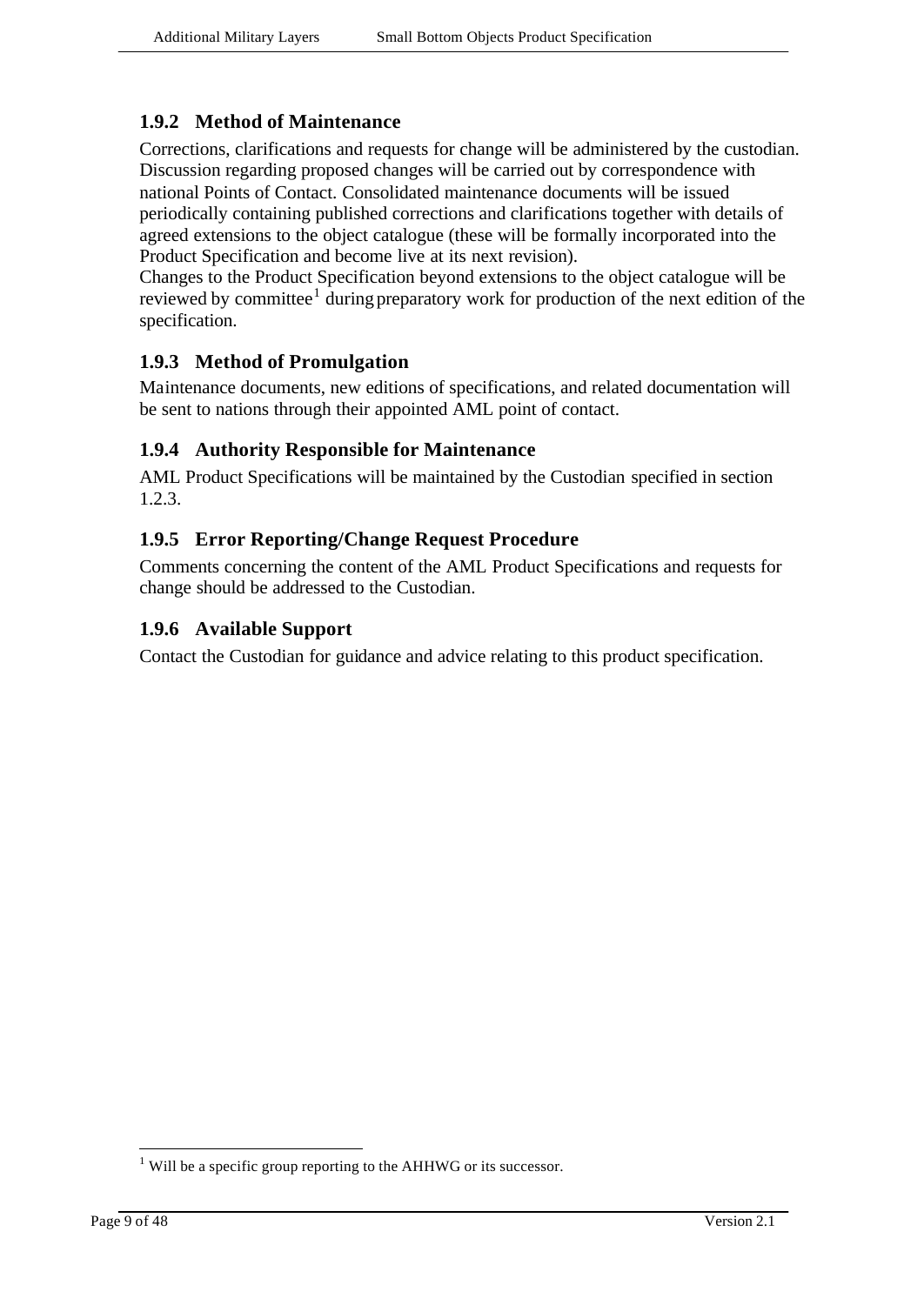# **2 GENERAL PRODUCT DESCRIPTION**

#### **PRODUCT TITLE**

Additional Military Layers – Small Bottom Objects.

### **SHORT TITLE**

SBO

#### **REFERENCE**

NATO STANAG No.7170 (Additional Military Layers).

NATO STANAG No. 4564 (Performance Standards for Warship Electronic Chart Display and Information System (WECDIS), Edition 1, Annex B, Data Products.

#### **2.1 MAINTENANCE OF THE DATA PRODUCT**

The frequency and method of provision of update or replacement data will be defined by each AML producing agency.

#### **2.2 SUPPORT FOR MULTIPLE MODES OF OPERATION**

AML SBO data is compiled for the purpose of depicting all known small bottom objects whose greatest dimension is less than five metres and will therefore be made available at the scale band shown in the following table.

| <b>SCALE BAND</b> | <b>SCALE RANGE</b> |
|-------------------|--------------------|
|                   | Unscaled data      |

### **2.3 GEOGRAPHIC ORGANISATION**

#### **2.3.1 Regional Scheme**

AML products will be partitioned by geographic region. This will vary widely depending upon the density of the data.

### **2.3.2 Tiling Scheme**

See appropriate annex.

#### **2.4 LAYER ORGANISATION**

The content of the product is not layered. However, specific exchange standards may impose their own internal layering requirements.

### **2.5 EXCHANGE STANDARD IMPLEMENTATION**

This product specification has been written to be independent of the exchange standard used. Details of exchange standard implementations are given in the relevant annex.

### **2.5.1 Spatial Data Type**

AML SBO contains spatial objects as vector data.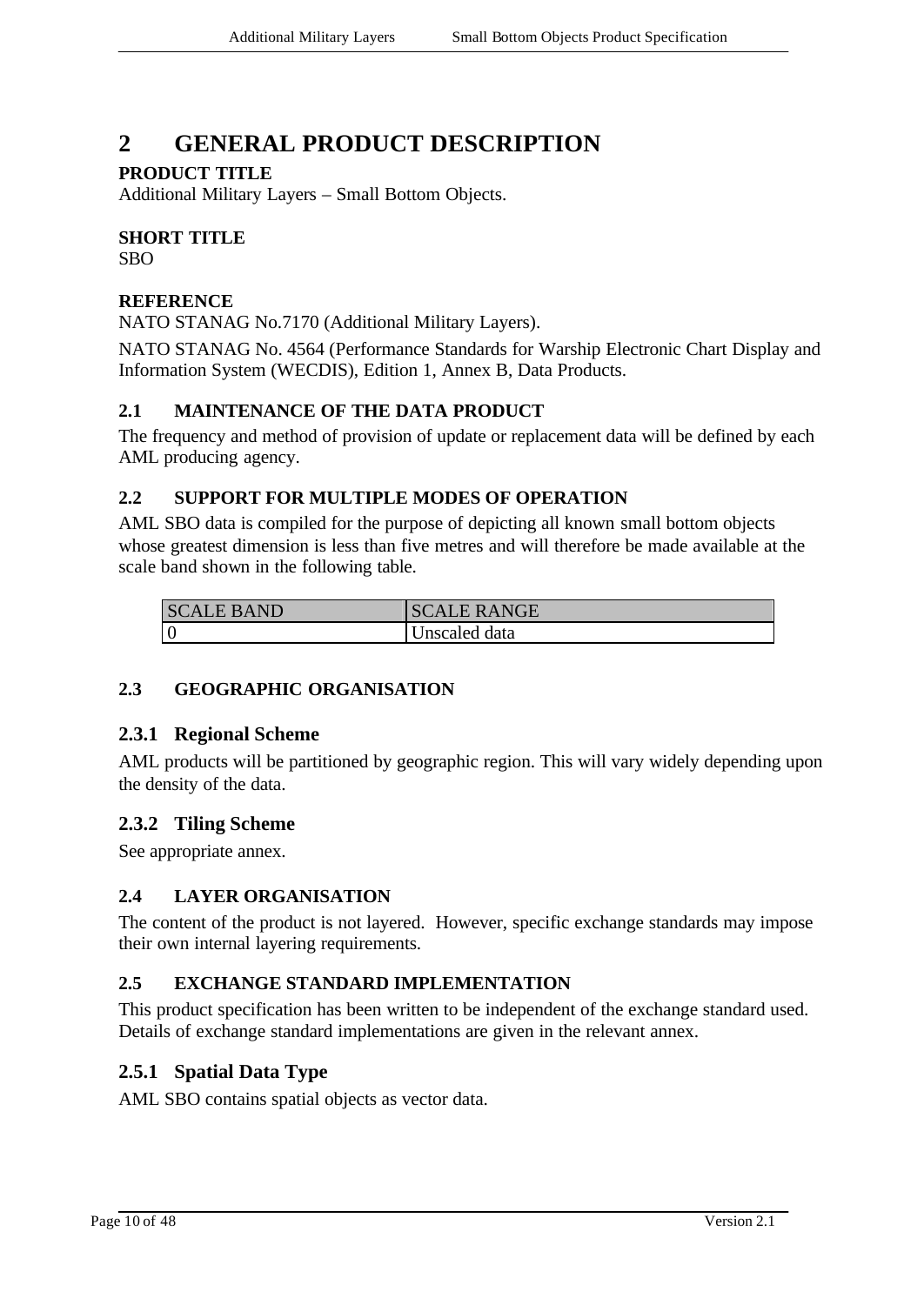### **2.5.2 Level of Topology**

See appropriate annex.

### **2.5.3 Relationship with Layering**

See appropriate annex.

#### **2.5.4 Textual Information**

Attributes that contain free text must not be used when it is possible to encode the information by means of any other attribute.

#### **2.5.5 Reference to External Files**

Text and picture files may also be included in the AML product to provide additional information.

Below are examples of potential formats.

- ASCII
- TIFF
- PDF
- **HTML**
- JPEG
- AVI
- MPEG

#### **2.6 SIZING REQUIREMENTS**

Data producers should partition datasets such that the screen refresh time in the receiving display system is acceptable to users. This will vary between data types and receiving systems. At present 5Mb is a recommended file size maximum for vector data in WECDIS type display systems.

#### **2.7 GENERAL SOURCE DESCRIPTION**

#### **2.7.1 Minimum Source Requirements**

Sources for any real-world feature detailed in section 5.5.1 meet the following requirements

- the data capture point-density fulfils the data capture requirements appropriate to the scale bands specified in section 2.2
- mandatory features specified in section 5.5.1.1 are included
- the mandatory attribution levels for each object, specified in section 5.5.1, are met

#### **2.7.2 Applicable Sources**

All sources used must meet the minimum requirements. Wherever available, sources which provide exact definitions of entities e.g. geographical co-ordinates should be used in preference to digitising from graphical representations.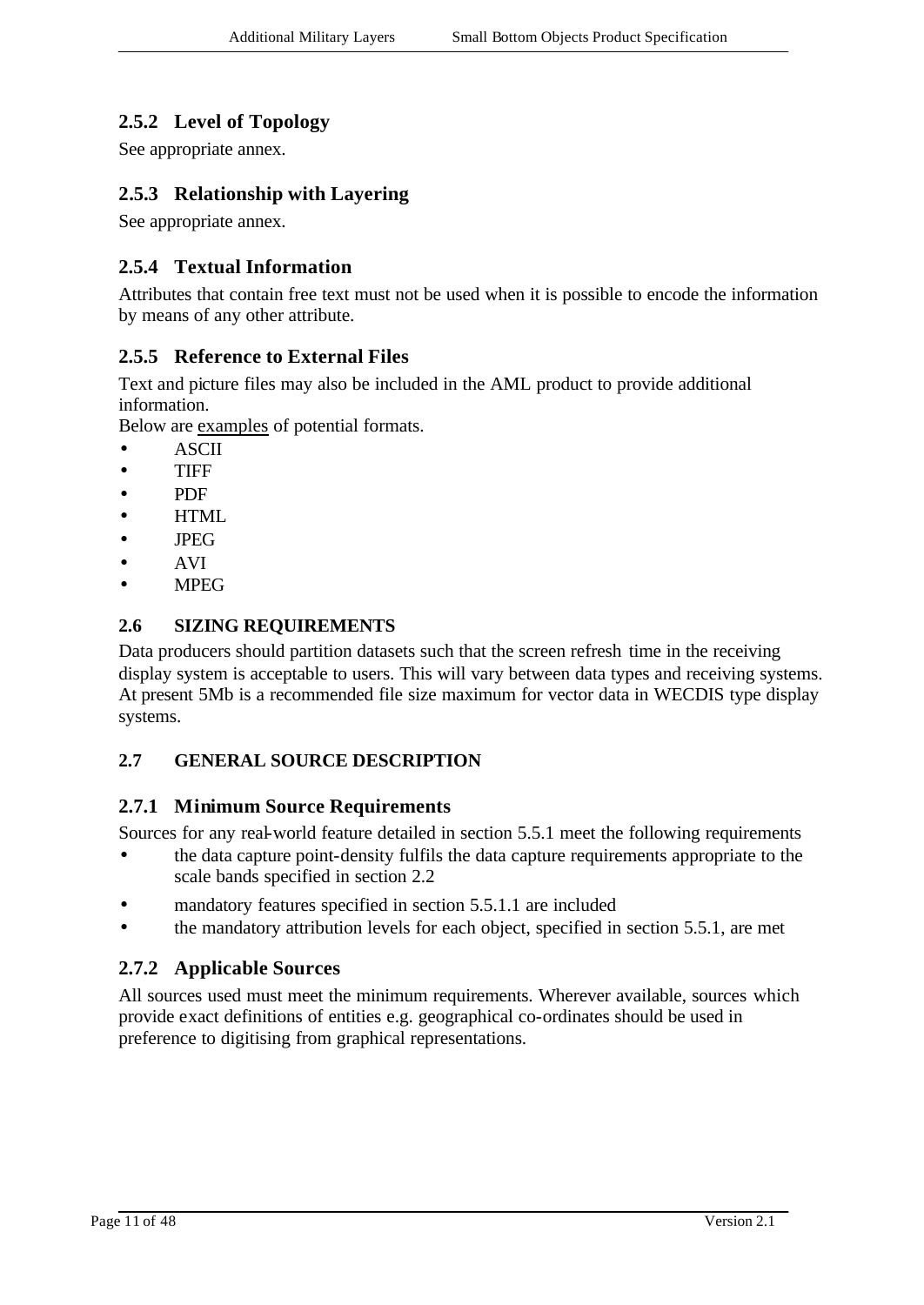# **3 GENERAL DATA DESCRIPTION**

### **3.1 DATUMS**

Please refer to NATO STANAG 2211 - Geodetic Datums, Ellipsoids, Grids & Grid References, which establishes the NATO guidelines to the use of horizontal and vertical datums.

#### **3.1.1 Horizontal Datum**

The horizontal datum for the AML SBO is the World Geodetic System 1984 (WGS 84).

### **3.1.2 Vertical Datums**

#### *3.1.2.1 Height Datum*

The default height datum for the AML SBO is specified in the metadata of the dataset. The default height datum can be varied by the use of lower level metadata or feature level attribution.

#### *3.1.2.2 Sounding Datum*

The default sounding datum for AML SBO is specified in the me tadata of the dataset. The default sounding datum can be varied by the use of lower level metadata or feature level attribution.

#### **3.2 UNITS**

The default units to be used in AML SBO are:

- Position: latitude and longitude in decimal degrees
- Depth: metres
- Height: metres
- Length/width: metres
- Positional accuracy: metres
- Distance: nautical miles or metres

The default units can be varied by the use of lower level metadata or feature level attribution.

#### **3.2.1 Time**

AML may contain attributes used to encode time e.g. the beginning and end of an active period for an object. When using these attributes all times should be encoded as Coordinated Universal Time (UTC). ISO 8601 states that the format for UTC time should be CCYYMMDDThhmmssZ (where 'T' is a separator). However, AML attributes that encode time using the ISO 8601 format DO NOT include the 'Z' and they should all be interpreted as UTC.

#### **3.3 CO-ORDINATE SYSTEM**

The co-ordinate system used by AML SBO is Latitude and Longitude. These will be recorded as:

**Positive values**: Used for latitudes **north** of the equator and longitudes **east** of the Greenwich Meridian.

**Negative values**: are used for latitudes **south** of the equator and longitudes **west** of the Greenwich Meridian.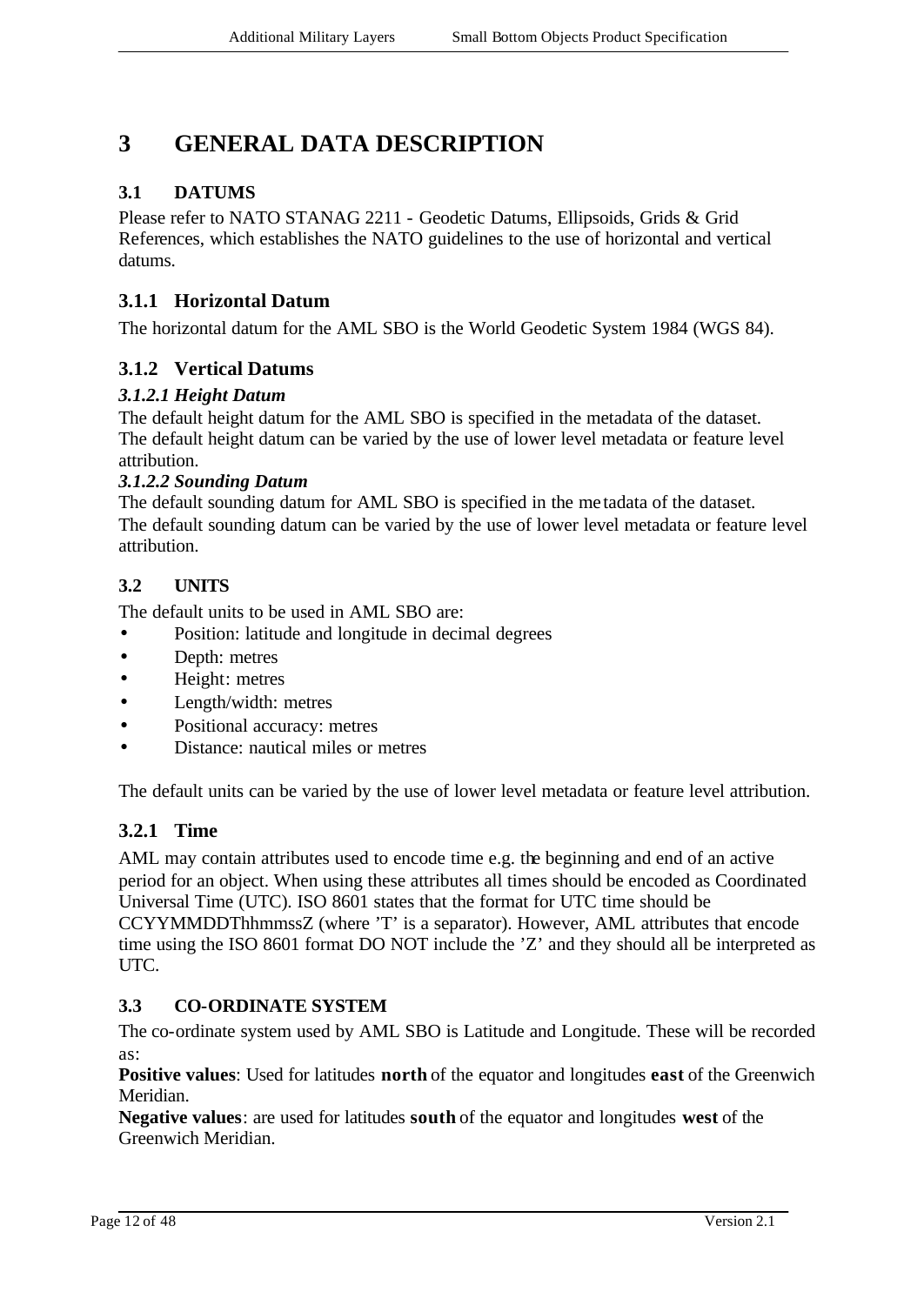#### **3.4 PROJECTION**

AML SBO is based upon geographical co-ordinates and is not projected.

#### **3.5 LANGUAGE AND CHARACTER SETS**

#### **3.5.1 Language**

The exchange language used by AML SBO is English.

#### **3.5.2 Character Sets**

ISO 8859-1 supports English and most European languages. For those languages that it does not support ISO/IEC 10646 shall be used.

#### **3.6 DATA QUALITY**

AML SBO data quality information should be encoded at an appropriate level, as specified by the exchange standard implementation.

AML data quality information encompasses the following categories:

- **Accuracy**
- Up-to-dateness/currency
- Source(s) of the data
- Completeness for the Product Specification

Data quality information defined for AML SBO can be encoded in the dataset as:

- dataset metadata
- meta information features<sup>2</sup>
- feature attributes

See section 5.3

### **3.6.1 Accuracy**

Where applicable, the maximum two-dimensional error of AML data should be stated. All positional accuracy figures are cumulative and allow for:

- the accuracy of the original data
- additional errors introduced by the AML production process

If applicable, the cumulative error should be stated for the following:

- Horizontal Accuracy
- Sounding Accuracy
- Vertical (Height) Accuracy

#### **3.6.2 Up-to-Dateness/Currency**

Where applicable, currency information should specify the up-to-dateness of the AML dataset(s). This information should include:

- issue date
- update date  $3$

l

 $2$  Only applicable if supported by the exchange standard implementation

<sup>&</sup>lt;sup>3</sup> Only applicable if supported by the exchange standard implementation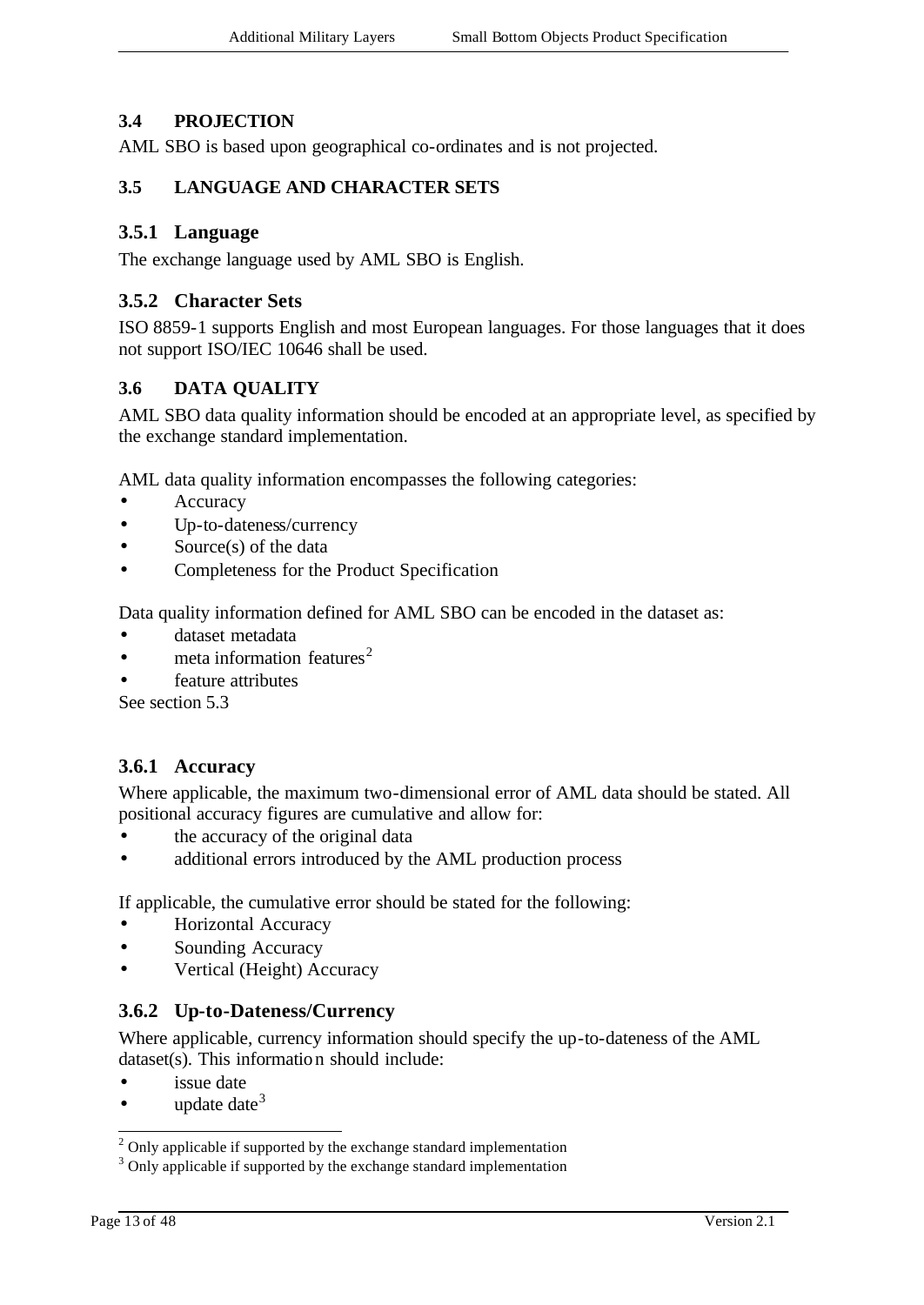#### **3.6.3 Source(s) of the data**

Where available, AML source information should include the following details:

- authority (e.g. data provider)
- source type (e.g. graphic or report)
- source ID
- source date

#### **3.6.4 Completeness for the Product Specification**

AML products may be produced to fulfil operational requirements, and therefore, may not contain all the meta data, features or attributes included in this Product Specification.

All AML datasets must specify instances when:

- all available data/information has been encoded. Missing data means that the information is not available
- only specified/required data/information is encoded

#### **3.6.5 Geometric Validation**

All data produced for AML SBO must be validated for geometric anomalies.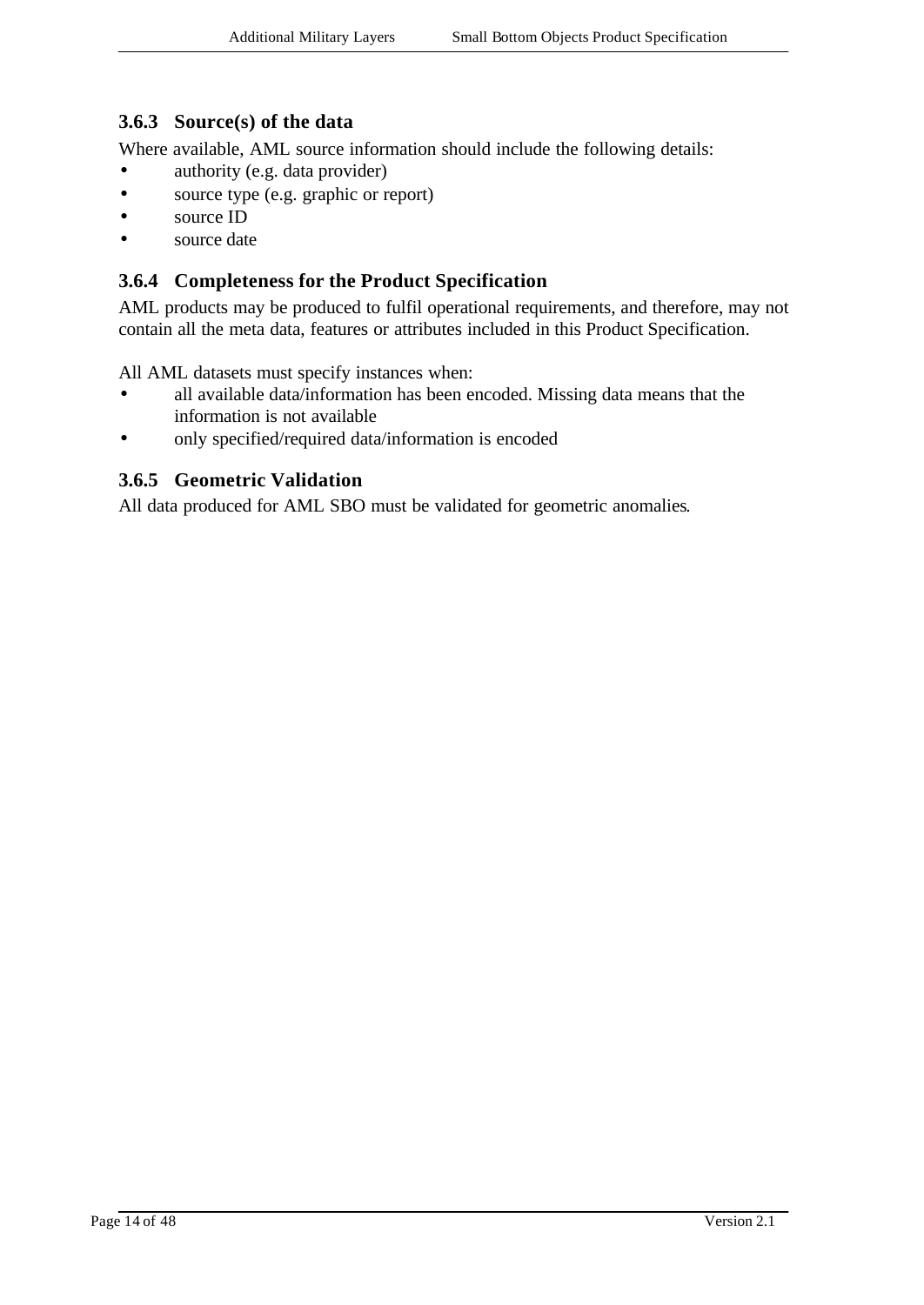# **4 DATA STRUCTURE**

Refer to the appropriate implementation annex for details of specific implementation, format, and structure.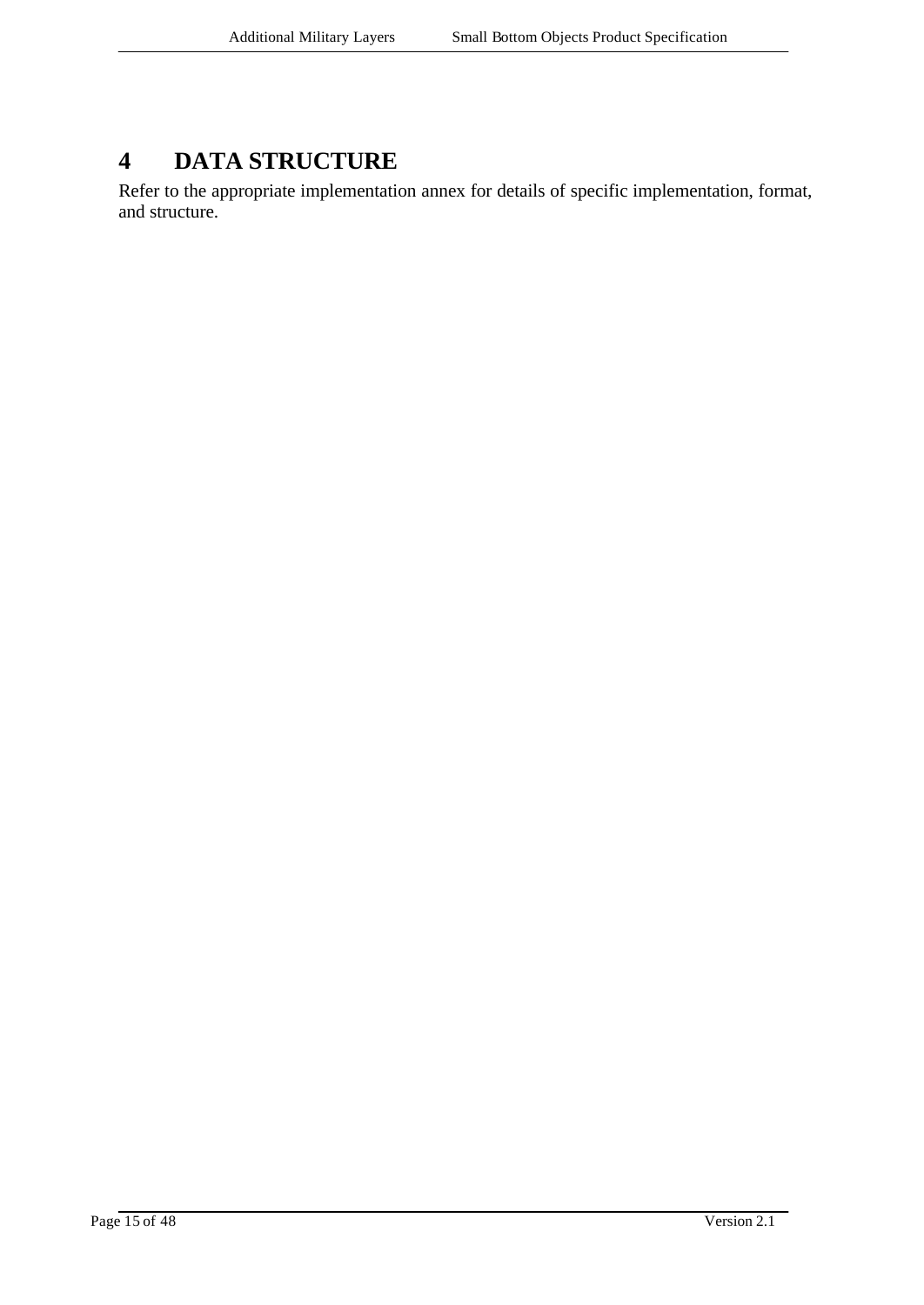# **5 DATA DICTIONARY**

#### **5.1 GENERAL GUIDELINES**

This section provides real-world descriptions for the metadata and features contained within the AML SBO dataset. Details of how this information is to be encoded (e.g. using the chosen Exchange Standard) can be found in the tables contained in the relevant implementation annexes.

#### **5.2 UNKNOWN/MISSING ATTRIBUTE VALUES**

The way in which an unknown or missing attribute value is handled is dependent upon the exchange standard implemented.

#### **5.3 USE OF META INFORMATION**

AML datasets contain the following meta-information, the information may be encoded at the levels in the dataset indicated in the following table depending upon the capability of the exchange standard used. Column four indicates the requirement for a feature whose sole purpose is the encoding of meta information. Column five indicates the nature of the meta attribute, where they exist. Meta attributes are either Generic or Specific as indicated.

For details of how to represent the metadata described, refer to the appropriate exchange standard implementation annex.

| <b>Meta</b> info                              | <b>Description</b>                                                                                        | <b>Dataset</b> | <b>Meta</b><br>feature | <b>Attribute</b><br>type |
|-----------------------------------------------|-----------------------------------------------------------------------------------------------------------|----------------|------------------------|--------------------------|
| Production<br>Agency                          | The agency responsible for the<br>production of the AML data                                              | Yes            | Yes                    | Generic                  |
|                                               | (IHO Codes for Producing Agencies)                                                                        |                |                        |                          |
| <b>Dataset Name</b>                           | The name of the dataset                                                                                   | Yes            | No                     | No                       |
| <b>Edition Number</b>                         | The edition number of the dataset                                                                         | Yes            | N <sub>o</sub>         | N <sub>o</sub>           |
| Date of Release                               | The date of the dataset was made<br>available by the AML data producer<br>(e.g. edition or revision date) | Yes            | N <sub>o</sub>         | N <sub>0</sub>           |
| Product<br>Specification<br>Description       | The name of the AML Product<br>Specification to which the dataset<br>conforms (see section 2)             | Yes            | No                     | No                       |
| Product<br>Specification<br>Version<br>Number | The version number of the AML<br>Product Specification to which the<br>dataset conforms (section 1.2.1)   | Yes            | N <sub>o</sub>         | N <sub>0</sub>           |
| <b>Product Scale</b><br><b>Band</b>           | The usage application scale-band of<br>the AML dataset (see section 2.2)                                  | Yes            | N <sub>o</sub>         | No                       |
| Compilation<br>Scale                          | The scale at which the AML data was<br>compiled (see compilation scale band<br>table in section 2.2)      | Yes            | Yes                    | Generic                  |

All meta information encoded at **Dataset** and or **Meta feature** levels in the following table are mandatory.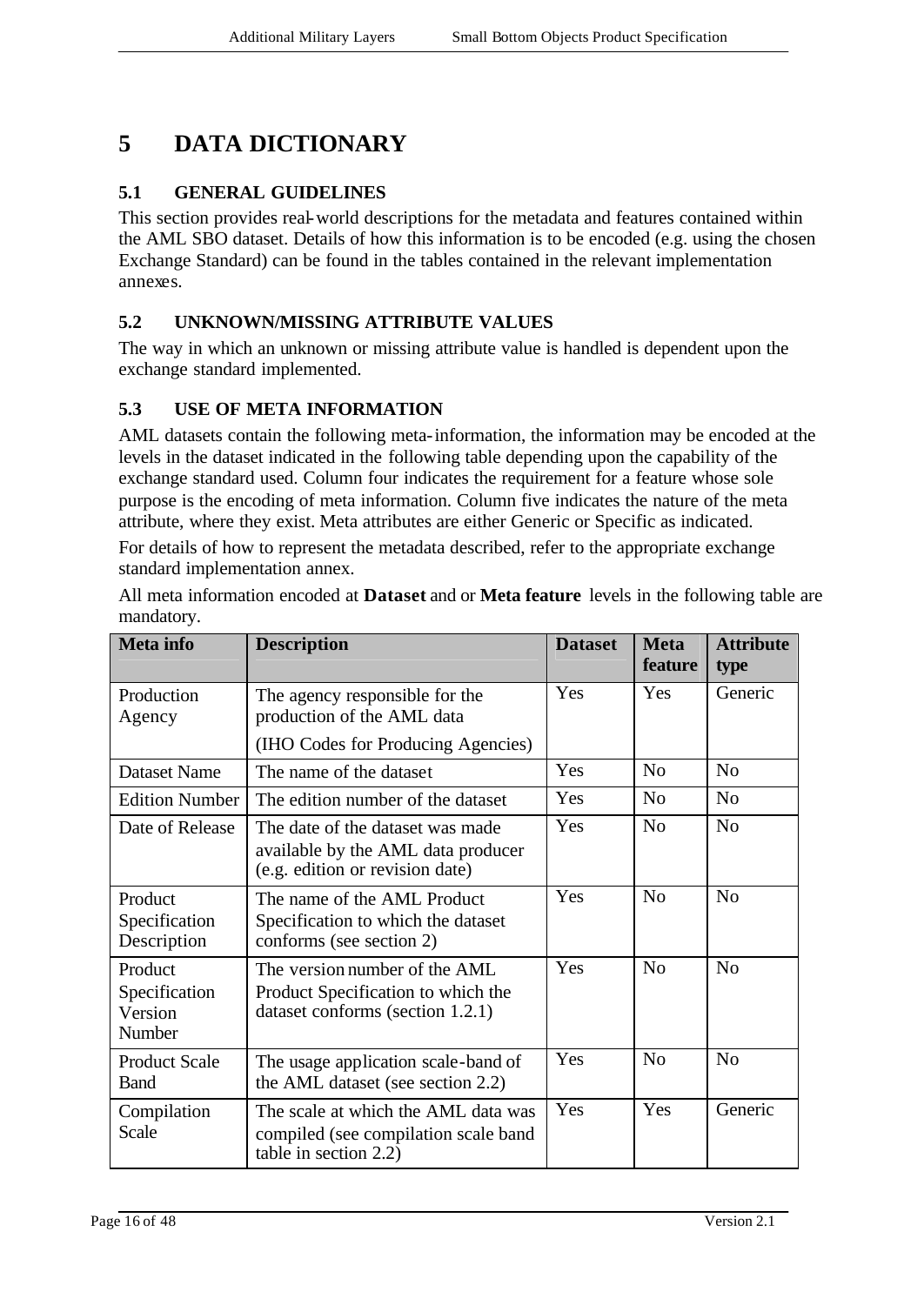| Meta info                                                              | <b>Description</b>                                                                                                                                                                                                                                                                                                                                                                               | <b>Dataset</b> | <b>Meta</b><br>feature | <b>Attribute</b><br>type |
|------------------------------------------------------------------------|--------------------------------------------------------------------------------------------------------------------------------------------------------------------------------------------------------------------------------------------------------------------------------------------------------------------------------------------------------------------------------------------------|----------------|------------------------|--------------------------|
| International<br>Defence<br>Organisation<br>(IDO) status<br>(see note) | The International Defence<br>Organisation (IDO) status (if<br>applicable) that must precede, and be<br>applied to, the Protective Marking<br>thus making it an IDO Marking.<br>North Atlantic Treaty<br>Organisation (NATO)<br>North Atlantic Co-operation<br>$\qquad \qquad \blacksquare$<br>Council (NACC)<br>Partnership for Peace (PfP)<br>$\qquad \qquad -$<br>Western European Union (WEU) | Yes            | Yes                    | Generic                  |
| Protective<br>marking                                                  | A marking indicating the minimum<br>standards of protection required of<br>the data.<br>- COSMIC TOP SECRET<br>- FOCAL TOP SECRET<br>- TOP SECRET<br>- SECRET<br>- CONFIDENTIAL<br>- RESTRICTED<br>- UNCLASSIFIED                                                                                                                                                                                | Yes            | Yes                    | Generic                  |
| Owner<br>Authority                                                     | The NATO country code (NATO<br>STANAG 1059) denoting the<br>'owner' that is responsible for<br>establishing and setting the protective<br>marking level                                                                                                                                                                                                                                          | Yes            | Yes                    | Generic                  |
| Caveat (see<br>note)                                                   | A component of a security clearance<br>and/or security class used for<br>computing access rights and<br>controlling information flow by<br>authorising a specific group of<br>subjects to have access to the<br>information                                                                                                                                                                      | Yes            | Yes                    | Generic                  |
| Update<br>Application<br>Date                                          | The date for which all previous<br>updates (dated on or before) must<br>have been applied                                                                                                                                                                                                                                                                                                        | Yes            | N <sub>o</sub>         | N <sub>0</sub>           |
| <b>Update Number</b>                                                   | The update number of the dataset                                                                                                                                                                                                                                                                                                                                                                 | Yes            | N <sub>o</sub>         | N <sub>o</sub>           |
| Horizontal<br>Geodetic<br>Datum                                        | The horizontal geodetic datum of the<br>dataset                                                                                                                                                                                                                                                                                                                                                  | Yes            | N <sub>o</sub>         | N <sub>o</sub>           |
| <b>Vertical Datum</b>                                                  | The vertical datum of the dataset                                                                                                                                                                                                                                                                                                                                                                | Yes            | Yes                    | N <sub>0</sub>           |
| Sounding                                                               | The horizontal plane to which the                                                                                                                                                                                                                                                                                                                                                                | Yes            | Yes                    | Specific                 |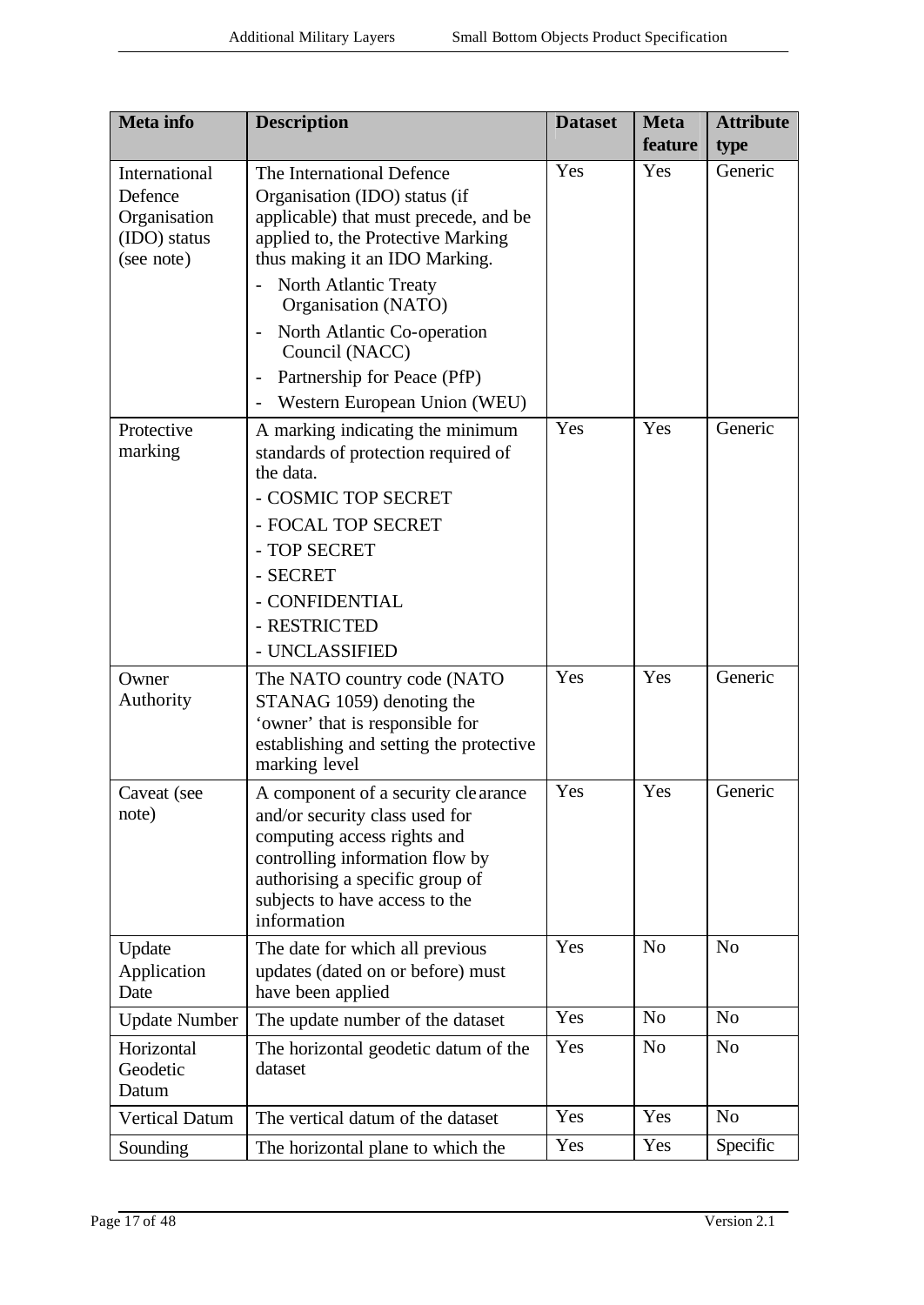| <b>Meta</b> info                    | <b>Description</b>                                                                                         | <b>Dataset</b> | <b>Meta</b><br>feature | <b>Attribute</b><br>type |
|-------------------------------------|------------------------------------------------------------------------------------------------------------|----------------|------------------------|--------------------------|
| Datum                               | soundings on a hydrographic survey<br>are reduced. (IHO SP32: 1225)                                        |                |                        |                          |
| Co-ordinate<br>Units                | The co-ordinate units of the dataset                                                                       | Yes            | N <sub>o</sub>         | N <sub>o</sub>           |
| Height/Length<br>Units              | The height and length units of the<br>dataset                                                              | Yes            | N <sub>o</sub>         | N <sub>o</sub>           |
| Depth Units                         | The depth units of the dataset                                                                             | Yes            | No                     | N <sub>0</sub>           |
| Positional<br><b>Accuracy Units</b> | The positional accuracy units of the<br>dataset                                                            | Yes            | N <sub>o</sub>         | N <sub>o</sub>           |
| <b>Capture Date</b>                 | The date when the specific object<br>was captured, edited or deleted.                                      | N <sub>o</sub> | N <sub>o</sub>         | Generic                  |
| Producing<br>Country                | The country responsible for the<br>production of the AML data<br>(IHO Codes for Producing Agencies)        | N <sub>o</sub> | Yes                    | Generic                  |
| Data Coverage                       | The geographical area that describes<br>the coverage and extent of spatial<br>objects                      | N <sub>o</sub> | Yes                    | Specific<br>(Boolean)    |
| <b>Source Country</b>               | The country responsible for the<br>production of the source<br>(IHO Codes for Producing Agencies)          | N <sub>o</sub> | N <sub>o</sub>         | Generic                  |
| Source Agency                       | The agency responsible for the<br>production of the source<br>(IHO Codes for Producing Agencies)           | N <sub>o</sub> | N <sub>o</sub>         | Generic                  |
| <b>Source Date</b>                  | The date of issue of the source<br>information (if applicable)                                             | N <sub>o</sub> | N <sub>o</sub>         | Generic                  |
| Source ID                           | ID of the data source (e.g. chart<br>number)                                                               | N <sub>o</sub> | $\rm No$               | Generic                  |
| Source Type                         | The type of data source (e.g. chart,<br>report, etc.)                                                      | N <sub>o</sub> | N <sub>o</sub>         | Generic                  |
| <b>Source Scale</b>                 | The scale at which the source data<br>has been compiled                                                    | N <sub>o</sub> | N <sub>o</sub>         | Generic                  |
| Absolute<br>Horizontal<br>Accuracy  | The positional error estimate for a<br>single point, relative to the specified<br>spatial reference system | No             | N <sub>o</sub>         | Generic                  |
| Absolute<br>Vertical<br>Accuracy    | The vertical error estimate for a<br>single point, relative to the specified<br>spatial reference system   | N <sub>o</sub> | N <sub>o</sub>         | Generic                  |
| Quality of<br>Position              | An indication of the reliability of a<br>quoted position                                                   | N <sub>o</sub> | N <sub>o</sub>         | Generic                  |
| Quality of<br>Sounding              | An indication of the reliability of a<br>sounding                                                          | No             | N <sub>o</sub>         | Specific                 |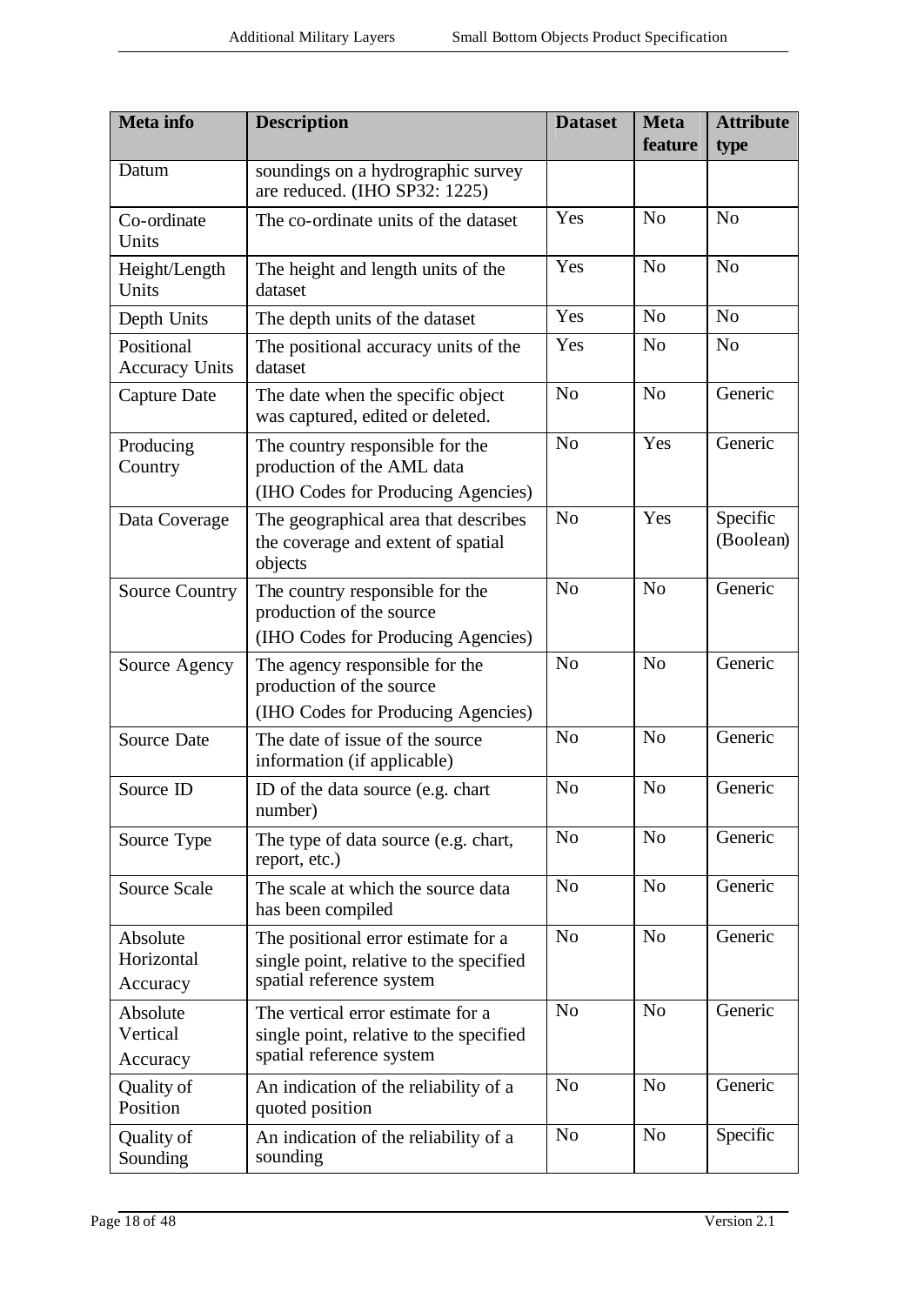| <b>Meta</b> info                                                                | <b>Description</b>                                                                                                                                                      | <b>Dataset</b> | <b>Meta</b><br>feature | <b>Attribute</b><br>type |
|---------------------------------------------------------------------------------|-------------------------------------------------------------------------------------------------------------------------------------------------------------------------|----------------|------------------------|--------------------------|
| Measurement                                                                     |                                                                                                                                                                         |                |                        |                          |
| Technique of<br>sounding<br>measurement                                         | Indicates the method or equipment<br>used to obtain the object's depth                                                                                                  | No             | No                     | Specific                 |
| Error Ellipse                                                                   | Also known as the Figure of Merit.<br>95% 2sigma value - semi-major and<br>semi-minor axes of error ellipsoid<br>plus orientation of the major axis.                    | N <sub>o</sub> | N <sub>o</sub>         | Generic                  |
| Relative<br>Horizontal<br>Accuracy                                              | The horizontal error estimate for the<br>distance between two points, or the<br>accuracy of one point with respect to<br>another                                        | N <sub>o</sub> | N <sub>o</sub>         | Generic                  |
| Relative<br>Vertical<br>Accuracy                                                | The vertical error estimate for the<br>distance between two points, or the<br>accuracy of one point with respect to<br>another                                          | No             | No                     | Generic                  |
| Completeness<br>for the<br>Product<br>Specification                             | An indication of how complete the<br>data-set is, with reference to the full<br>range of meta data, features and<br>attributes included in the product<br>specification | N <sub>o</sub> | Yes                    | Specific<br>(Boolean)    |
| Supporting<br>textual<br>information                                            | Supporting (free text) information<br>relevant to the object that cannot be<br>explicitly encoded by any other<br>attribute                                             | N <sub>o</sub> | N <sub>o</sub>         | Generic                  |
| Supporting<br>textual<br>information (in<br>national<br>language<br>characters) | Supporting (free text) information (in<br>national language) relevant to the<br>object that cannot be explicitly<br>encoded by any other attribute                      | No             | No                     | Generic                  |
| Copyright<br><b>Statement</b>                                                   | Indicates any copyright or<br>releaseability restrictions on the data                                                                                                   | Yes            | Yes                    | Generic                  |

NOTE:

International Defence Organisation (IDO) status and caveats are mutually exclusive. If the data has an IDO status, then the caveat is not applicable. Additionally, caveats only apply to data that has a Protective Marking of CONFIDENTIAL or above.

#### NOTE:

Update information is only applicable if updating is supported by the exchange standard implementation.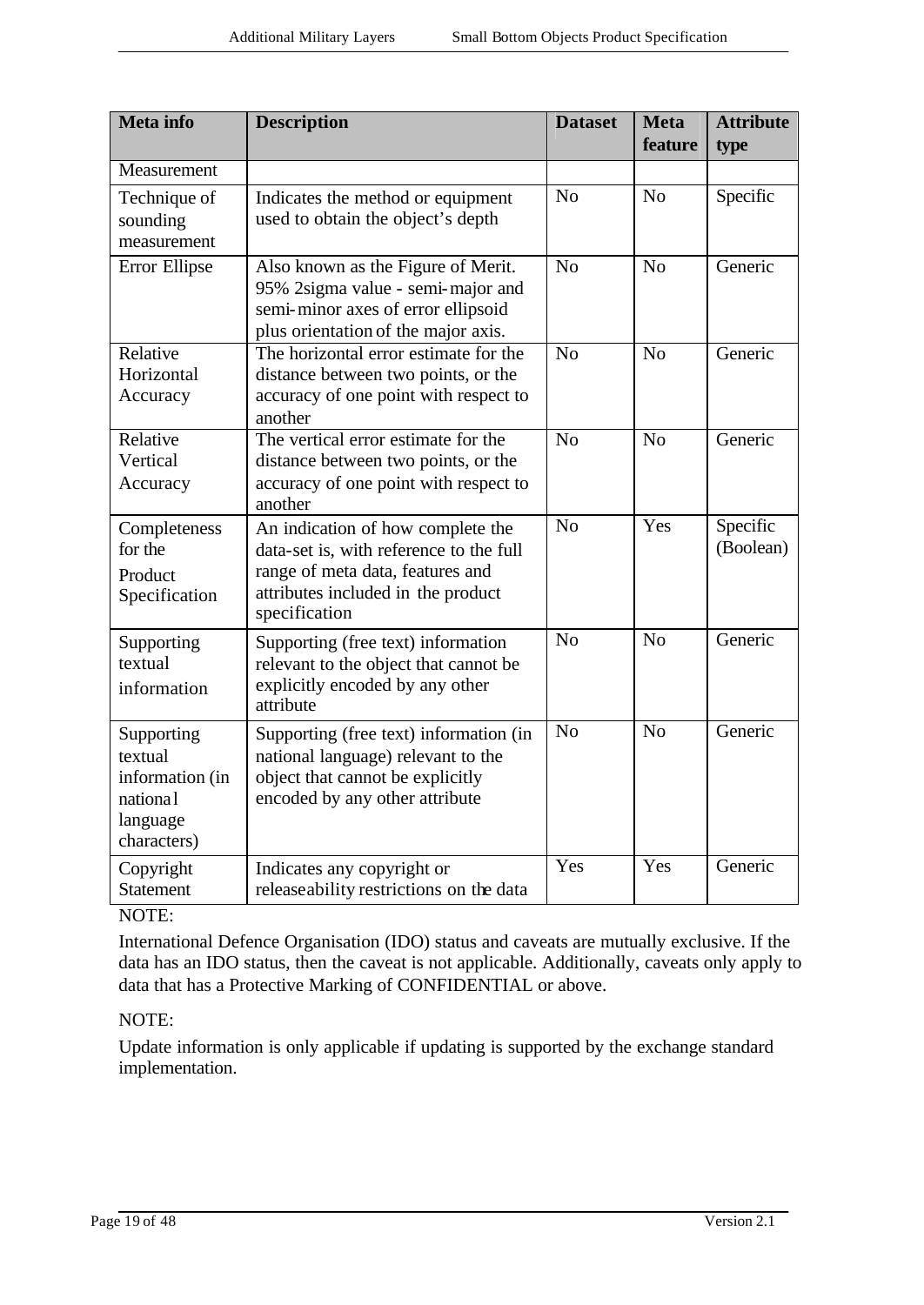#### NOTE:

The 'Source Agency' refers to the originators of the data and not the agency responsible for producing AML. If the source agency is not listed in IHO Codes for Producing Agencies, then the agency name should prefix any details provided in the attribute 'Source ID' using a solidus (forward slash) to separate it from the ID.

| <b>External</b><br><b>Reference</b><br><b>Information</b>             | <b>Description</b>                                                                                | <b>Dataset</b> | <b>Meta</b><br>feature | <b>Attribute</b> |
|-----------------------------------------------------------------------|---------------------------------------------------------------------------------------------------|----------------|------------------------|------------------|
| Image File Link                                                       | A reference to an image file.<br>containing a pictorial<br>representation of the object           | No             | No                     | Generic          |
| <b>Text File</b><br>Reference                                         | The file name relating to an<br>external text file                                                | No             | No                     | Generic          |
| <b>Text File</b><br>Reference (in<br>national language<br>characters) | The file name (in national<br>language) relating to an external<br>text file                      | No             | No                     | Generic          |
| Reference to a<br>publication                                         | Reference to a specific location<br>of any relevant information<br>within an external publication | N <sub>o</sub> | N <sub>o</sub>         | Generic          |

### **5.4 EXTERNAL REFERENCING**

### **5.5 SCHEMA**

The following tables  $(5.5.1 \& 5.5.2)$  provide the descriptions of meta information, real-world features, and associated attributes required for an AML SBO data-set to be attributed as complete for this Product Specification.

For details of how to represent the real-world features and associated attributes described, refer to the appropriate exchange standard implementation annex.

The terms 'specific' and 'generic' are used to indicate an attribute's association to a feature. Attributes that are 'generic' apply to all features listed in this Product Specification. Attributes listed as 'specific' relate only to those in the Features table in section 5.5.1, when included in the 'Associated Attributes' column.

#### NOTE:

Any feature with attribute(s) used to encode values for; height, depth, length, or width must include an attribute for the unit of measurement.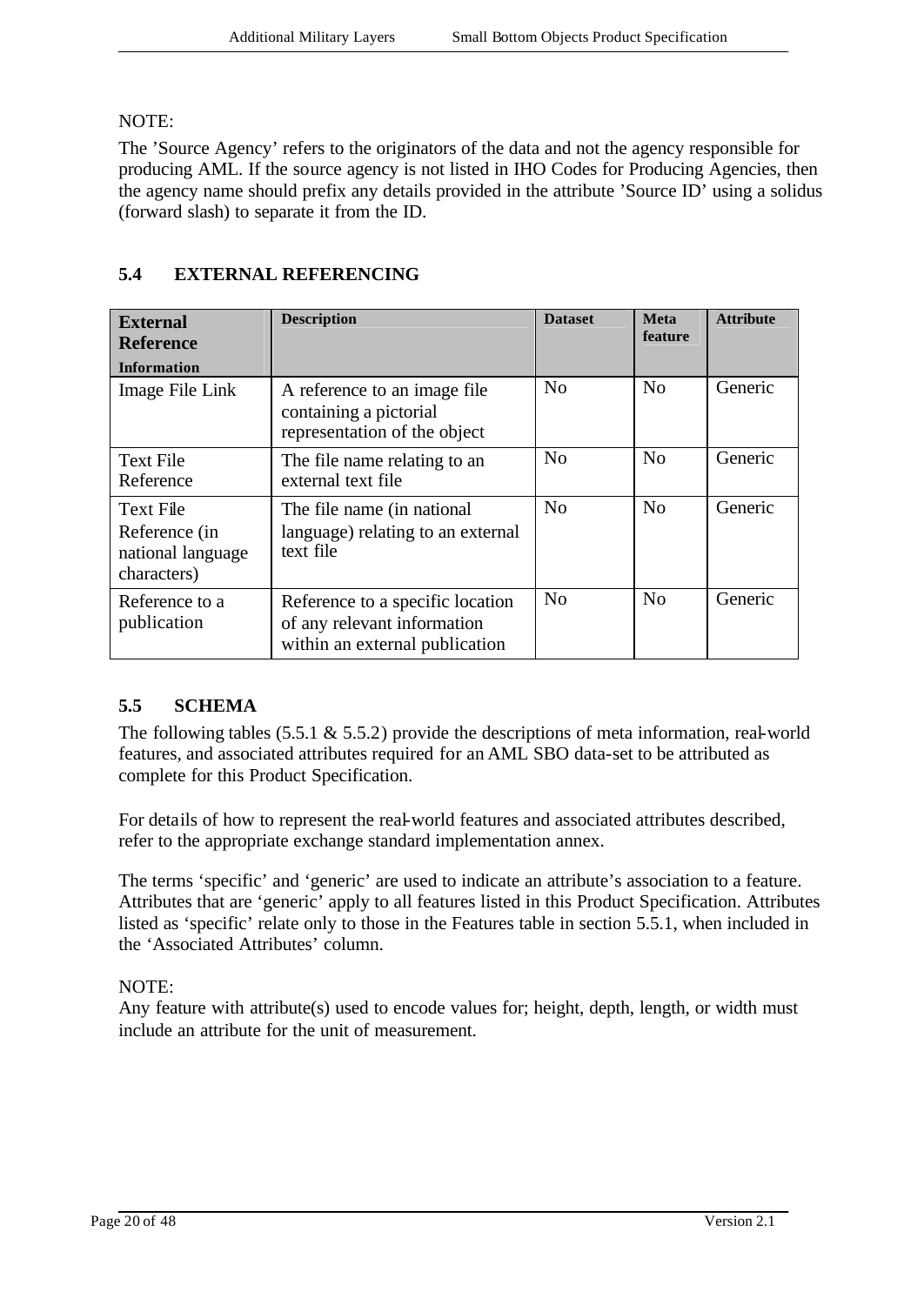### **5.5.1 Features**

The following table contains the information described below:

- Feature gives the name of the feature
- Description describes the feature
- Associated Attributes indicates allowable attributes relevant to each feature. (see section 5.5.2 for attribute descriptions and values.)
- $M$  denotes that export of the attribute field is mandatory
- Form indicates the geometric form that the feature can take (i.e. **P**oint, **L**ine, or **A**rea)

In addition to the 'associated attributes' listed for individual real-world features 'generic attributes' are used at the feature level. These encode meta and supporting information that may exist on any feature. Generic attributes used in AML SBO are described in section 5.3

For details of how to encode the features listed in this section, refer to the appropriate exchange standard implementation annex.

| <b>Feature</b>                                | <b>Description</b>                                                                                                                                                               | <b>Associated Attributes</b>                                                                                                                                                                                                                                                                                                                                                                                                                                          |   | Form      |   |              |
|-----------------------------------------------|----------------------------------------------------------------------------------------------------------------------------------------------------------------------------------|-----------------------------------------------------------------------------------------------------------------------------------------------------------------------------------------------------------------------------------------------------------------------------------------------------------------------------------------------------------------------------------------------------------------------------------------------------------------------|---|-----------|---|--------------|
|                                               |                                                                                                                                                                                  | <b>Description</b>                                                                                                                                                                                                                                                                                                                                                                                                                                                    | M | ${\bf P}$ | L | $\mathbf{A}$ |
| Completeness for the<br>Product Specification | An indication of how complete<br>the data-set is, with reference to<br>the full range of meta data,<br>features and attributes included<br>in the product specification<br>(AML) | <b>Category</b> of<br>completeness                                                                                                                                                                                                                                                                                                                                                                                                                                    | ✔ |           |   | ✔            |
| Small Bottom Object                           | Underwater feature appearing<br>mine-like on a sonar image<br>(AML)                                                                                                              | -Blind Zone<br>-Burial Percentage<br>-Burial Mechanism<br>-Colour<br>-Command System<br>-Object Shape<br>-Object Reference<br>Number<br>-Current Scour<br>Dimensions<br>-Depth of water<br>over feature<br>-Depth Units<br>-First Detection<br>Year<br>-First Sensor<br>-General Water<br>Depth<br>-Height/Length<br>Units<br>-Horizontal Length<br>-Horizontal Width<br>-Inclination<br>- Lay Platform<br>- Lay Reference<br>Number<br>- Lay Time<br>-Last Detection |   | ✔         |   |              |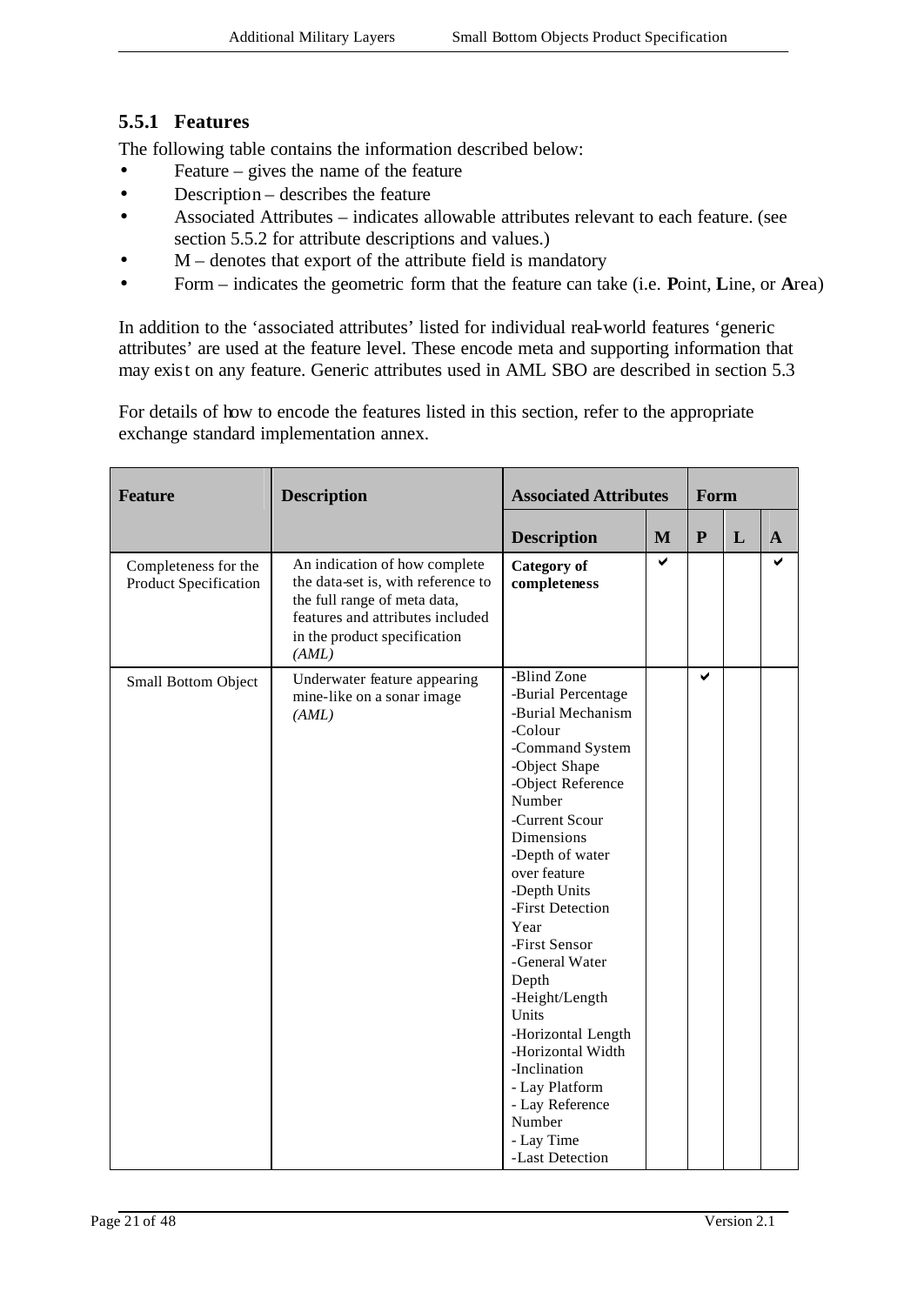| Feature | <b>Description</b> | <b>Associated Attributes</b>                                                                                                                                                                                                                                                                                                                                                                                                                                                                                                                                                                                                                       |              | Form      |   |              |
|---------|--------------------|----------------------------------------------------------------------------------------------------------------------------------------------------------------------------------------------------------------------------------------------------------------------------------------------------------------------------------------------------------------------------------------------------------------------------------------------------------------------------------------------------------------------------------------------------------------------------------------------------------------------------------------------------|--------------|-----------|---|--------------|
|         |                    | <b>Description</b>                                                                                                                                                                                                                                                                                                                                                                                                                                                                                                                                                                                                                                 | $\mathbf{M}$ | ${\bf P}$ | L | $\mathbf{A}$ |
|         |                    | Year<br>-Last Sensor<br>-Magnetic Anomaly<br>Detector (MAD)<br>Signature<br>-Magnetic Intensity<br>-Mine Reference<br>Number<br>-Mission<br>Classification<br>- Mine Index Mine<br>Case<br>- Mine Index Mine<br>Type<br>-Minesweeping<br>System<br>-Mission<br>Comments<br>-Mission Date<br>-Mission Name<br>-Minehunting<br>System<br>-Multiple Contacts<br>-MWDC Reference<br>Number<br>-Nature of<br>Construction<br>-Navigation System<br>-Not Found<br>-Number of<br>Previous<br>Observations<br>-On Sonar<br>-Orientation of best<br>Observation<br>-Origin of Data<br>-Originator<br>-Orientation<br>-Quality of<br>Sounding<br>Measurement |              |           |   |              |
|         |                    | -Sonar Reflectivity<br>-Sounding Datum<br>-Status of Small<br><b>Bottom Object</b>                                                                                                                                                                                                                                                                                                                                                                                                                                                                                                                                                                 | ✔            |           |   |              |
|         |                    | -Strength of<br><b>Magnetic Anomaly</b><br>-Survey Date and<br>Time<br>-Survey Date - End<br>-Target Strength<br>-Technique of<br>sounding<br>measurement                                                                                                                                                                                                                                                                                                                                                                                                                                                                                          |              |           |   |              |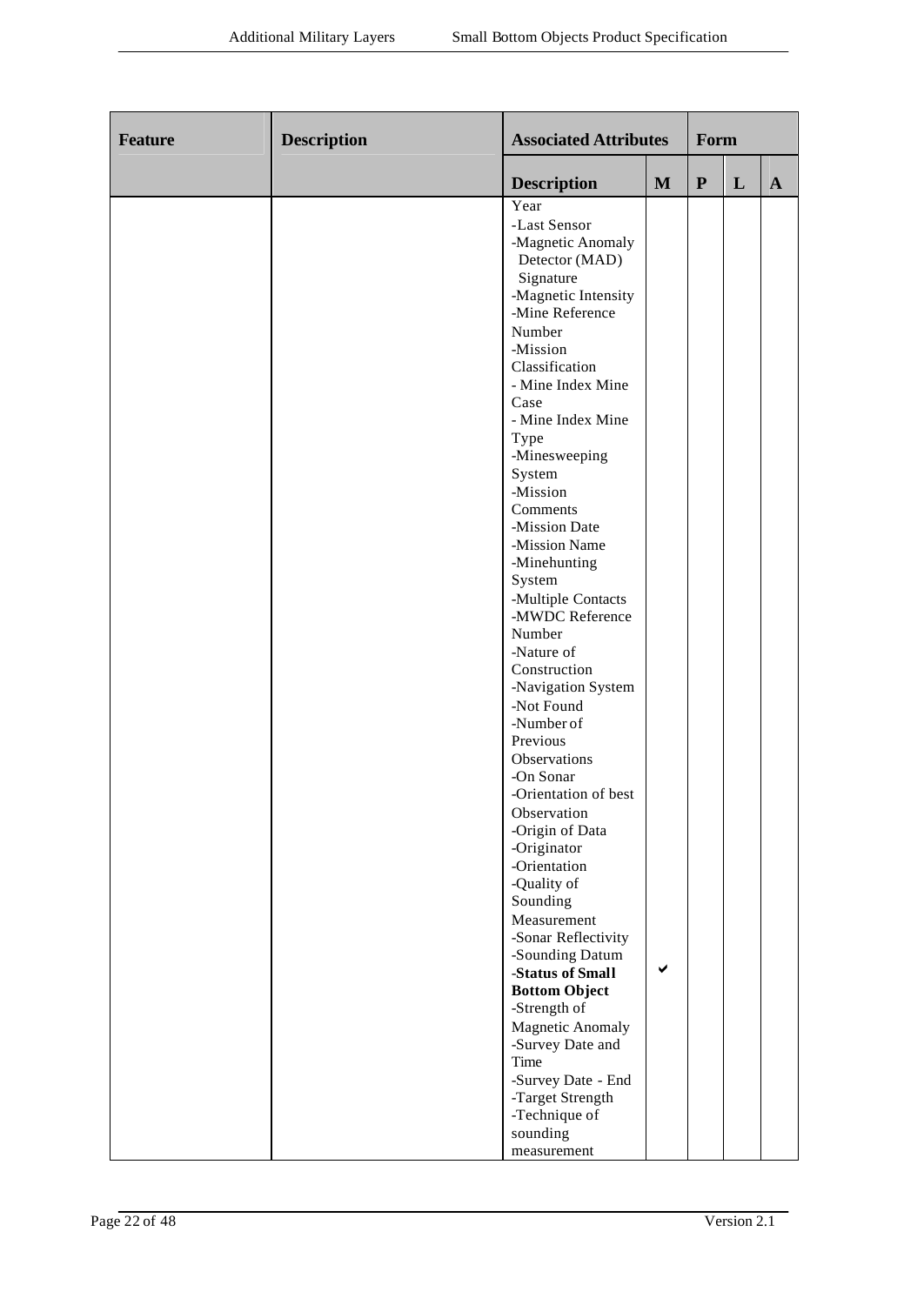| <b>Feature</b>                                                                                                                                                                                                                      | <b>Description</b>                                                                                             | <b>Associated Attributes</b>                                                                                                                                                                                                                                                                                                                                           |        | Form         |   |              |
|-------------------------------------------------------------------------------------------------------------------------------------------------------------------------------------------------------------------------------------|----------------------------------------------------------------------------------------------------------------|------------------------------------------------------------------------------------------------------------------------------------------------------------------------------------------------------------------------------------------------------------------------------------------------------------------------------------------------------------------------|--------|--------------|---|--------------|
|                                                                                                                                                                                                                                     |                                                                                                                | <b>Description</b>                                                                                                                                                                                                                                                                                                                                                     | M      | $\mathbf{P}$ | L | $\mathbf{A}$ |
|                                                                                                                                                                                                                                     |                                                                                                                | -Underwater<br>Reference Mark<br>-Vertical Length                                                                                                                                                                                                                                                                                                                      |        |              |   |              |
| <b>Contact History</b>                                                                                                                                                                                                              | Details of a previous occasion<br>when an object was found.<br>(AML)                                           | -Originator<br>-Survey Date -<br>End<br>-Survey Date and<br>Time                                                                                                                                                                                                                                                                                                       | ✔<br>✔ | ✔            |   |              |
| Data Coverage                                                                                                                                                                                                                       | A geographical area that describes<br>the coverage and extent of spatial<br>objects                            | -Category of<br>coverage                                                                                                                                                                                                                                                                                                                                               | ✔      |              |   |              |
| Data Source Area<br>(This feature uses the<br>generic source<br>information attributes<br>to encode source<br>information which is<br>applicable to an area.<br>Features within the<br>area need not be<br>individually attributed) | A geographical area that describes<br>the spatial extent of a data source.<br>(AML)                            | -Source Agency<br>-Source Country<br>-Source Date<br>-Source ID<br>-Source Scale<br>-Source Type                                                                                                                                                                                                                                                                       | ✓      |              |   |              |
| Survey Area<br>(only include feature<br>and associated<br>attributes in<br>specifications that<br>need to encode survey<br>data)                                                                                                    | An area within which the<br>reliability of source survey<br>information is assessed to be<br>uniform.<br>(AML) | -Survey authority<br>-Survey type<br>-Survey date start<br>-Survey date end<br>-Minimum distance<br>between survey<br>lines<br>-Maximum<br>distance between<br>survey lines<br>-Quality of<br>sounding<br>measurement<br>-Technique of<br>sounding<br>measurement<br>-The largest scale<br>of survey<br>information<br>-The smallest scale<br>of survey<br>information | ✔<br>✔ |              |   | ✔            |
| Viewpoint                                                                                                                                                                                                                           | Position from which an image has<br>been obtained<br>(AML)                                                     | -Bearing<br>-Depth Units<br>-Distance from<br><b>Small Bottom</b><br>Object<br>-Ship's Speed<br>-Sonar Frequency<br>-Sonar Range Scale<br>-Towed Body<br>Depth                                                                                                                                                                                                         |        | ✔            |   |              |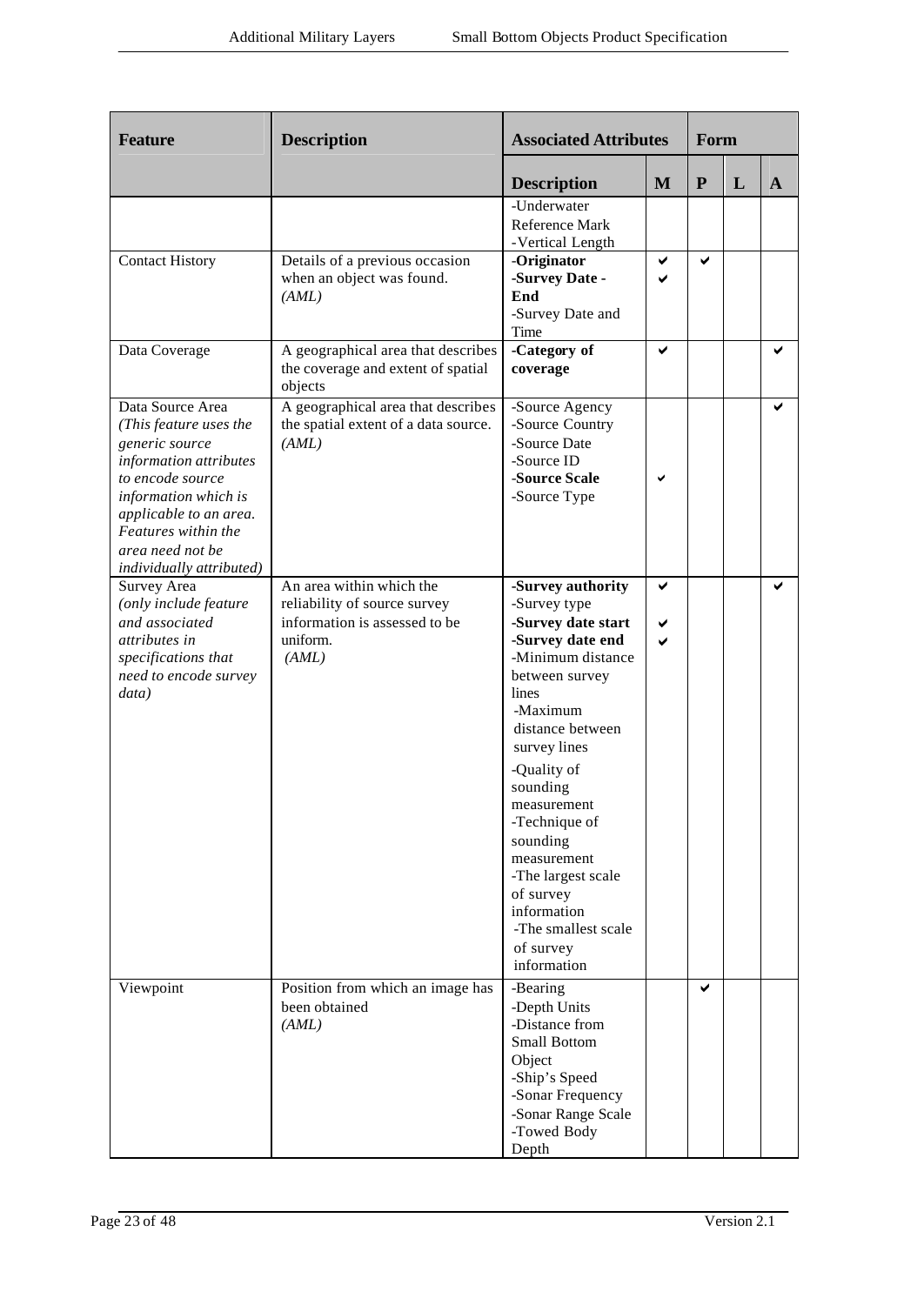| <b>Feature</b> | <b>Description</b>                                                     | <b>Associated Attributes</b> |   | Form |  |  |
|----------------|------------------------------------------------------------------------|------------------------------|---|------|--|--|
|                |                                                                        | <b>Description</b>           | M | P    |  |  |
| User Defined   | A feature not otherwise<br>permissible within the AML<br>content model | Textual description          |   | v    |  |  |

#### *5.5.1.1 Mandatory Features*

There are no mandatory features in SBO AML.

### **5.5.2 Attributes**

The table below displays the following information:

- Attribute gives the name of attribute.
- Definition gives a more detailed description of the attribute if required.
- Values specifies the possible values the attribute may take.

For details of how to encode the attributes listed in this section, refer to the appropriate exchange standard implementation annex.

| <b>Attribute &amp; definition</b>                      | <b>Values &amp; definitions</b>                                                     |
|--------------------------------------------------------|-------------------------------------------------------------------------------------|
| Absolute horizontal accuracy                           | Value: min 0                                                                        |
| The positional error estimate for a single point,      | Units:<br>metres or feet                                                            |
| relative to the specified spatial reference system.    | (units must be defined)                                                             |
| (AML)                                                  | Resolution: 0.1 (metres or ft)                                                      |
| Absolute vertical accuracy                             | Value: min 0                                                                        |
| The vertical error estimate for a single point,        | Units:<br>metres or feet                                                            |
| relative to the specified spatial reference system.    | (units must be defined)                                                             |
| (AML)                                                  | Resolution: 0.1 (metres or ft)                                                      |
| <b>Bearing</b>                                         | Value: 0.00 - 359.9                                                                 |
| The horizontal direction of one terrestrial point from | degree<br>Unit:                                                                     |
| another, expressed as the angular distance from a      | Resolution: 0.1                                                                     |
| reference direction.                                   |                                                                                     |
| (IHO Dictionary, S-32, 5th Edition, 435.)              |                                                                                     |
| <b>Blind Zone</b>                                      | Value: 0.00 - 359.9                                                                 |
| Pair(s) of bearings that define the blind zone         | Unit:<br>degree                                                                     |
| (AML)                                                  | Resolution: 0.1                                                                     |
|                                                        | Note: Multiple blind zones will be represented by<br>repeated pairs of these values |
| <b>Burial Mechanism</b>                                | -Impact: The object has become buried by the force                                  |
| The method by which the object has or could            | of the object hitting the sediment. (AML)                                           |
| become buried.                                         | -Scour: The object has become buried by the action                                  |
| (AML)                                                  | of current or flow of water around the object. (AML)                                |
|                                                        | -Sandwave Migration: The object has become                                          |
|                                                        | buried by the movement of sandwaves. (AML)                                          |
|                                                        | -Sediment Migration: The object has become                                          |
|                                                        | buried by the movement of sediment. (AML)                                           |
|                                                        | - <b>Unknown:</b> The mechanism of burial is unknown.                               |
|                                                        | (AML)                                                                               |
|                                                        | <b>-Liquefaction:</b> The object has become buried by the                           |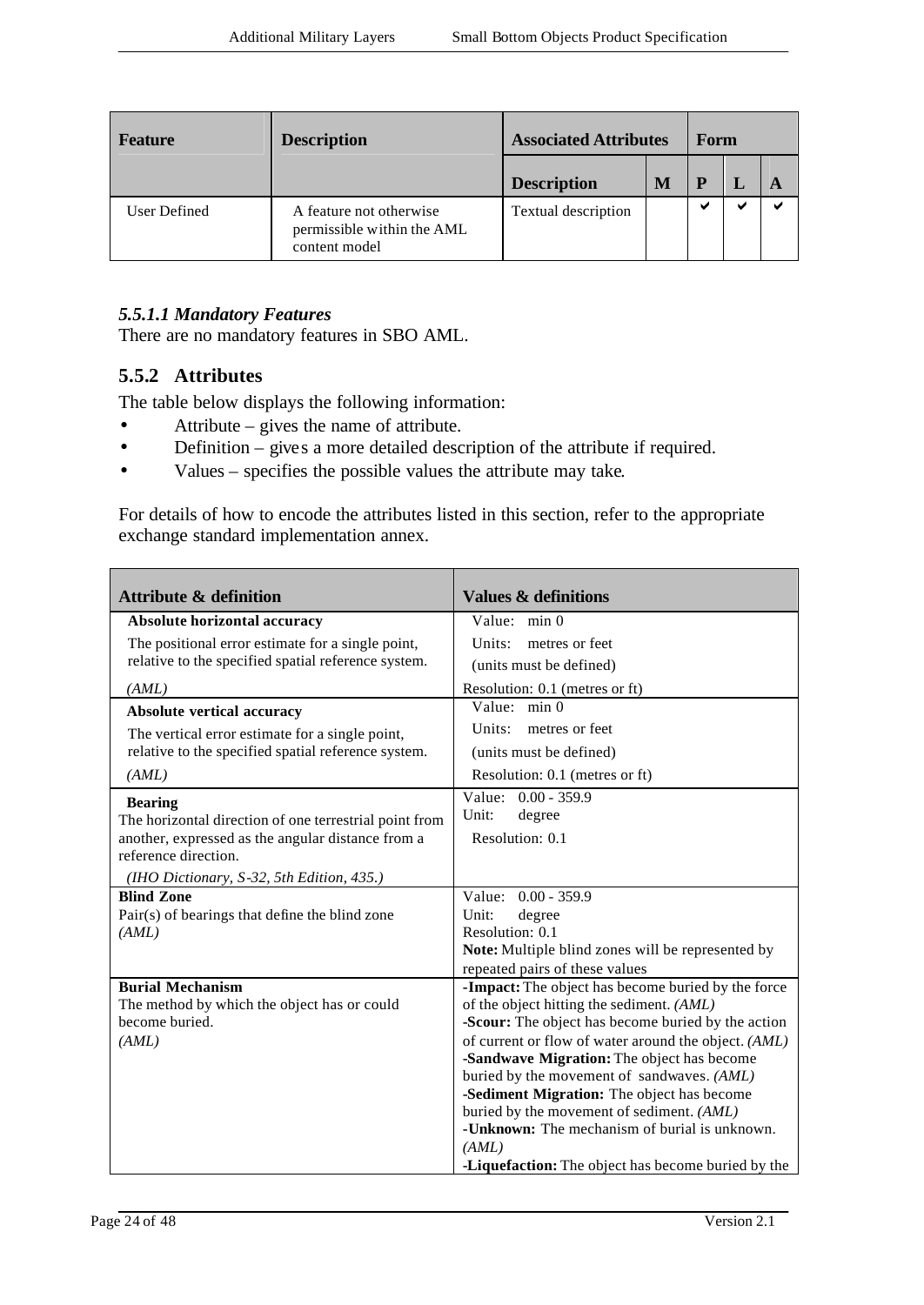| <b>Attribute &amp; definition</b>                                                                                                             | <b>Values &amp; definitions</b>                                                                                                                                                                                                                                                                                                                                      |
|-----------------------------------------------------------------------------------------------------------------------------------------------|----------------------------------------------------------------------------------------------------------------------------------------------------------------------------------------------------------------------------------------------------------------------------------------------------------------------------------------------------------------------|
|                                                                                                                                               | process whereby under certain conditions, a solid<br>seafloor sediment behaves as a liquid. (AML)<br>- Multiple<br>- Not Applicable<br>- Other                                                                                                                                                                                                                       |
| <b>Burial Percentage</b><br>The percentage of the mine that has become buried.<br>(AML)                                                       | Value: $0 - 100$<br>Percentage (%)<br>Unit:<br>Resolution: 1                                                                                                                                                                                                                                                                                                         |
| Capture date<br>Gives the date when the object was captured,<br>edited or deleted<br>(AML)                                                    | <b>CCYYMMDD</b><br>4 digits for the calendar year (CCYY), 2 digits for<br>the month (MM) (e.g. April = 04) and 2 digits for<br>the day (DD).                                                                                                                                                                                                                         |
| <b>Category of completeness</b><br>Indicates the inclusion criteria and completeness<br>regarding the feature content of the dataset<br>(AML) | complete: The area specified has been populated for<br>all known features. Absence of features<br>indicates that there are no such entities<br>available to the data producer<br>partial: Certain features have not been included (or<br>only partially included) within the specified<br>area. Details <b>must</b> be provided in supporting<br>textual information |
| <b>Category of coverage</b><br>The availability of coverage<br>(AML)                                                                          | coverage available: Continuous coverage of spatial<br>objects is available within this area<br>no coverage available: An area containing no<br>spatial objects                                                                                                                                                                                                       |
| Caveat<br>A component of a security classification used for<br>authorising a specific group to have access rights<br>(AML)                    | Text string                                                                                                                                                                                                                                                                                                                                                          |
| Colour<br>Colour of the object.<br>(AML)                                                                                                      | -White<br>-Black<br>-Red<br>-Green<br>-Blue<br>- Yellow<br>-Grey<br>-Brown<br>-Amber<br>-Violet<br>-Orange<br>-Magenta<br>-Pink<br>-Unknown<br>-Multiple<br>-Not Applicable<br>-Other                                                                                                                                                                                |
| <b>Command System</b><br>The command system in use by the vessel that found<br>the object.<br>(AML)                                           | Text string                                                                                                                                                                                                                                                                                                                                                          |
| <b>Copyright Statement</b><br>Indicates any copyright or releaseability restrictions<br>on the data.<br>(AML)                                 | Text string                                                                                                                                                                                                                                                                                                                                                          |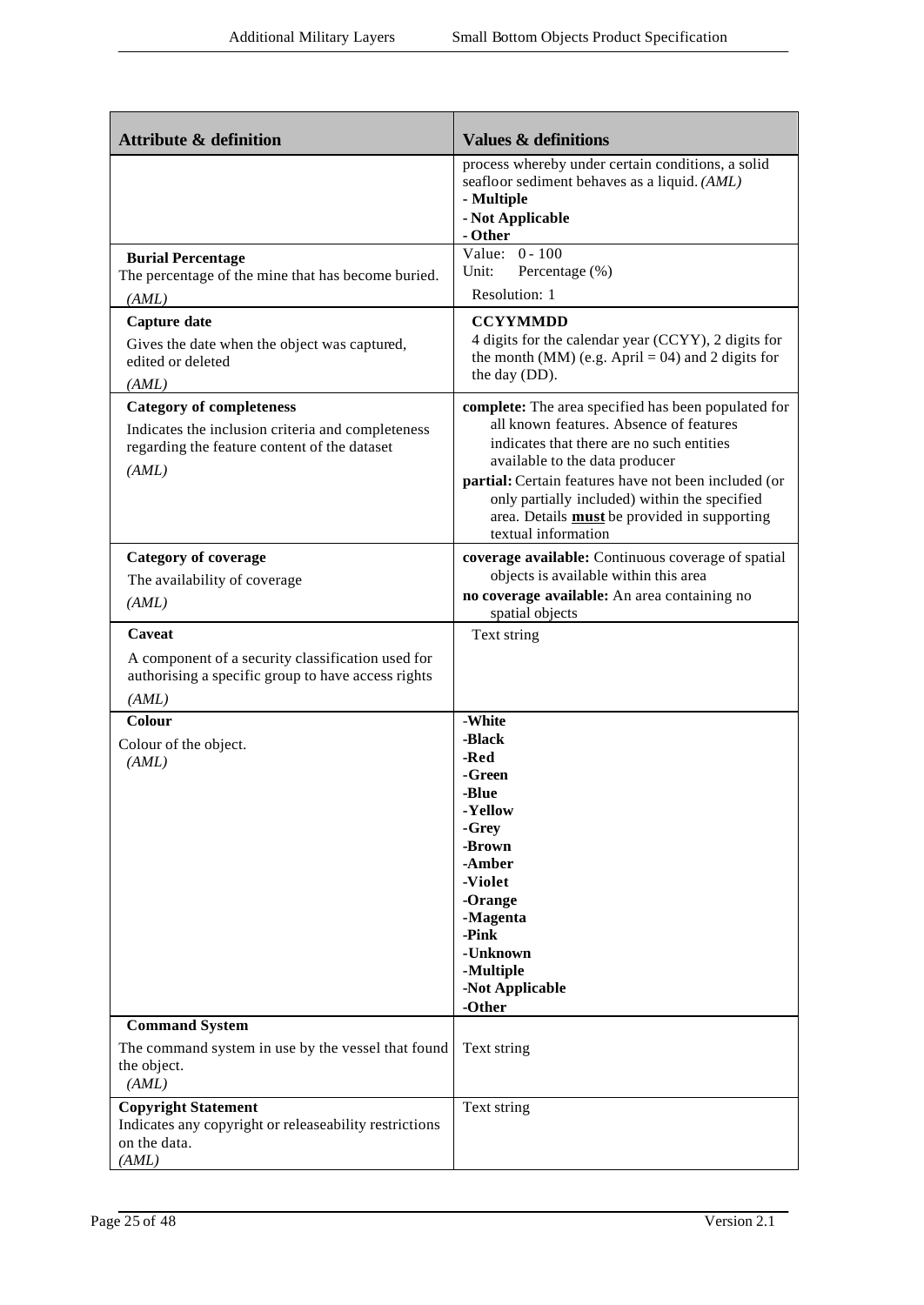| <b>Attribute &amp; definition</b>                                                                                                                                                                                  | <b>Values &amp; definitions</b>                                                                                                                                                                                                                                                                                                                                                                                                                                                                                                                                                                                |
|--------------------------------------------------------------------------------------------------------------------------------------------------------------------------------------------------------------------|----------------------------------------------------------------------------------------------------------------------------------------------------------------------------------------------------------------------------------------------------------------------------------------------------------------------------------------------------------------------------------------------------------------------------------------------------------------------------------------------------------------------------------------------------------------------------------------------------------------|
| <b>Object Reference Number</b><br>Reference number given to the object.<br>(AML)                                                                                                                                   | Text string                                                                                                                                                                                                                                                                                                                                                                                                                                                                                                                                                                                                    |
| <b>ObjectShape</b><br>Geometric form, appearance or configuration of the<br>feature.<br>(Digital Geographic Information Working Group-<br>DGIWG, Oct.87)                                                           | Text string                                                                                                                                                                                                                                                                                                                                                                                                                                                                                                                                                                                                    |
| <b>Current Scour Dimensions</b><br>The length, width, depth and orientation of the<br>longest dimension of a scour that is associated with<br>the object and that is caused by the action of<br>currents.<br>(AML) | Encodes in quadruplets: The length, width, depth<br>and orientation of the longest dimension of the<br>current scour.(AML)<br>Note: Where no value is available for one or more<br>elements, a null value should be used to preserve<br>integrity of the quadruplet<br>Note: Multiple current scours will be represented by<br>repeated groups of these values                                                                                                                                                                                                                                                 |
| Depth of water over feature<br>Average depth of water over the feature relative to<br>the specified vertical datum.                                                                                                | Value: min 0<br>Units: metres or feet<br>(units must be defined)<br>Resolution: 0.1 (metres or feet)                                                                                                                                                                                                                                                                                                                                                                                                                                                                                                           |
| (AML)<br>Depth units<br>Unit of measurement for depths<br>(AML)                                                                                                                                                    | <b>Metres</b><br><b>Fathoms and Feet</b><br>Feet<br><b>Fathoms and Fractions</b><br>Unknown<br>Not Applicable                                                                                                                                                                                                                                                                                                                                                                                                                                                                                                  |
| <b>Distance from Small Bottom Object</b><br>Distance from the object of the position from which<br>the image was obtained.<br>(AML)                                                                                | Other<br>Value: min 0<br>Units: metres<br>Resolution: 0.1                                                                                                                                                                                                                                                                                                                                                                                                                                                                                                                                                      |
| <b>Error Ellipse</b><br>Also known as the Figure of Merit. 95% 2sigma<br>value – semi-major and semi-minor axes of error<br>ellipsoid plus orientation of the major axis.<br>(AML)                                 | Encodes in triplets: The semi-major, semi-minor<br>and orientation of the error ellipse. Orientation is<br>expressed as the true bearing of the major axis.                                                                                                                                                                                                                                                                                                                                                                                                                                                    |
| <b>First Detection Year</b><br>The year in which the object was originally<br>reported.<br>(Adapted from STANAG 3715)                                                                                              | Indication:<br>4 digits for the calendar year (CCYY).                                                                                                                                                                                                                                                                                                                                                                                                                                                                                                                                                          |
| <b>First Sensor</b><br>Indicates by the use of which sensor the object was<br>originally reported.<br>(Adapted from STANAG 3715)                                                                                   | -Acoustic Sensor: The object was reported as a<br>result of a sound signal being returned from the<br>object. (AML)<br>-Magnetic Sensor: The object was reported as a<br>result of detecting a fluctuation in the local magnetic<br>field. (AML)<br>-Video Sensor: The object was reported as a result<br>of a sighting through electronic visual equipment.<br>(AML)<br>-Diver Sighting: The object was reported as a result<br>of a visual sighting made by a diver. (AML)<br>-Other: The object was reported as a result of<br>another method. (AML)<br>-Physical Snag: The object was reported as a result |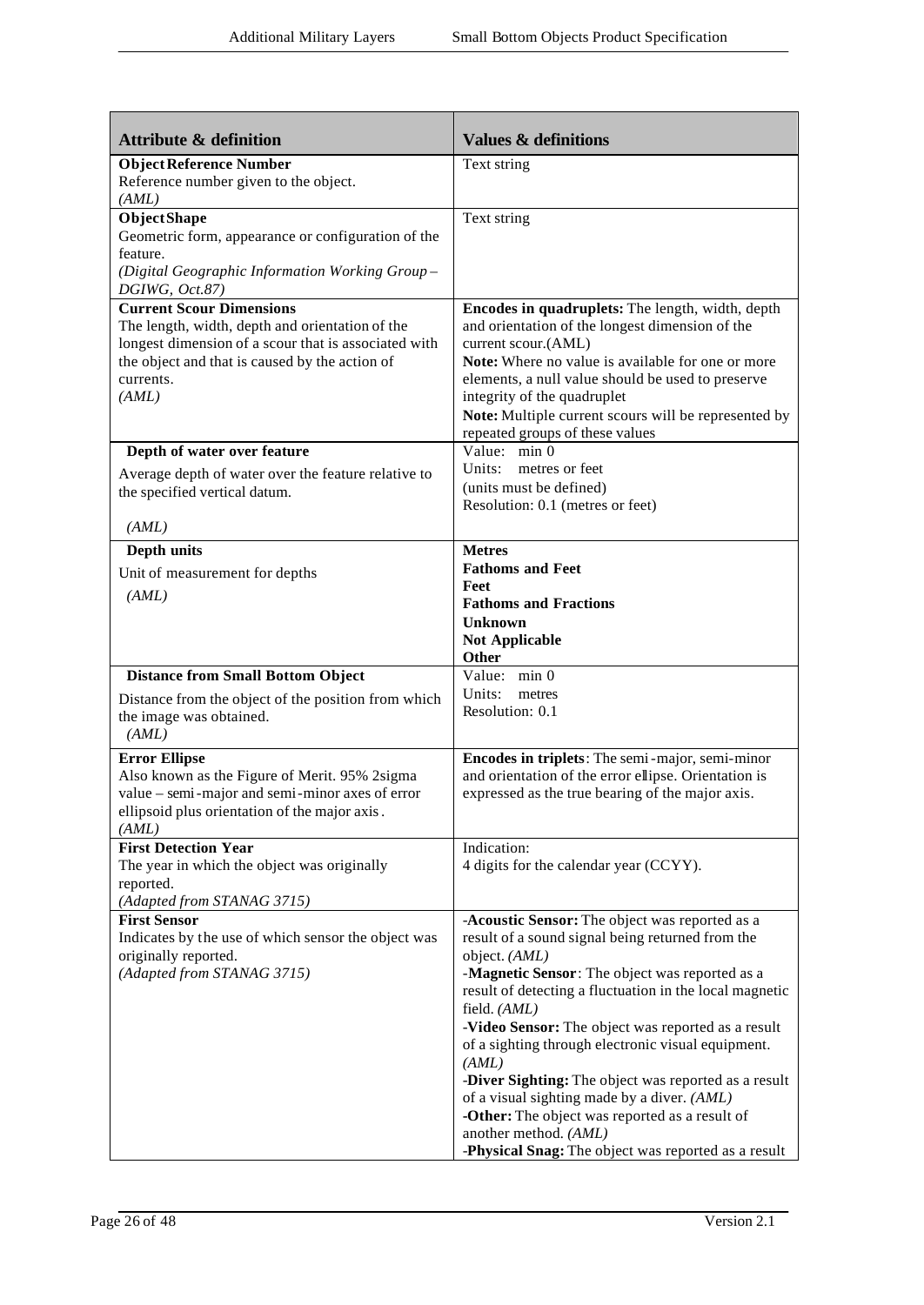| <b>Attribute &amp; definition</b>                                                 | <b>Values &amp; definitions</b>                                                                                                                                                                                                                                                                                                    |
|-----------------------------------------------------------------------------------|------------------------------------------------------------------------------------------------------------------------------------------------------------------------------------------------------------------------------------------------------------------------------------------------------------------------------------|
|                                                                                   | of the object fouling lines, anchors or fishing nets.<br>(AML)<br>-None Reported: The method by which the object                                                                                                                                                                                                                   |
|                                                                                   | was found was not reported. (AML)<br>-Reported Sinking: The object was reported as a<br>result of a report made by a third party or from<br>published information. (AML)<br>-Observed Sinking: The object was reported as a<br>result of a first hand observation of the object<br>sinking. (AML)<br>- Unknown<br>- Not Applicable |
| <b>General Water Depth</b>                                                        | Value: min 0                                                                                                                                                                                                                                                                                                                       |
| The general depth of the water in the vicinity of the                             | Units: metres or feet                                                                                                                                                                                                                                                                                                              |
| object.<br>(AML)                                                                  | (units must be defined in dataset metadata)<br>Resolution: 1 (metres or feet)                                                                                                                                                                                                                                                      |
| <b>Height/Length Units</b>                                                        | -Metres                                                                                                                                                                                                                                                                                                                            |
| Unit of measurement for heights and lengths.                                      | -Feet                                                                                                                                                                                                                                                                                                                              |
| <b>Horizontal Length</b><br>A measurement of the longer of the two linear axes.   | Value: min 0<br>Units:<br>metres or feet                                                                                                                                                                                                                                                                                           |
| (Digital Geographic Information Working Group-                                    | (units must be defined)                                                                                                                                                                                                                                                                                                            |
| DGIWG, Oct 87.)                                                                   | Resolution<br>1 (metres or feet)                                                                                                                                                                                                                                                                                                   |
| <b>Horizontal Width</b>                                                           | Value: min 0                                                                                                                                                                                                                                                                                                                       |
| A measurement of the shorter of the two linear axes.                              | Units:<br>metres or feet<br>(units must be defined)                                                                                                                                                                                                                                                                                |
| (Digital Geographic Information Working Group-<br>DGIWG, Oct 87.)                 | Resolution<br>1 (metres or feet)                                                                                                                                                                                                                                                                                                   |
| <b>Image file link</b>                                                            | Text string                                                                                                                                                                                                                                                                                                                        |
| Indicates an external file containing a pictorial<br>representation of the object |                                                                                                                                                                                                                                                                                                                                    |
| (S-57 Annex A, Appendix A, IHO Object<br>Catalogue)                               |                                                                                                                                                                                                                                                                                                                                    |
| <b>Inclination</b>                                                                | Value: 0.00-90.00                                                                                                                                                                                                                                                                                                                  |
| The angle, measured from the horizontal, at which                                 | Unit:<br>degree                                                                                                                                                                                                                                                                                                                    |
| the object rests on the sea floor                                                 | Resolution: 0.01                                                                                                                                                                                                                                                                                                                   |
| (AML)<br><b>International Defence Organisation (IDO)</b>                          | -North Atlantic Treaty Organisation (NATO)                                                                                                                                                                                                                                                                                         |
| status                                                                            | -North Atlantic Co-operation Council (NACC)                                                                                                                                                                                                                                                                                        |
| The International Defence Organisation (IDO)                                      | -Partnership for Peace (PfP)                                                                                                                                                                                                                                                                                                       |
| status (if applicable) that must precede, and be                                  | -Western European Union(WEU)<br>-Unknown                                                                                                                                                                                                                                                                                           |
| applied to, the Protective Marking thus making it                                 | -Multiple                                                                                                                                                                                                                                                                                                                          |
| an IDO Marking                                                                    | -Not Applicable                                                                                                                                                                                                                                                                                                                    |
| (AML)                                                                             | -Other                                                                                                                                                                                                                                                                                                                             |
| <b>Last Detection Year</b>                                                        | Indication:                                                                                                                                                                                                                                                                                                                        |
| The year in which the object was subsequently<br>confirmed.                       | 4 digits for the calendar year (CCYY).                                                                                                                                                                                                                                                                                             |
| (Adapted from STANAG 3715)                                                        |                                                                                                                                                                                                                                                                                                                                    |
| <b>Last Sensor</b>                                                                | -Acoustic Sensor: The object was reported as a                                                                                                                                                                                                                                                                                     |
| Indicates by the use of which sensor the object was<br>subsequently confirmed.    | result of a sound signal being returned from the<br>SBO. (AML)                                                                                                                                                                                                                                                                     |
| (Adapted from STANAG 3715)                                                        | -Magnetic Sensor: The object was reported as a                                                                                                                                                                                                                                                                                     |
|                                                                                   | result of detecting a fluctuation in the local magnetic                                                                                                                                                                                                                                                                            |
|                                                                                   | field. (AML)                                                                                                                                                                                                                                                                                                                       |
|                                                                                   | -Video Sensor: The object was reported as a result<br>of a sighting through electronic visual equipment.                                                                                                                                                                                                                           |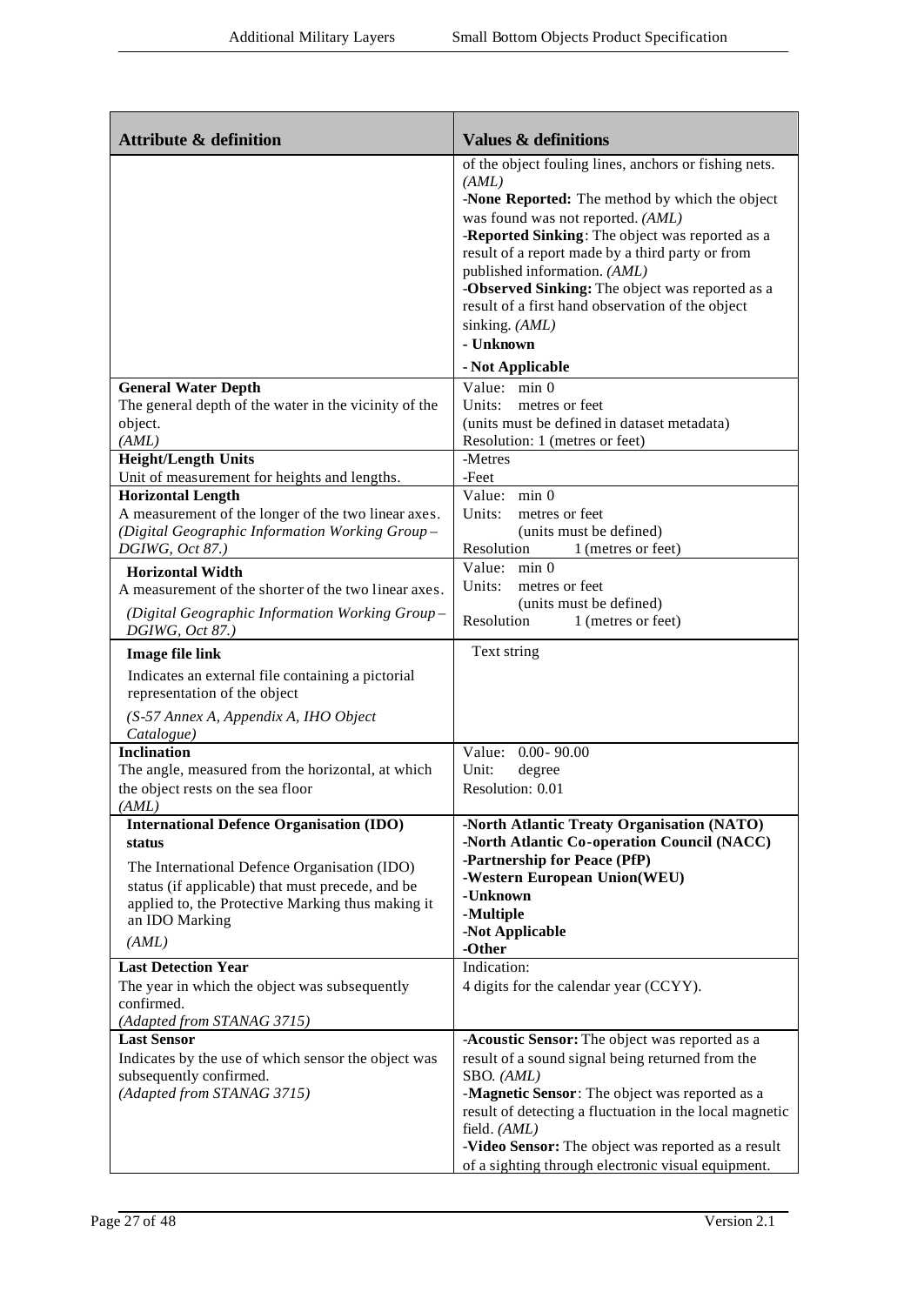| <b>Attribute &amp; definition</b>                                                                                                                         | <b>Values &amp; definitions</b>                                                                                                                                                                                                                                                                                                                                                                                                                                                                                                                                                                                                                                                                          |
|-----------------------------------------------------------------------------------------------------------------------------------------------------------|----------------------------------------------------------------------------------------------------------------------------------------------------------------------------------------------------------------------------------------------------------------------------------------------------------------------------------------------------------------------------------------------------------------------------------------------------------------------------------------------------------------------------------------------------------------------------------------------------------------------------------------------------------------------------------------------------------|
|                                                                                                                                                           | (AML)<br>-Diver Sighting: The object was reported as a result<br>of a visual sighting made by a diver. (AML)<br>-Other: The object was reported as a result of<br>another method. (AML)<br>-Physical Snag: The object was reported as a result<br>of the object fouling lines, anchors or fishing nets.<br>(AML)<br>-None Reported: The method by which the object<br>was found was not reported. (AML)<br>-Reported Sinking: The object was reported as a<br>result of a report made by a third party or from<br>published information. (AML)<br>-Observed Sinking: The object was reported as a<br>result of a first hand observation of the object<br>sinking. (AML)<br>- Unknown<br>- Not Applicable |
| <b>Lay Platform</b><br>The type of unit that laid the mine.<br>(AML)                                                                                      | -Vessel: A craft or structure for transport by water.<br>(Adapted from Chambers Concise Dictionary)<br>-Aircraft: Any structure or machine for travelling in<br>the air. (Chambers Concise Dictionary)                                                                                                                                                                                                                                                                                                                                                                                                                                                                                                   |
| <b>Lay Reference Number</b><br>A number allocated to an individual mine by the<br>minefield planning authority.<br>(AML)                                  | Text string                                                                                                                                                                                                                                                                                                                                                                                                                                                                                                                                                                                                                                                                                              |
| <b>Lay Time</b><br>Date and time a mine has been laid.<br>(AML)                                                                                           | Indication:<br>The 'lay time' will consist of a date and a time<br>separated by a capital "T". The date should be<br>encoded using 4 digits for the calendar year<br>(CCYY), 2 digits for the month (MM) and 2 digits<br>for the day (DD). The time should be encoded using<br>2 digits for the hour (hh) and 2 digits for the minutes<br>$(mm)$ .                                                                                                                                                                                                                                                                                                                                                       |
| <b>Magnetic Anomaly Detector (MAD) Signature</b><br>Indication of the strength of the Magnetic Anomaly<br>Detector reading caused by the object.<br>(AML) | -Nil: The object has no magnetic anomaly detector<br>reading. (AML)<br>-Slight: The object has a slight magnetic anomaly<br>detector reading. (AML)<br>-Moderate: The object has a moderate magnetic<br>anomaly detector reading. (AML)<br>-Strong: The object has a strong magnetic anomaly<br>detector reading. (AML)<br>- Unknown<br>- Not Applicable<br>- Other                                                                                                                                                                                                                                                                                                                                      |
| <b>Magnetic Intensity</b><br>Magnetic intensity generated by the object.<br>(AML)                                                                         | Value: 0 - 999<br>Unit:<br>nanoTesla<br>Resolution:                                                                                                                                                                                                                                                                                                                                                                                                                                                                                                                                                                                                                                                      |
| Maximum distance between survey lines<br>The maximum spacing of the principal sounding                                                                    | Units: metres or feet<br>(units must be defined)                                                                                                                                                                                                                                                                                                                                                                                                                                                                                                                                                                                                                                                         |
| lines of a survey<br>(AML)<br><b>Mine Index Mine Case</b>                                                                                                 | Resolution: 1<br>-0: No information on the mine body.                                                                                                                                                                                                                                                                                                                                                                                                                                                                                                                                                                                                                                                    |
| Information on the mine body.<br>(AML)                                                                                                                    | -1: Moored mine<br>-2: Shallow moored mine                                                                                                                                                                                                                                                                                                                                                                                                                                                                                                                                                                                                                                                               |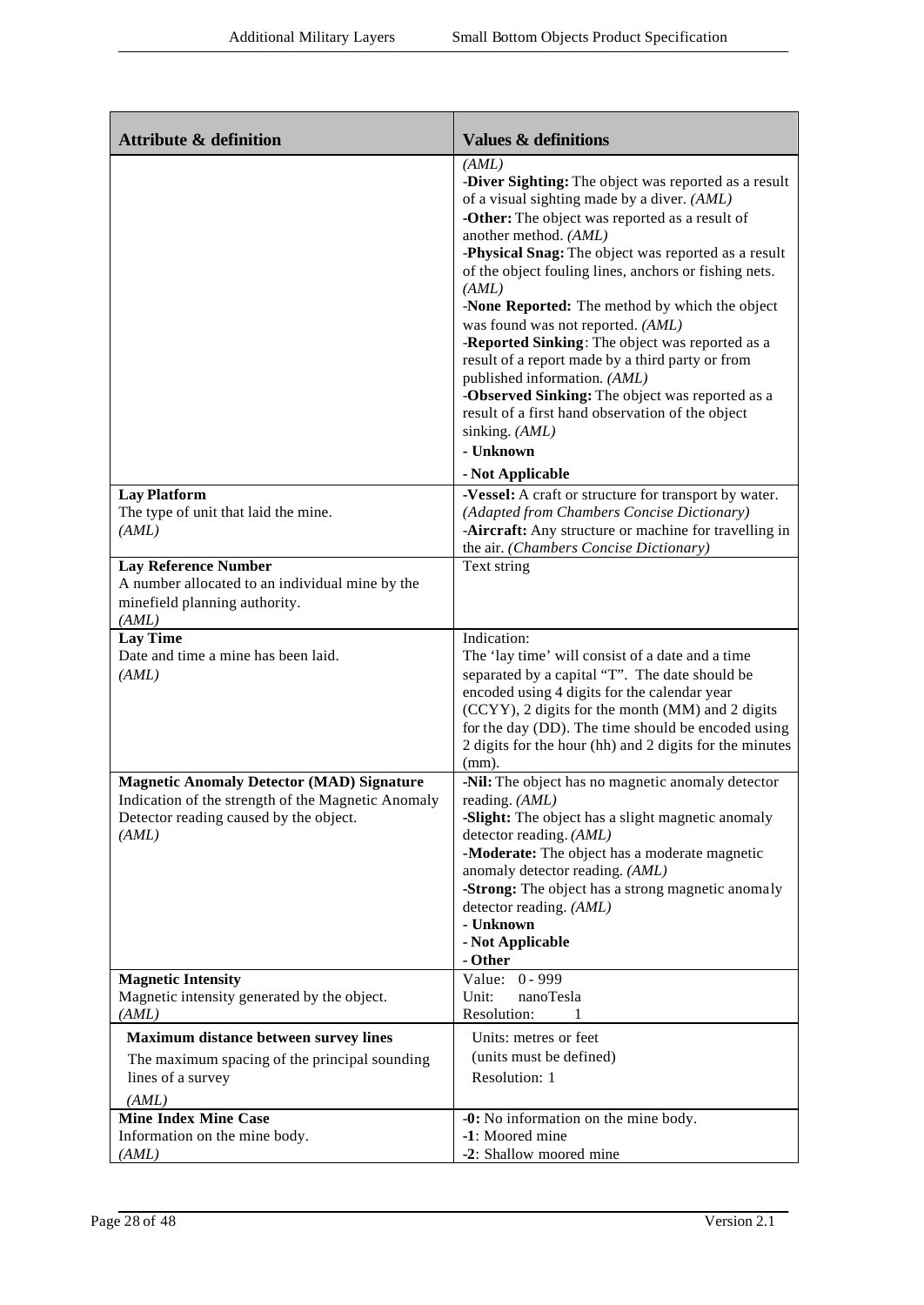| -3: Deep moored mine<br>-4: Ground Mine<br>kg<br>-6: Ground Mine – explosive charge of 500 kg or<br>greater<br>-7: Object classified as 'mine-like'<br>-8: Obstructors<br>-9: Moving mines<br>- Unknown<br>- Multiple<br>- Not Applicable<br>- Other<br><b>Mine Index Mine Type</b><br>-A: Contact - requires physical contact with the<br>Information on the type of mine.<br>target to trigger actuation - AML<br>(AML)<br>-B: Antenna - generally takes the form of a special<br>section in the mooring cable, and/or special cable<br>suspended above the mine by float. When touched<br>mine. $ATP-6(C)$ VOL 1 Glossary<br>-C: Influence - actuated the effect of a target on<br>some physical condition in the vicinity of the mine,<br>or on radiations emanating from the mine - ATP-<br>$6(C)$ VOL 1 Glossary<br>-D: Acoustic - responds to the acoustic field of a<br>ship or sweep - $ATP-6(C)$ VOL 1 Glossary<br>-E: Acoustic Audio Frequency - responds to the<br>acoustic field of a ship or sweep between 30 Hz and<br>1500 Hz - $ATP-6(C)$ VOL 1 Glossary<br>-F: Acoustic Low Frequency - responds to the low<br>frequency (as defined by NSA) acoustic field of a<br>ship or sweep - AML<br>frequency (as defined by NSA) acoustic field of a<br>ship or sweep - AML<br>-H: Passive - does not emit a signal to detect the<br>presence of a target - ATP-6(C) VOL 1 Glossary<br>-I: Pressure - responds to the hydrodynamic<br>pressure field of a target - $ATP-6(C)$ VOL 1<br>Glossary<br>-J: Magnetic - responds to the magnetic field of a<br>ship, submarine, or sweep - $ATP-6(C)$ VOL 1<br>Glossary<br>-K: Magnetic H (Horizontal component) - responds<br>to horizontal component of the magnetic field of a | <b>Attribute &amp; definition</b> | <b>Values &amp; definitions</b>                                                                                                                                                                      |
|---------------------------------------------------------------------------------------------------------------------------------------------------------------------------------------------------------------------------------------------------------------------------------------------------------------------------------------------------------------------------------------------------------------------------------------------------------------------------------------------------------------------------------------------------------------------------------------------------------------------------------------------------------------------------------------------------------------------------------------------------------------------------------------------------------------------------------------------------------------------------------------------------------------------------------------------------------------------------------------------------------------------------------------------------------------------------------------------------------------------------------------------------------------------------------------------------------------------------------------------------------------------------------------------------------------------------------------------------------------------------------------------------------------------------------------------------------------------------------------------------------------------------------------------------------------------------------------------------------------------------------------------------------------------------------------------------------------------------------------|-----------------------------------|------------------------------------------------------------------------------------------------------------------------------------------------------------------------------------------------------|
|                                                                                                                                                                                                                                                                                                                                                                                                                                                                                                                                                                                                                                                                                                                                                                                                                                                                                                                                                                                                                                                                                                                                                                                                                                                                                                                                                                                                                                                                                                                                                                                                                                                                                                                                       |                                   | -5: Ground Mine – explosive charge of less than 500                                                                                                                                                  |
|                                                                                                                                                                                                                                                                                                                                                                                                                                                                                                                                                                                                                                                                                                                                                                                                                                                                                                                                                                                                                                                                                                                                                                                                                                                                                                                                                                                                                                                                                                                                                                                                                                                                                                                                       |                                   |                                                                                                                                                                                                      |
| -L: Magnetic V (Vertical component) - responds to<br>the vertical component of the magnetic field of a<br>ship, submarine, or sweep $-AML$<br>total magnetic field of a ship, submarine, or sweep-<br>AML<br>-N: Sensitive for normal target - sensitive to the<br>normal run of shipping - AML<br>$-O$<br>-P: Very sensitive (anti sweeper) - requires a<br>relatively small magnitude of influence (as from a                                                                                                                                                                                                                                                                                                                                                                                                                                                                                                                                                                                                                                                                                                                                                                                                                                                                                                                                                                                                                                                                                                                                                                                                                                                                                                                       |                                   | by a ferrous object sets up galvanic action to fire the<br>-G: Acoustic High Frequency - responds to the high<br>ship, submarine, or sweep-AML<br>-M: Magnetic T (Total component) - responds to the |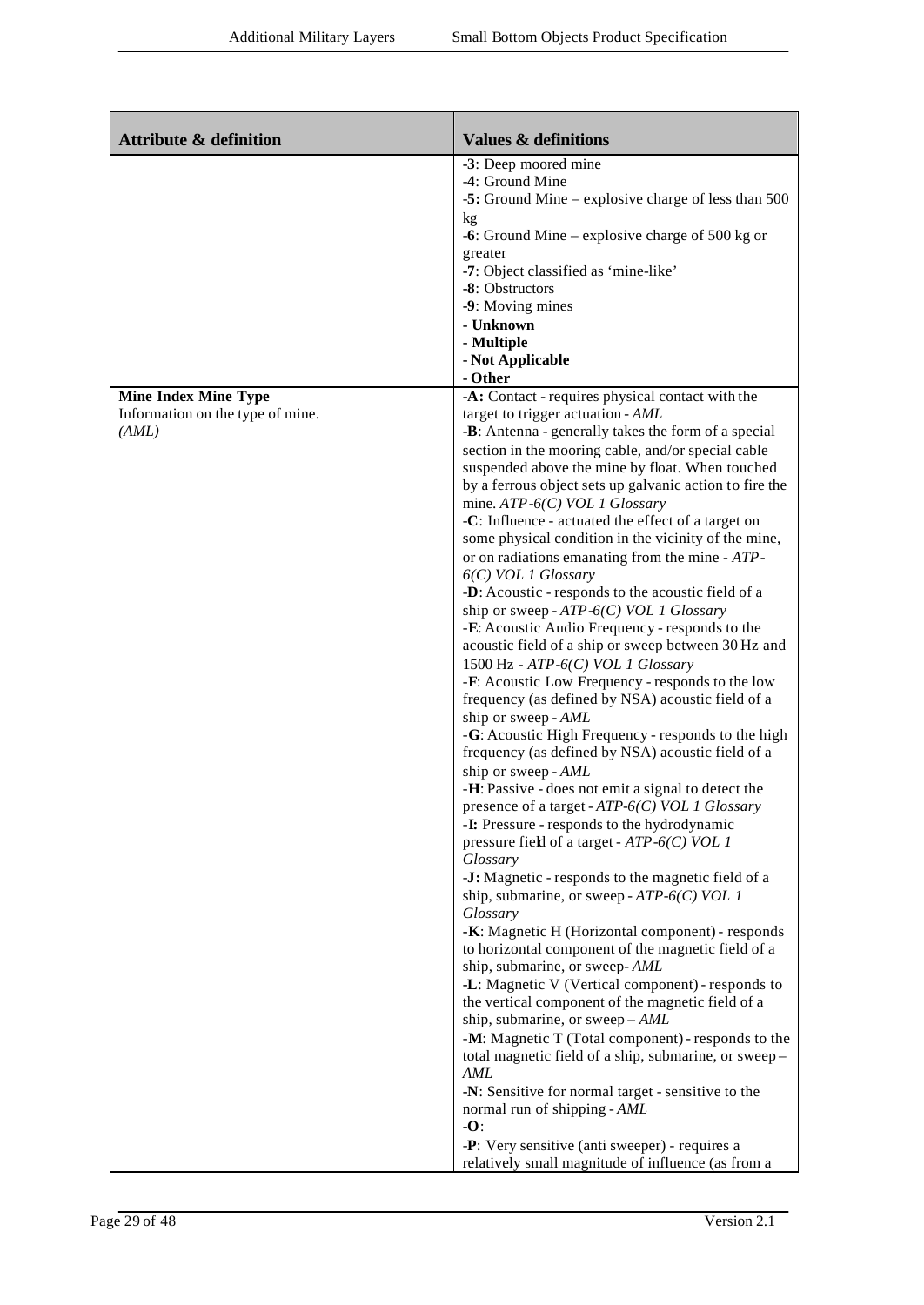| <b>Attribute &amp; definition</b>                                                                                                                                                                           | <b>Values &amp; definitions</b>                                                                                                                                                                                                                                                                                                                                                                                                                                                                                                                                                                                                                                                                                                                                                                                                                                                                                                                                                                                                                                                                                                                                                                                                                                                                                                                                                                                                                                                                                                                                                                                                                                                                                                                                                                                                                                                                                                                                                                                                                                                                                                                                |
|-------------------------------------------------------------------------------------------------------------------------------------------------------------------------------------------------------------|----------------------------------------------------------------------------------------------------------------------------------------------------------------------------------------------------------------------------------------------------------------------------------------------------------------------------------------------------------------------------------------------------------------------------------------------------------------------------------------------------------------------------------------------------------------------------------------------------------------------------------------------------------------------------------------------------------------------------------------------------------------------------------------------------------------------------------------------------------------------------------------------------------------------------------------------------------------------------------------------------------------------------------------------------------------------------------------------------------------------------------------------------------------------------------------------------------------------------------------------------------------------------------------------------------------------------------------------------------------------------------------------------------------------------------------------------------------------------------------------------------------------------------------------------------------------------------------------------------------------------------------------------------------------------------------------------------------------------------------------------------------------------------------------------------------------------------------------------------------------------------------------------------------------------------------------------------------------------------------------------------------------------------------------------------------------------------------------------------------------------------------------------------------|
|                                                                                                                                                                                                             | slow, small, quiet and degaussed vessel) to actuate -<br>ATP-6(C) VOL 1 Glossary. An Anti-Mine Sweeper<br>Mine is a mine which is laid or whose mechanism is<br>specifically designed or adjusted with the object of<br>sinking or damaging Mine Sweepers - $ATP-6(C)$<br><b>VOL 1 Glossary</b><br>-Q: Coarse (anti sweep) - requires a relatively large<br>magnitude of influence (as from a fast, large, noisy<br>vessel, with strong magnetic signature) to actuate -<br>AML. More difficult for Mine Hunters to safely<br>actuate with sweeping gear designed to influence<br>mines - AML<br>-R: Multi-look mines - requires to look at a target<br>more than once to calculate its firing or navigation<br>solution - AML. A look is a period during which a<br>mine circuit is receptive of an influence $-ATP-6(C)$<br>VOL 1 Glossary<br>-S: Sequence - sequence of triggers $-AML$ .<br>Requires actuation by a predetermined sequence of<br>influences of predetermined magnitudes - $ATP-6(C)$<br><b>VOL 1 Glossary</b><br>-T: Combination (overlap) - combination of triggers<br>- AML. Requires actuation by two or more<br>influences, either simultaneously or at a<br>predetermined interval, before the circuit can<br>function. Also called a 'Comb ined Circuit' - ATP-<br>$6(C)$ VOL 1 Glossary<br>-U: Fitted with ship Counter - will trigger actuation<br>at a specific ship count - AML. Prevents the mine<br>from detonating until a preset number of actuations<br>has taken place (a ship count of ONE means that the<br>mine will fire at the next actuation) - $ATP-6(C)$ VOL<br>1 Glossary<br>-V: Fitted with delayed arming or rising mechanism<br>- a rising mechanism releases a buoyant mine from a<br>sinker by target influence or by a timing device -<br>ATP-6(C) VOL 1 Glossary<br>-W: Active - actuated by the reflection from a target<br>of a signal emitted by the mine - $ATP-6(C)$ VOL 1<br>Glossary<br>$-X:$ No information on firing system<br>$-Y:$<br>-Z: Minehunting sonar decoy - an object designed to<br>have the sonar signature attributes of a mine - AML<br>- Unknown<br>- Multiple<br>- Not Applicable |
| <b>Mine Reference Number</b>                                                                                                                                                                                | - Other<br>Indication:                                                                                                                                                                                                                                                                                                                                                                                                                                                                                                                                                                                                                                                                                                                                                                                                                                                                                                                                                                                                                                                                                                                                                                                                                                                                                                                                                                                                                                                                                                                                                                                                                                                                                                                                                                                                                                                                                                                                                                                                                                                                                                                                         |
| Reference number of object classified as a mine,<br>consisting of the last two or three letters of the<br>ship's international call sign followed by a two<br>figure number allocated by the ship.<br>(AML) | The mine reference number consists of the last two<br>or three letter's of the ship's international call sign<br>(c3) followed by a two figure number (i2) allocated<br>by the ship                                                                                                                                                                                                                                                                                                                                                                                                                                                                                                                                                                                                                                                                                                                                                                                                                                                                                                                                                                                                                                                                                                                                                                                                                                                                                                                                                                                                                                                                                                                                                                                                                                                                                                                                                                                                                                                                                                                                                                            |
| <b>Minehunting System</b><br>The method of minehunting employed by the vessel<br>that found the object.                                                                                                     | Text string                                                                                                                                                                                                                                                                                                                                                                                                                                                                                                                                                                                                                                                                                                                                                                                                                                                                                                                                                                                                                                                                                                                                                                                                                                                                                                                                                                                                                                                                                                                                                                                                                                                                                                                                                                                                                                                                                                                                                                                                                                                                                                                                                    |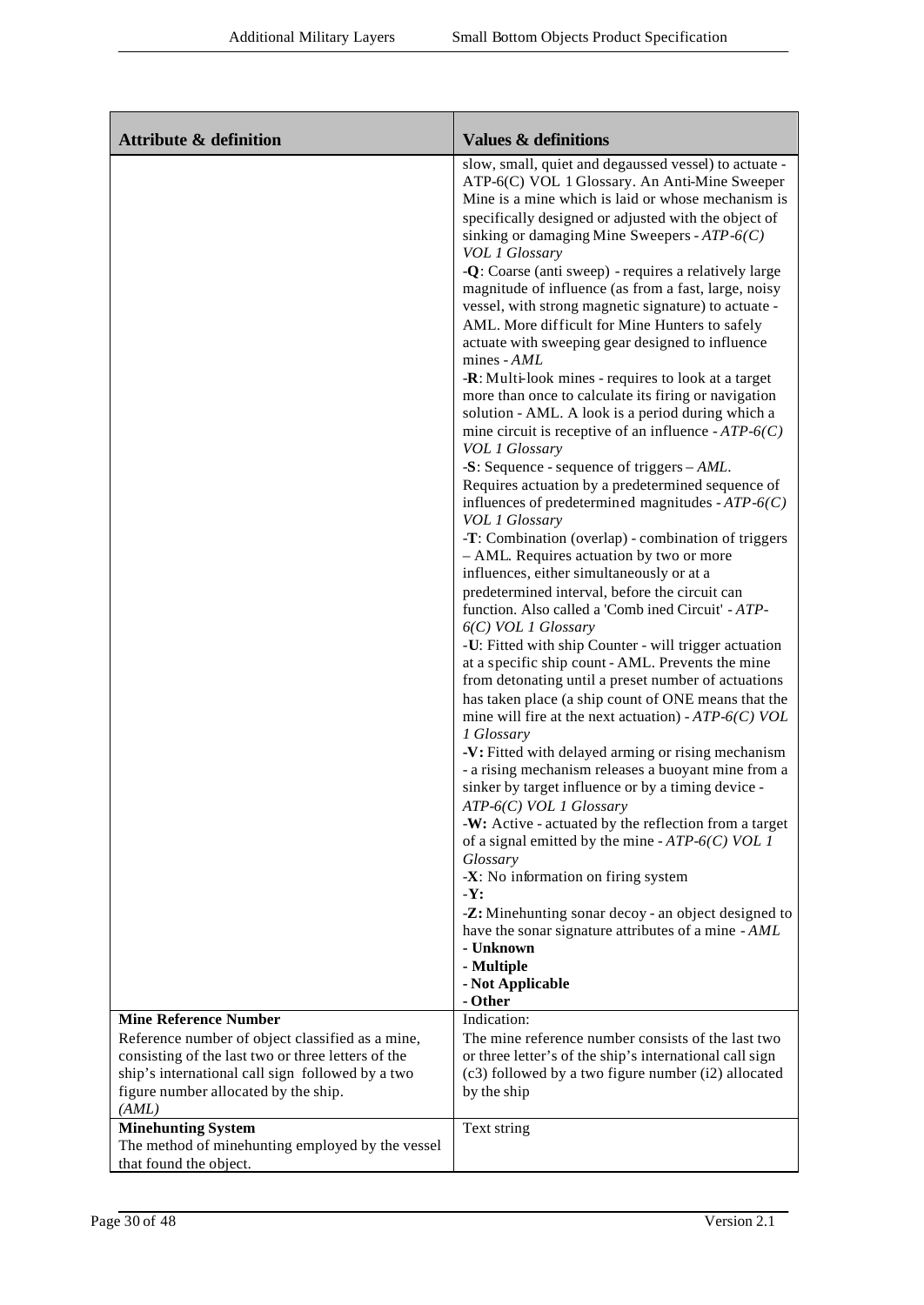| <b>Attribute &amp; definition</b>                                                                                             | <b>Values &amp; definitions</b>                                                                                                                                                                                                                                                                                                                                                                                                                                                                                                                                                                                                                                                                                                                                                                                                                                                                                                  |
|-------------------------------------------------------------------------------------------------------------------------------|----------------------------------------------------------------------------------------------------------------------------------------------------------------------------------------------------------------------------------------------------------------------------------------------------------------------------------------------------------------------------------------------------------------------------------------------------------------------------------------------------------------------------------------------------------------------------------------------------------------------------------------------------------------------------------------------------------------------------------------------------------------------------------------------------------------------------------------------------------------------------------------------------------------------------------|
| (AML)<br><b>Minesweeping System</b><br>The method of minesweeping employed by the<br>vessel that found the object.<br>(AML)   | Text string                                                                                                                                                                                                                                                                                                                                                                                                                                                                                                                                                                                                                                                                                                                                                                                                                                                                                                                      |
| Minimum distance between survey lines<br>The minimum spacing of the principal sounding<br>lines of a survey<br>(AML)          | Units: metres or feet<br>(units must be defined)<br>Resolution: 1                                                                                                                                                                                                                                                                                                                                                                                                                                                                                                                                                                                                                                                                                                                                                                                                                                                                |
| <b>Mission Classification</b><br>Classification of the mis sion that found the object.<br>(AML)                               | -Nato Secret<br>-Nato Confidential<br>-Nato Restricted<br>-Unclassified<br>-Unknown<br>-Not Applicable<br>-Other                                                                                                                                                                                                                                                                                                                                                                                                                                                                                                                                                                                                                                                                                                                                                                                                                 |
| <b>Mission Comments</b><br>Textual information relating to the mission that<br>found the object.<br>(AML)                     | Text string                                                                                                                                                                                                                                                                                                                                                                                                                                                                                                                                                                                                                                                                                                                                                                                                                                                                                                                      |
| <b>Mission Date</b><br>Dates of mission that found the object.<br>(AML)                                                       | Indication:<br>4 digits for the calendar year (CCYY), 2 digits for<br>the month (MM) (e.g. April = 04) and 2 digits for<br>the day (DD).                                                                                                                                                                                                                                                                                                                                                                                                                                                                                                                                                                                                                                                                                                                                                                                         |
| <b>Mission Name</b><br>Name of exercise or operation taking place when the<br>object was found.<br>(AML)                      | Text string                                                                                                                                                                                                                                                                                                                                                                                                                                                                                                                                                                                                                                                                                                                                                                                                                                                                                                                      |
| <b>Multiple Contacts</b><br>Where a object consists of multiple contacts on a<br>small area.<br>(AML)                         | Value: 0 - 99<br>Unit:<br>none<br>Resolution:<br>-1                                                                                                                                                                                                                                                                                                                                                                                                                                                                                                                                                                                                                                                                                                                                                                                                                                                                              |
| <b>MWDC Reference Number</b><br>Reference number used by the Minewarfare Data<br>Centre.<br>(AML)                             | Text string                                                                                                                                                                                                                                                                                                                                                                                                                                                                                                                                                                                                                                                                                                                                                                                                                                                                                                                      |
| <b>Nature of Construction</b><br>The material(s) used to make the object.<br>(S-57 Annex A, Appendix A, IHO Object Catalogue) | -Loose boulders: Constructed from large stones or<br>blocks of concrete, often placed loosely for<br>protection against waves or water turbulence. $(S-57)$<br>Annex A, Appendix A, Chapter 2 Attributes)<br>-Masonry: Constructed from brick or stone. (S-57)<br>Annex A, Appendix A, IHO Object Catalogue)<br>-Metal: Constructed from metal. (S-57 Annex A,<br>Appendix A, IHO Object Catalogue)<br>-Concreted: Constructed of concrete, a material<br>made of sand and gravel that is united by cement<br>into a hardened mass used for foundations etc.<br>(Adapted from the Illustrated Contemporary<br>Dictionary, Encyclopaedic Edition, 1978)<br>-Glass Reinforced Plastic (GRP): Constructed<br>from a plastic material strengthened with fibres of<br>glass. (S-57 Annex A, Appendix A, Chapter 2<br>Attributes)<br>- Wooden: Constructed from wood. (S-57 Annex A,<br>Appendix A, Chapter 2 Attributes)<br>- Unknown |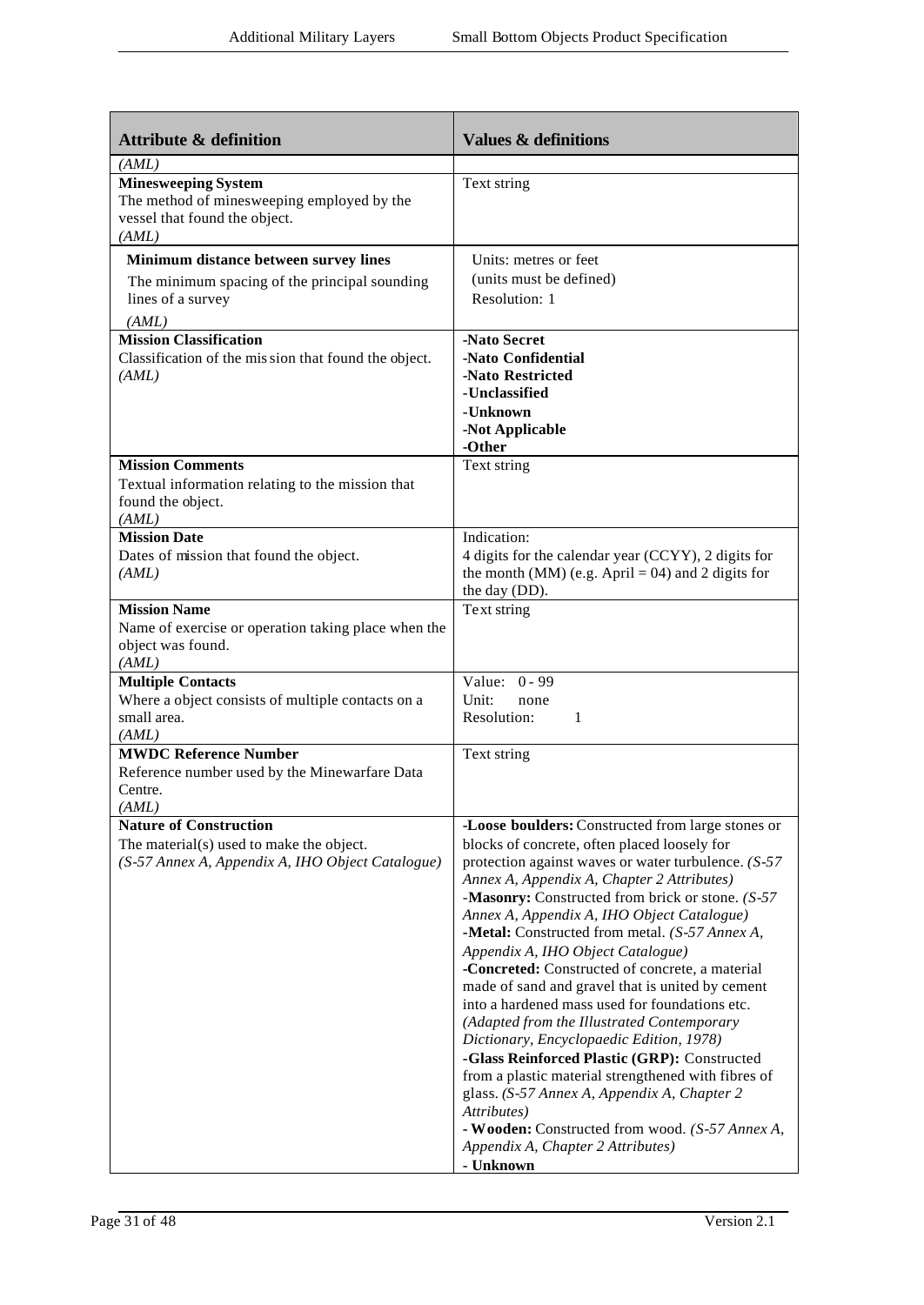| <b>Attribute &amp; definition</b>                                                                                                                                           | <b>Values &amp; definitions</b>                                                                                                                                                                                                                   |
|-----------------------------------------------------------------------------------------------------------------------------------------------------------------------------|---------------------------------------------------------------------------------------------------------------------------------------------------------------------------------------------------------------------------------------------------|
|                                                                                                                                                                             | - Multiple<br>- Not Applicable<br>- Other                                                                                                                                                                                                         |
| <b>Navigation System</b><br>Navigation system used by the vessel that found the<br>object.<br>(AML)                                                                         | <b>Text String</b>                                                                                                                                                                                                                                |
| Not found<br>Occasions when area has been surveyed and the<br>object not found<br>(AML)                                                                                     | Encoded as repeating value pairs of name of vessel<br>and date of survey. The survey date should be<br>encoded using 4 digits for the calendar year<br>$(CCYY)$ , 2 digits for the month (MM) (e.g. April =<br>04) and 2 digits for the day (DD). |
| <b>Number of Previous Observations</b><br>Number of times the object has been reported.<br>(AML)                                                                            | Integer value                                                                                                                                                                                                                                     |
| <b>On Sonar</b><br>Indicates whether the object is visible on sonar<br>(AML)                                                                                                | -Yes: The object is visible on sonar $(AML)$<br>-No: The object is not visible on sonar $(AML)$                                                                                                                                                   |
| <b>Orientation</b><br>The angular distance measured from true north to<br>the major axis of the object.<br>(Digital Geographic Information Working Group-<br>DGIWG, Oct.87) | Value: 0.00-359.99<br>Unit:<br>degree<br>Resolution:<br>0.01                                                                                                                                                                                      |
| <b>Orientation of Best Observation</b><br>The bearing from which the object can be best<br>observed.<br>(AML)                                                               | Value: 0-359<br>Unit:<br>degree<br>Resolution:<br>1                                                                                                                                                                                               |
| <b>Origin of Data</b><br>The method by which the data was determined.<br>(AML)                                                                                              | -Derived:<br>-Measured:<br>-Statistical:<br>-Raw:<br>-Foundation:<br>-Unknown<br>-Not Applicable<br>-Other                                                                                                                                        |
| Originator<br>Name of vessel or unit from which the information<br>originated<br>(AML)                                                                                      | Text string                                                                                                                                                                                                                                       |
| <b>Owner authority</b><br>Denotes the 'owner' that is responsible for<br>establishing and setting the protective marking<br>level<br>(AML)                                  | The NATO country code (NATO STANAG 1059)                                                                                                                                                                                                          |
| <b>Producing country</b><br>The country responsible for the production of the<br>data<br>(AML)                                                                              | IHO code for producing agencies                                                                                                                                                                                                                   |
| <b>Production agency</b><br>The agency responsible for the production of the<br>data<br>(AML)                                                                               | IHO code for producing agencies                                                                                                                                                                                                                   |
| <b>Protective marking</b>                                                                                                                                                   | - COSMIC TOP SECRET                                                                                                                                                                                                                               |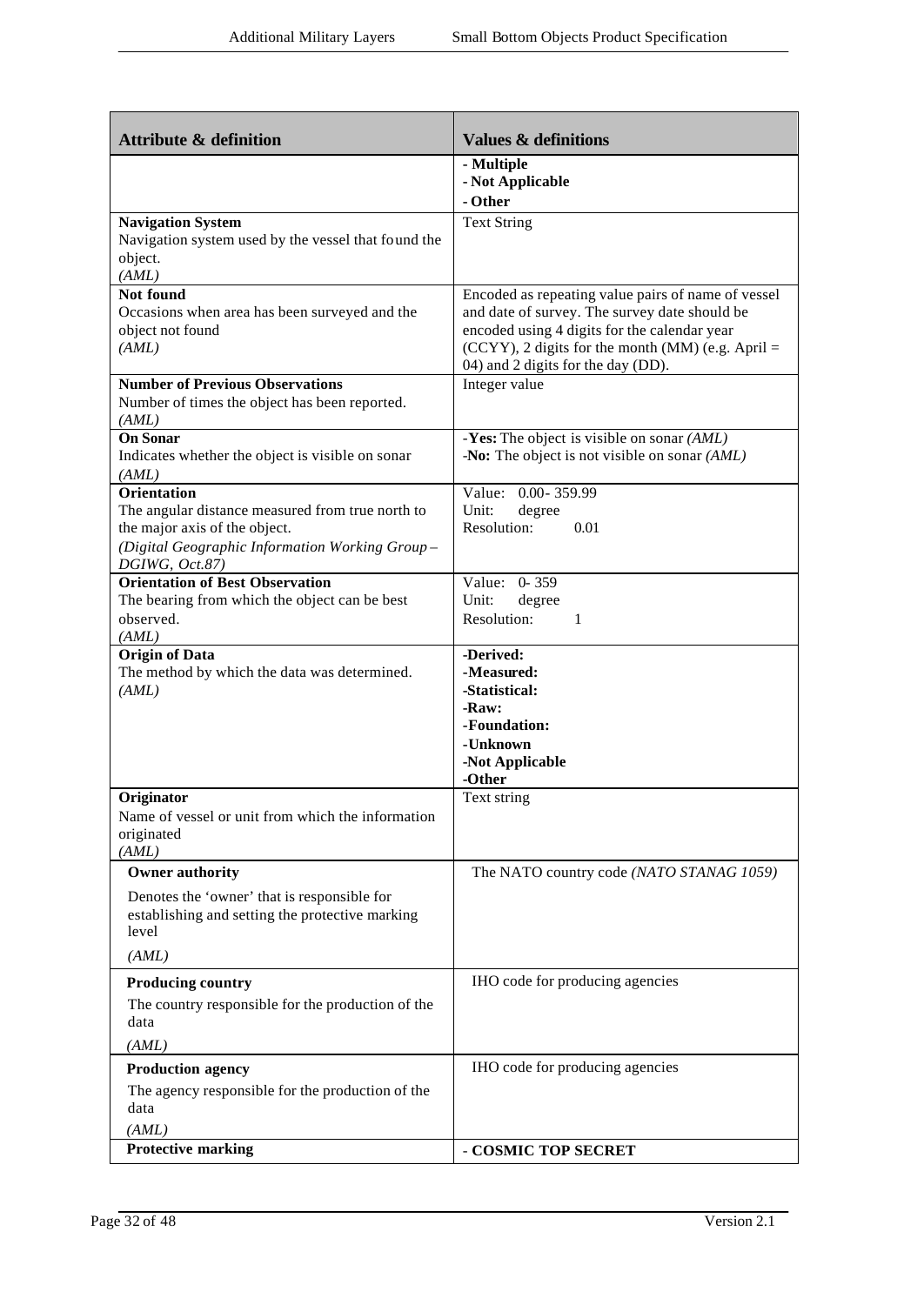| <b>Attribute &amp; definition</b>                                                                                                                                                                                                                        | <b>Values &amp; definitions</b>                                                                                                                                                                                                                                                                   |
|----------------------------------------------------------------------------------------------------------------------------------------------------------------------------------------------------------------------------------------------------------|---------------------------------------------------------------------------------------------------------------------------------------------------------------------------------------------------------------------------------------------------------------------------------------------------|
| A marking indicating the minimum standards of                                                                                                                                                                                                            | - FOCAL TOP SECRET                                                                                                                                                                                                                                                                                |
| protection required of the data                                                                                                                                                                                                                          | - TOP SECRET                                                                                                                                                                                                                                                                                      |
| (AML)                                                                                                                                                                                                                                                    | - SECRET                                                                                                                                                                                                                                                                                          |
|                                                                                                                                                                                                                                                          | - CONFIDENTIAL                                                                                                                                                                                                                                                                                    |
|                                                                                                                                                                                                                                                          | - RESTRICTED                                                                                                                                                                                                                                                                                      |
|                                                                                                                                                                                                                                                          | - UNCLASSIFIED                                                                                                                                                                                                                                                                                    |
|                                                                                                                                                                                                                                                          | - Unknown                                                                                                                                                                                                                                                                                         |
|                                                                                                                                                                                                                                                          |                                                                                                                                                                                                                                                                                                   |
|                                                                                                                                                                                                                                                          | - Not Applicable                                                                                                                                                                                                                                                                                  |
|                                                                                                                                                                                                                                                          | - Other                                                                                                                                                                                                                                                                                           |
| <b>Quality of position</b><br>An indication of the reliability of a quoted position<br>Note:<br>The value 'Approximate' when applied to the                                                                                                              | - Surveyed: The position(s) were determined by the<br>operation of making measurements for<br>determining the relative position of points on,<br>above or beneath the earth's surface. Survey<br>implies a regular, controlled survey of any date.<br>(adapted from IHO Dictionary, S-32, 5195, & |
| attribute 'Quality of position' is prohibited for use<br>in AML. In circumstances where the term<br>'Position approximate' would normally be applied<br>to an object in a standard navigational charting<br>sense, the value 'estimated' should be used. | IHO Chart Specifications, M-4, 175.2)<br>- Unsurveyed: Survey data does not exist or is very<br>poor. (Adapted from IHO Dictionary, S-32,<br>5732)                                                                                                                                                |
|                                                                                                                                                                                                                                                          | - Inadequately surveyed: Position data is of a very<br>poor quality. (Adapted from IHO<br>Dictionary, S-32, 5732)                                                                                                                                                                                 |
|                                                                                                                                                                                                                                                          | - Position doubtful: An object whose position has<br>been reported but which is considered to be<br>doubtful. (S-57 Annex A, Appendix A, IHO<br>Object Catalogue)                                                                                                                                 |
|                                                                                                                                                                                                                                                          | - Unreliable: An object's position obtained from<br>questionable or unreliable data. (S-57<br>Annex A, Appendix A, IHO Object<br>Catalogue)                                                                                                                                                       |
|                                                                                                                                                                                                                                                          | - Reported (not surveyed): An object whose<br>position has been reported and its position<br>confirmed by some means other than a<br>formal survey such as an independent<br>report of the same object. (S-57 Annex A,<br>Appendix A, IHO Object Catalogue)                                       |
|                                                                                                                                                                                                                                                          | - Reported (not confirmed): An object whose<br>position has been reported and its position<br>has not been confirmed. (S-57 Annex A,<br>Appendix A, IHO Object Catalogue)                                                                                                                         |
|                                                                                                                                                                                                                                                          | - Estimated: The most probable position of an<br>object determined from incomplete data or<br>data of questionable accuracy. (Adapted<br>from IHO Dictionary, S-32, 3960)                                                                                                                         |
|                                                                                                                                                                                                                                                          | - Precisely known: A position that is of a known<br>value, such as the position of an anchor<br>berth or other defined object. (S-57 Annex<br>A, Appendix A, IHO Object Catalogue)                                                                                                                |
|                                                                                                                                                                                                                                                          | - Calculated: A position that is computed from<br>data. (S-57 Annex A, Appendix A, IHO<br>Object Catalogue)                                                                                                                                                                                       |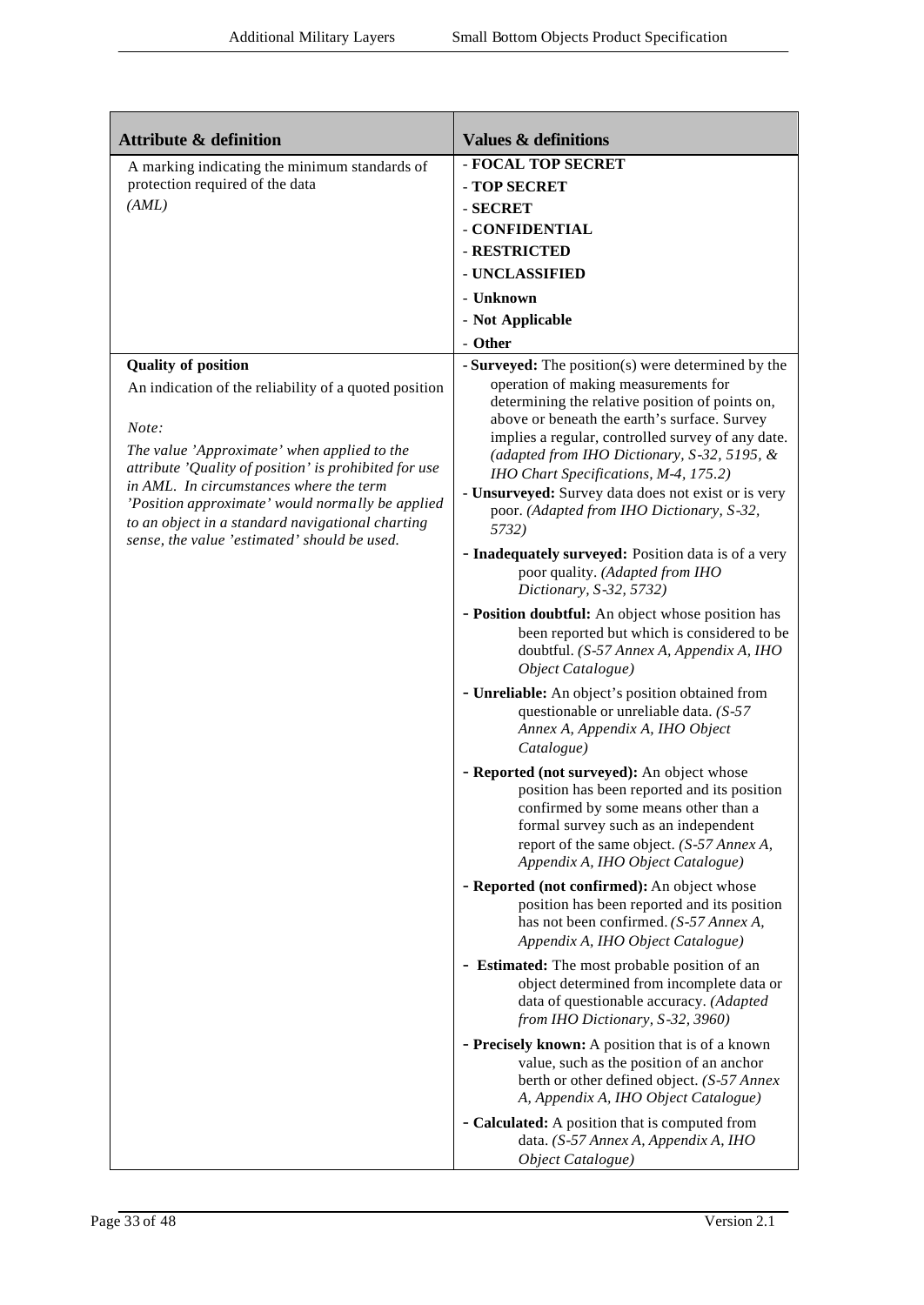| <b>Attribute &amp; definition</b>                                                                   | <b>Values &amp; definitions</b>                                                                                                                                                                                         |
|-----------------------------------------------------------------------------------------------------|-------------------------------------------------------------------------------------------------------------------------------------------------------------------------------------------------------------------------|
|                                                                                                     | - Unknown                                                                                                                                                                                                               |
|                                                                                                     | - Multiple                                                                                                                                                                                                              |
|                                                                                                     | - Not Applicable                                                                                                                                                                                                        |
|                                                                                                     | - Other                                                                                                                                                                                                                 |
| <b>Quality of sounding measurement</b><br>Indicates the reliability of the value of the<br>sounding | <b>Depth Known:</b> The depth from chart datum to the<br>bottom is a known value. (S-57 Annex A,<br>Appendix A, IHO Object Catalogue)                                                                                   |
| (S-57 Annex A, Appendix A, IHO Object<br>Catalogue)                                                 | Depth Unknown: The depth from chart datum to<br>the bottom is unknown. $(S-57 \text{ } \text{Annex A},$<br>Appendix A, IHO Object Catalogue)                                                                            |
|                                                                                                     | Doubtful Sounding: A depth that may be less than<br>indicated. (Adapted from IHO Dictionary, S-32,<br>5th Edition, 4840)                                                                                                |
|                                                                                                     | Unreliable sounding: A depth that is considered to<br>be an unreliable value. $(S-57 \text{ }Annex\text{ }A,$<br>Appendix A, IHO Object Catalogue)                                                                      |
|                                                                                                     | No Bottom Found at Value Shown: Upon<br>investigation the bottom was not found at this<br>depth. (Adapted from IHO Dictionary, S-32, 5th<br>Edition, 4848)                                                              |
|                                                                                                     | Not regularly maintained: Depths may be altered<br>by human influence, but will not be routinely<br>maintained. (S-57 Annex A, Appendix A, IHO<br>Object Catalogue)                                                     |
|                                                                                                     | Maintained Depth: The depth at which a channel<br>is kept by human influence, usually be<br>dredging. (IHO Dictionary, S-32, 5th Edition,<br>3057)                                                                      |
|                                                                                                     | Least Depth Known: The shoalest depth over an<br>object is of known value. (Adapted from IHO<br>Dictionary, S-32, 5th Edition, 2705)                                                                                    |
|                                                                                                     | Least Depth Unknown, Safe Clearance at Depth<br>Shown: The least depth over an object is<br>unknown, but there is considered to be safe<br>clearance at this depth. (S-57 Annex A,<br>Appendix A, IHO Object Catalogue) |
|                                                                                                     | Value Reported (Not Surveyed): Depth value<br>obtained from a report, but not fully surveyed.<br>(S-57 Annex A, Appendix A, IHO Object<br>Catalogue)                                                                    |
|                                                                                                     | Value Reported (Not Confirmed): Depth Value<br>obtained from a report, which it has not been<br>possible to confirm. (S-57 Annex A, Appendix<br>A, IHO Object Catalogue)                                                |
|                                                                                                     | <b>Not Applicable</b>                                                                                                                                                                                                   |
|                                                                                                     | Other                                                                                                                                                                                                                   |
| Reference to a publication                                                                          | Text string                                                                                                                                                                                                             |
| Reference to a specific location of any relevant<br>information within an external publication      |                                                                                                                                                                                                                         |
| (AML)<br><b>Relative Horizontal Accuracy</b>                                                        | Text string                                                                                                                                                                                                             |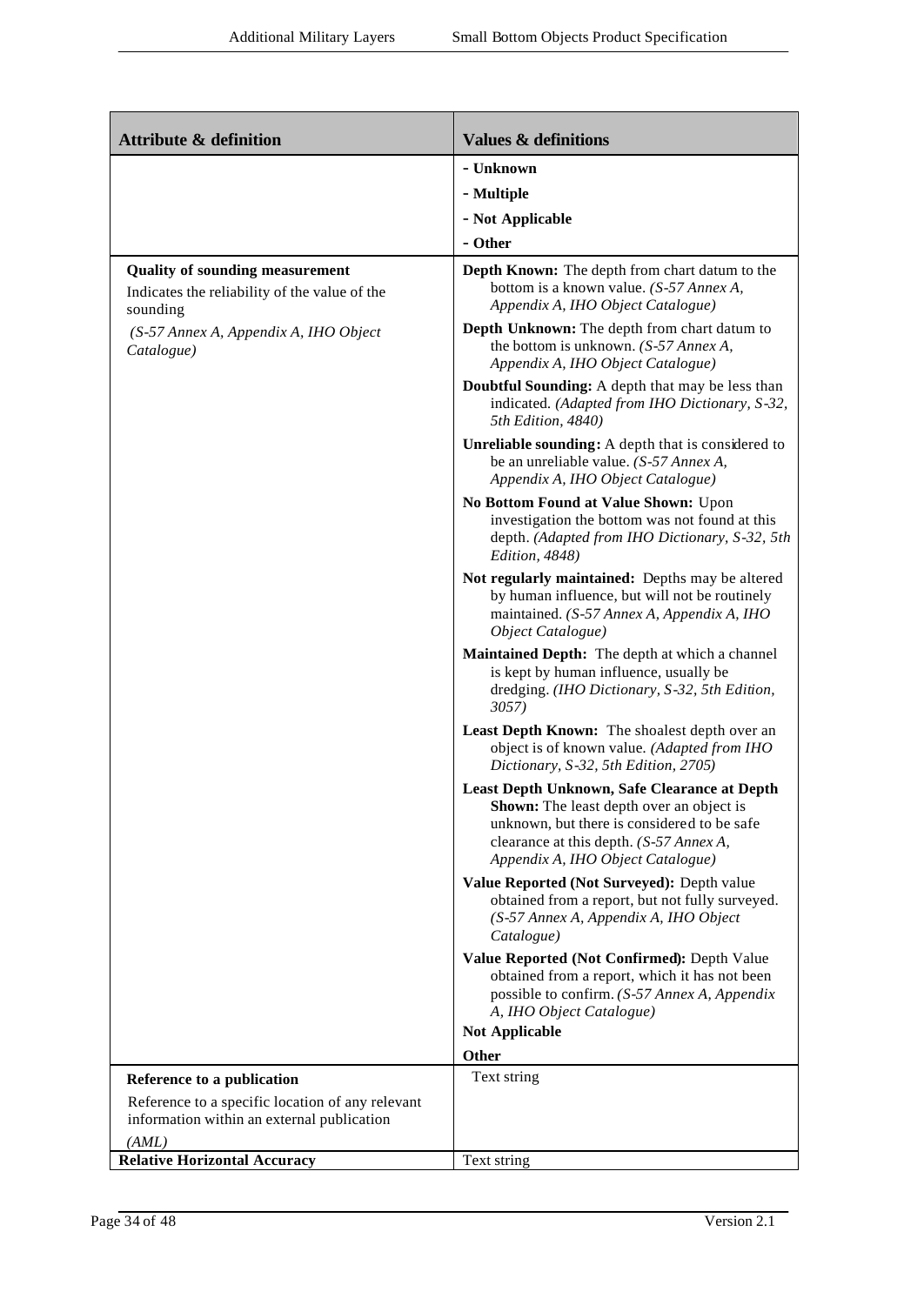| <b>Attribute &amp; definition</b>                                                                                                                                | <b>Values &amp; definitions</b>                                                                                                                                                                                       |
|------------------------------------------------------------------------------------------------------------------------------------------------------------------|-----------------------------------------------------------------------------------------------------------------------------------------------------------------------------------------------------------------------|
| The horizontal error estimate for the distance<br>between two points, or the accuracy of one point<br>with respect to another                                    |                                                                                                                                                                                                                       |
| <b>Relative Vertical Accuracy</b><br>The vertical error estimate for the distance between<br>two points, or the accuracy of one point with respect<br>to another | Text string                                                                                                                                                                                                           |
| <b>Ship's Speed</b><br>Speed of ship when image was obtained<br>(AML)                                                                                            | Unit:<br>knots<br>Resolution:<br>0.1                                                                                                                                                                                  |
| <b>Sonar Frequency</b><br>Frequency of the sonar that obtained the image.<br>(AML)                                                                               | -VLF: Very low frequency<br>-LF: Low frequency<br>-HF: High frequency<br>-VHF: Very high frequency<br>-Unknown<br>-Not Applicable<br>-Other                                                                           |
| <b>Sonar Range Scale</b><br>The specified range of the sonar<br>(AML)                                                                                            | Value: min 0<br>Unit:<br>metres<br>Resolution: 1                                                                                                                                                                      |
| <b>Sonar Reflectivity</b><br>Measure of sonar reflectivity returned by the object.<br>(AML)                                                                      | -H: A high level of reflectivity is returned by the<br>object. (AML)<br>-M: A medium level of reflectivity is returned by<br>the object. (AML)<br>-L: A low level of reflectivity is returned by the<br>object. (AML) |
|                                                                                                                                                                  | - Unknown<br>- Multiple<br>- Not Applicable<br>- Other                                                                                                                                                                |
| <b>Sounding datum</b><br>Indicates the datum to which soundings are<br>referred.                                                                                 | <b>Approximate Lowest Astronomical Tide: An</b><br>arbitrary level, usually within $\pm$ 0.3m from that<br>of Lowest Astronomical Tide (LAT).<br>(Hydrographic Service, Royal Australian Navy)                        |
| (Adapted from S-57 Annex A, Appendix A, IHO<br>Object Catalogue)                                                                                                 | <b>Approximate Mean Low Water Springs: An</b><br>arbitrary level, usually within $\pm$ 0.3m from that<br>of Mean Low Water Springs (MLWS).<br>(Hydrographic Service, Royal Australian Navy)                           |
|                                                                                                                                                                  | <b>Approximate Mean Low Water: An arbitrary</b><br>level, usually within $\pm$ 0.3m from that of Mean<br>Low Water (MLW). (Hydrographic Service,<br>Royal Australian Navy)                                            |
|                                                                                                                                                                  | <b>Approximate Mean Lower Low Water: An</b><br>arbitrary level, usually within $\pm$ 0.3m from that<br>of Mean Lower Low Water (MLLW).<br>(Hydrographic Service, Royal Australian Navy)                               |
|                                                                                                                                                                  | Approximate Mean Sea Level: An arbitrary level,<br>usually within $\pm$ 0.3m from that of Mean Sea<br>Level (MSL). (Hydrographic Service, Royal<br>Australian Navy)                                                   |
|                                                                                                                                                                  | Equinoctial Spring Low Water: The level of low<br>water springs near the time of an equinox. $(S-57)$<br>Annex A, Appendix A, IHO Object Catalogue)                                                                   |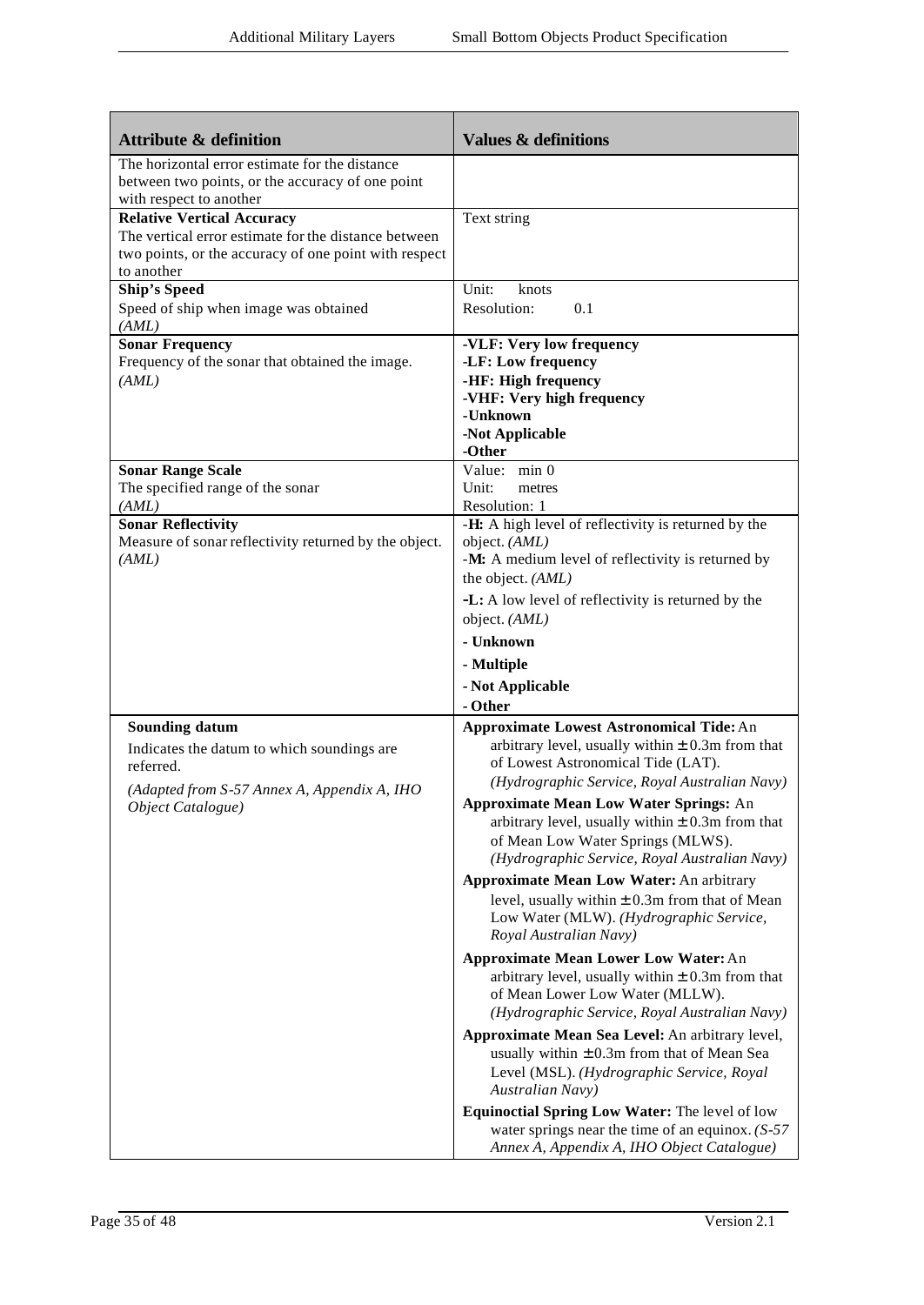| <b>Attribute &amp; definition</b> | <b>Values &amp; definitions</b>                                                                                                                                                                                                                                       |
|-----------------------------------|-----------------------------------------------------------------------------------------------------------------------------------------------------------------------------------------------------------------------------------------------------------------------|
|                                   | High Water Springs: An arbitrary level,<br>approximating that of Mean High Water<br>Springs (MHWS). (Hydrographic Service,<br>Royal Australian Navy)                                                                                                                  |
|                                   | High Water: The highest level reached at a place<br>by the water surface in one tidal cycle. Also<br>called high tide. (IHO Dictionary, S-32, 5th<br>Edition, 2251)                                                                                                   |
|                                   | Higher High Water Large Tide (HHWLT): The<br>average of the highest high waters, one from<br>each of 19 years of observations. (S-57 Annex<br>A, Appendix A, IHO Object Catalogue)                                                                                    |
|                                   | <b>Highest Astronomical Tide (HAT): The highest</b><br>level which can be predicted to occur under<br>average meteorological conditions and under<br>any combination of astronomical conditions.<br>(Adapted from Admiralty Tide Tables)                              |
|                                   | Indian Spring Low Water (ISLW): An arbitrary<br>tidal datum approximating the level of the mean<br>of the lower low water at spring tides. Also<br>called Indian tidal plane. (IHO Dictionary, S-<br>32, 5th Edition, 2427)                                           |
|                                   | <b>International Great Lakes Datum 1985 (IGLD</b><br>1985): A vertical reference system with its zero                                                                                                                                                                 |
|                                   | based on the mean water level at<br>Rimouski/Pointe-au-Père, Quebec, over the<br>period 1970 to 1988. (S-57 Annex A, Appendix<br>A, IHO Object Catalogue)                                                                                                             |
|                                   | Local Datum: An arbitrary datum defined by a<br>local harbour authority, from which levels and<br>tidal heights are measured by this authority. (S-<br>57 Annex A, Appendix A, IHO Object<br>Catalogue)                                                               |
|                                   | Low Water Springs: An arbitrary level,<br>approximating that of Mean Low Water Springs<br>(MLWS). (Hydrographic Service, Royal<br><b>Australian Navy</b> )                                                                                                            |
|                                   | Low Water: An approximation of mean low water<br>adopted as the reference level for a limited area,<br>irrespective of better determinations at a later<br>date. Used mostly in harbour and river<br>engineering. (S-57 Annex A, Appendix A, IHO<br>Object Catalogue) |
|                                   | Lower Low Water Large Tide (LLWLT): The                                                                                                                                                                                                                               |
|                                   | average of the lowest low waters, one from<br>each of 19 years of observations. (S-57 Annex<br>A, Appendix A, IHO Object Catalogue)                                                                                                                                   |
|                                   | Lowest Astronomical Tide (LAT): The lowest tide<br>level which can be predicted to occur under<br>average meteorological conditions and under<br>any combination of astronomical conditions.<br>(IHO Dictionary, S-32, 5th Edition, 2936)                             |
|                                   | Lowest Low Water: An arbitrary level conforming<br>to the lowest tide observed at a place, or                                                                                                                                                                         |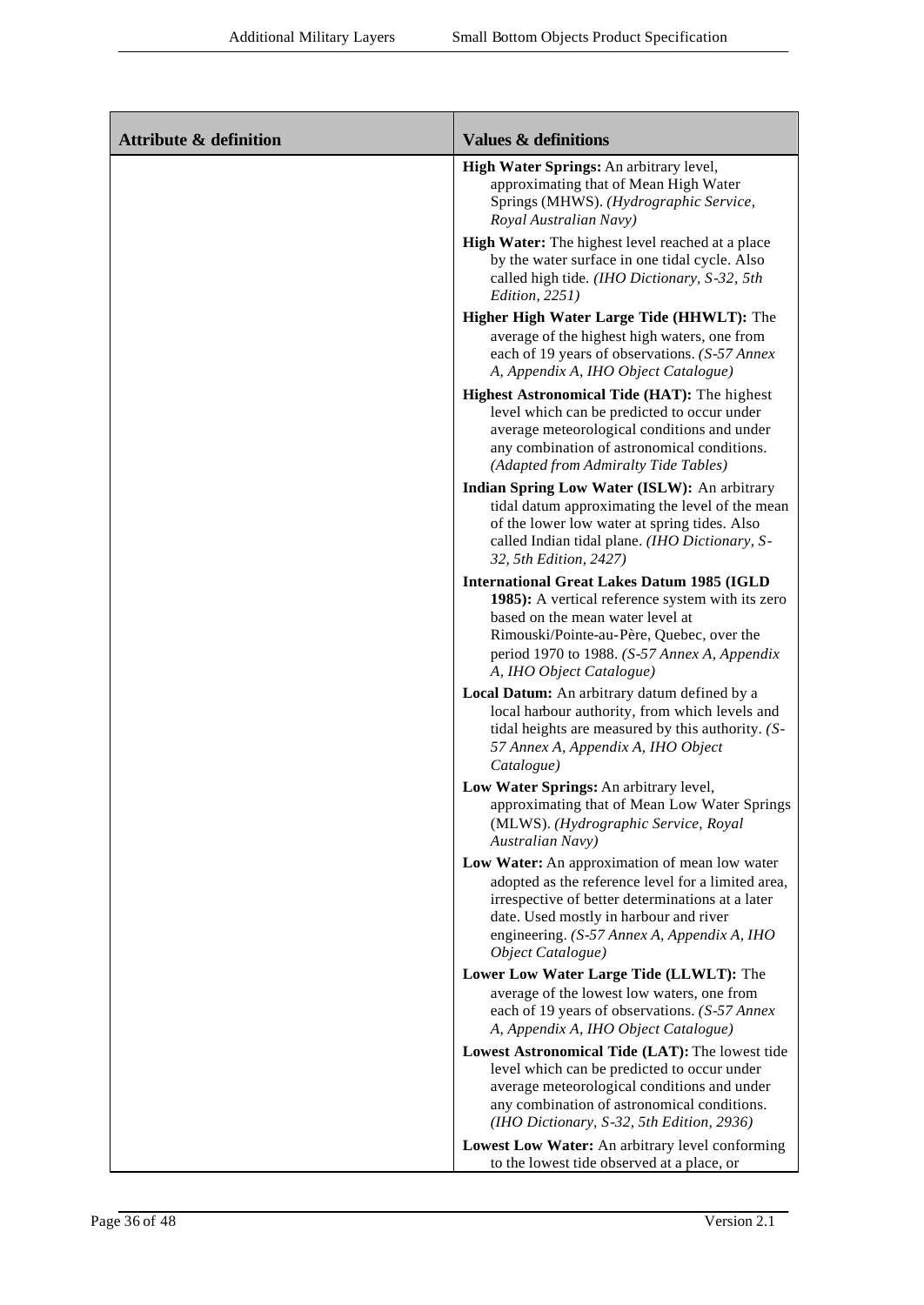| <b>Attribute &amp; definition</b> | <b>Values &amp; definitions</b>                                                                                                                                                                                                                                                                     |
|-----------------------------------|-----------------------------------------------------------------------------------------------------------------------------------------------------------------------------------------------------------------------------------------------------------------------------------------------------|
|                                   | somewhat lower. (S-57 Annex A, Appendix A,<br><b>IHO</b> Object Catalogue)                                                                                                                                                                                                                          |
|                                   | Lowest Low Water Springs: An arbitrary level<br>conforming to the lowest water level observed<br>at a place at spring tides during a period of time<br>shorter than 19 years. (Hydrographic Service,<br>Royal Australian Navy)                                                                      |
|                                   | Mean High Water (MHW): The average height of<br>all high waters at a place over a 19-year period.<br>(IHO Dictionary, S-32, 5th Edition, 3141)                                                                                                                                                      |
|                                   | Mean High Water Springs (MHWS): The average<br>height of the high waters of spring tides. Also<br>called spring high water. (IHO Dictionary, S-<br>32, 5th Edition, 3144)                                                                                                                           |
|                                   | Mean Higher High Water (MHHW): The average<br>height of higher high waters at a place over a<br>19-year period. (IHO Dictionary, S-32, 5th<br>Edition, 3140)                                                                                                                                        |
|                                   | Mean Low Water (MLW): The average height of<br>all low waters at a place over a 19-year period.<br>(IHO Dictionary, S-32, 5th Edition, 3147)                                                                                                                                                        |
|                                   | Mean Low Water Springs (MLWS): The average<br>height of the low waters of spring tides. Also<br>called spring low water. (IHO Dictionary, S-32,<br>5th Edition, 3150)                                                                                                                               |
|                                   | Mean Lower Low Water (MLLW): The average<br>height of the lower low waters at a place over a<br>19-year period. (IHO Dictionary, S-32, 5th<br><i>Edition</i> , 3145)                                                                                                                                |
|                                   | Mean Lower Low Water Springs (MLLWS): The<br>average height of lower low water springs at a<br>place. (IHO Dictionary, S-32, 5th Edition,<br>3146)                                                                                                                                                  |
|                                   | Mean Sea Level (MSL): The average height of the<br>surface of the sea at a tide station for all stages<br>of the tide over a 19-year period, usually<br>determined from hourly height readings<br>measured from a fixed predetermined reference<br>level. (IHO Dictionary, S-32, 5th Edition, 3156) |
|                                   | Mean Tide Level (MTL): The level mid-way<br>between one or more successive high and low<br>waters. It may be computed by averaging the<br>four tidal levels (MHWS, MHWN, MLWN and<br>MLWS or MHHW, MLHW, MHLW and<br>MLLW) for the place concerned. (UKHO Tidal<br>Branch)                          |
|                                   | Mean Water Level: The average of all hourly<br>water levels over the available period of record.<br>(S-57 Annex A, Appendix A, IHO Object<br>Catalogue)                                                                                                                                             |
|                                   | Nearly Highest High Water: An arbitrary level<br>approximating the highest water level observed<br>at a place, usually equivalent to the high water<br>springs. (S-57 Annex A, Appendix A, IHO                                                                                                      |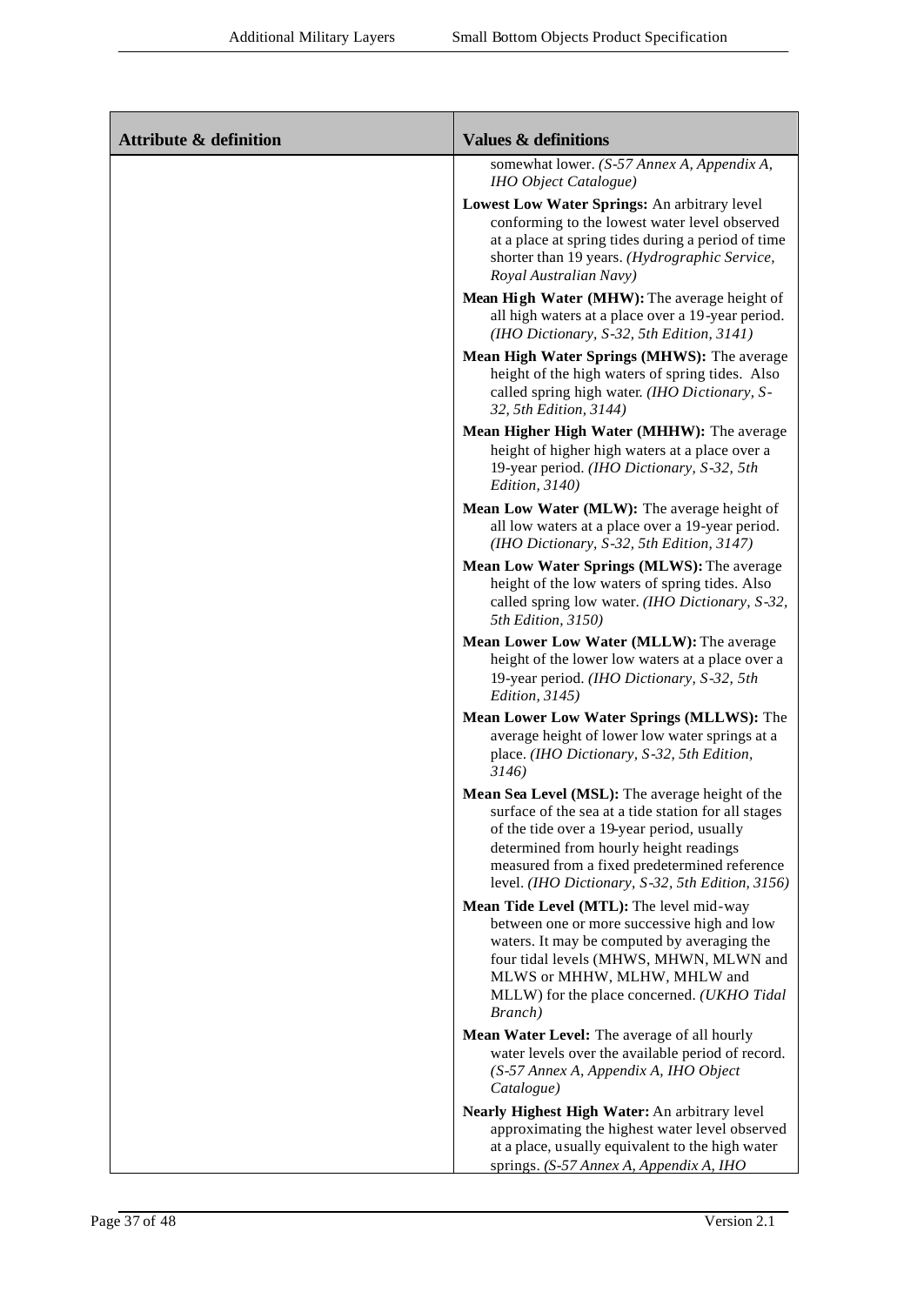| <b>Attribute &amp; definition</b>                                                         | <b>Values &amp; definitions</b>                                                                                                                                                                                           |
|-------------------------------------------------------------------------------------------|---------------------------------------------------------------------------------------------------------------------------------------------------------------------------------------------------------------------------|
|                                                                                           | Object Catalogue)                                                                                                                                                                                                         |
|                                                                                           | Nearly Lowest Low Water: An arbitrary level<br>approximating the lowest water level observed<br>at a place, usually equivalent to the Indian<br>Spring Low Water (ISLW). (Hydrographic<br>Service, Royal Australian Navy) |
|                                                                                           | <b>Unknown</b>                                                                                                                                                                                                            |
|                                                                                           | <b>Not Applicable</b>                                                                                                                                                                                                     |
|                                                                                           | <b>Other</b>                                                                                                                                                                                                              |
| <b>Source agency</b><br>The agency responsible for the production of the<br>source. (AML) | <b>IHO Codes for Producing Agencies</b>                                                                                                                                                                                   |
| <b>Source country</b>                                                                     | <b>IHO Codes for Producing Agencies</b>                                                                                                                                                                                   |
| The country responsible for the production of the<br>source. (AML)                        |                                                                                                                                                                                                                           |
| Source date                                                                               | Indication:                                                                                                                                                                                                               |
| The date of issue of the source information, if<br>applicable. (AML)                      | 4 digits for the calendar year (CCYY), 2 digits for<br>the month (MM) (e.g. April = 04) and 2 digits for<br>the day (DD).                                                                                                 |
| <b>Source ID</b>                                                                          | Text string                                                                                                                                                                                                               |
| Any ID of the source (e.g. chart number). (AML)                                           |                                                                                                                                                                                                                           |
| <b>Source scale</b>                                                                       | Unit:<br>None                                                                                                                                                                                                             |
| The scale at which the source data has been<br>compiled. (AML)                            | Resolution:<br>1                                                                                                                                                                                                          |
| Source type                                                                               | Text string                                                                                                                                                                                                               |
| The type of the source (e.g. chart or report). (AML)                                      |                                                                                                                                                                                                                           |
| <b>Status of Small Bottom Object</b>                                                      | -Detected (MILEC): Minelike echoes have been                                                                                                                                                                              |
| Current minehunting status of the object.<br>(AML)                                        | selected from within the sonar clutter. (AML)<br>-Classified (MILCO): The object has been<br>classified as a minelike object. (AML)                                                                                       |
|                                                                                           | -Classified (NON-MILCO): The object has been<br>classified as a non-minelike object. (AML)                                                                                                                                |
|                                                                                           | -Identified (NOMBO): The object has been<br>positively identified as a non mine minelike bottom                                                                                                                           |
|                                                                                           | object. (AML)<br>-Identified (Mine): The object has been positively<br>identified as a mine. (AML)                                                                                                                        |
|                                                                                           | -Identified (UXO): The object has been positively                                                                                                                                                                         |
|                                                                                           | identified as an Unexploded Ordnance. (AML)                                                                                                                                                                               |
|                                                                                           | -Countermined: The mine has been exploded by an<br>explosive charge placed close to the mine. (AML)<br>-Neutralised: The mine has been rendered                                                                           |
|                                                                                           | incapable of firing though may still remain<br>dangerous to handle. (AML)                                                                                                                                                 |
|                                                                                           | -Removed: The mine has been taken out of an area                                                                                                                                                                          |
|                                                                                           | where its detonation would be unacceptable. (AML)                                                                                                                                                                         |
|                                                                                           | -Swept: The object has been removed or destroyed<br>by minesweepers using explosive or mechanical                                                                                                                         |
|                                                                                           | gear. $(AML)$                                                                                                                                                                                                             |
|                                                                                           | - Unknown                                                                                                                                                                                                                 |
|                                                                                           | - Multiple                                                                                                                                                                                                                |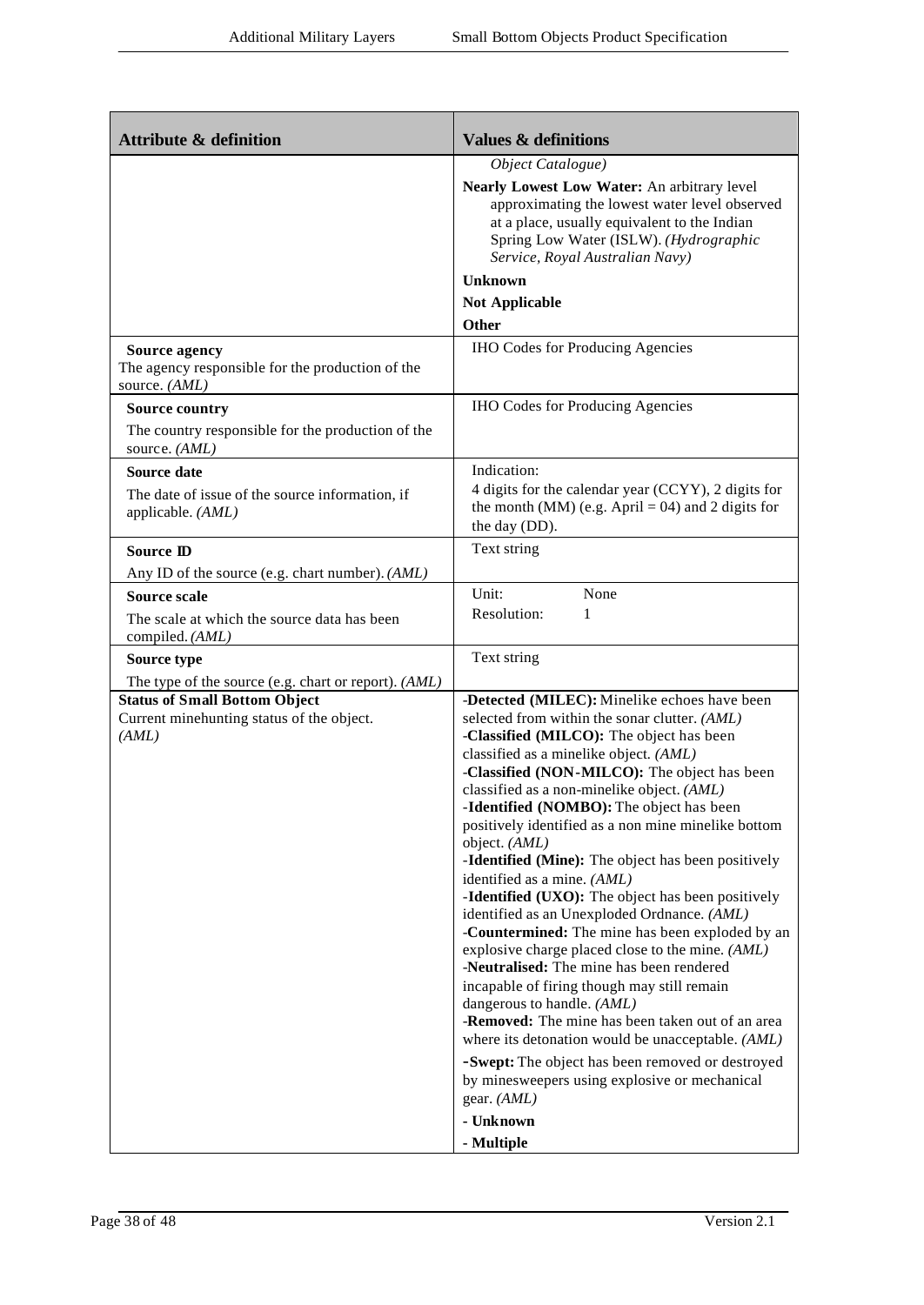| <b>Attribute &amp; definition</b>                                                         | <b>Values &amp; definitions</b>                                                                         |
|-------------------------------------------------------------------------------------------|---------------------------------------------------------------------------------------------------------|
|                                                                                           | - Not Applicable                                                                                        |
|                                                                                           | - Other                                                                                                 |
| <b>Strength of Magnetic Anomaly</b><br>Indication of the strength of the magnetic anomaly | -Nil: The object generates no magnetic anomaly.<br>(AML)                                                |
| caused by the object.                                                                     | -Slight: The object generates a slight magnetic                                                         |
| (AML)                                                                                     | anomaly. (AML)                                                                                          |
|                                                                                           | -Moderate: The object generates a moderate                                                              |
|                                                                                           | magnetic anomaly. (AML)                                                                                 |
|                                                                                           | -Strong: The object generates a strong magnetic                                                         |
|                                                                                           | anomaly. (AML)                                                                                          |
|                                                                                           | - Unknown                                                                                               |
|                                                                                           | - Not Applicable                                                                                        |
|                                                                                           | - Other                                                                                                 |
| <b>Supporting textual information</b>                                                     | Text string                                                                                             |
| Supporting (free text) information relevant to the                                        |                                                                                                         |
| object that cannot be explicitly encoded in any                                           |                                                                                                         |
| other attribute                                                                           |                                                                                                         |
| Supporting textual information (in national<br>language characters)                       | Text string                                                                                             |
| Supporting (free text) information in national                                            |                                                                                                         |
| language characters relevant to the object that                                           |                                                                                                         |
| cannot be explicitly encoded in any other attribute                                       |                                                                                                         |
| <b>Survey authority</b>                                                                   | Text string                                                                                             |
| The Authority which was responsible for the                                               |                                                                                                         |
| survey                                                                                    |                                                                                                         |
| <b>Survey Date and Time</b>                                                               | Indication:                                                                                             |
| Date of minehunting survey and time that the object                                       | The date and time should be encoded using 4 digits                                                      |
| was found.                                                                                | for the calendar year (CCYY), 2 digits for the month                                                    |
| (AML)                                                                                     | $(MM)$ (e.g. April = 04) and 2 digits for the day<br>(DD). The time should be encoded using four digits |
|                                                                                           | for the time in hours and minutes (hhmm). The date                                                      |
|                                                                                           | and time should be separated by a capital "T"                                                           |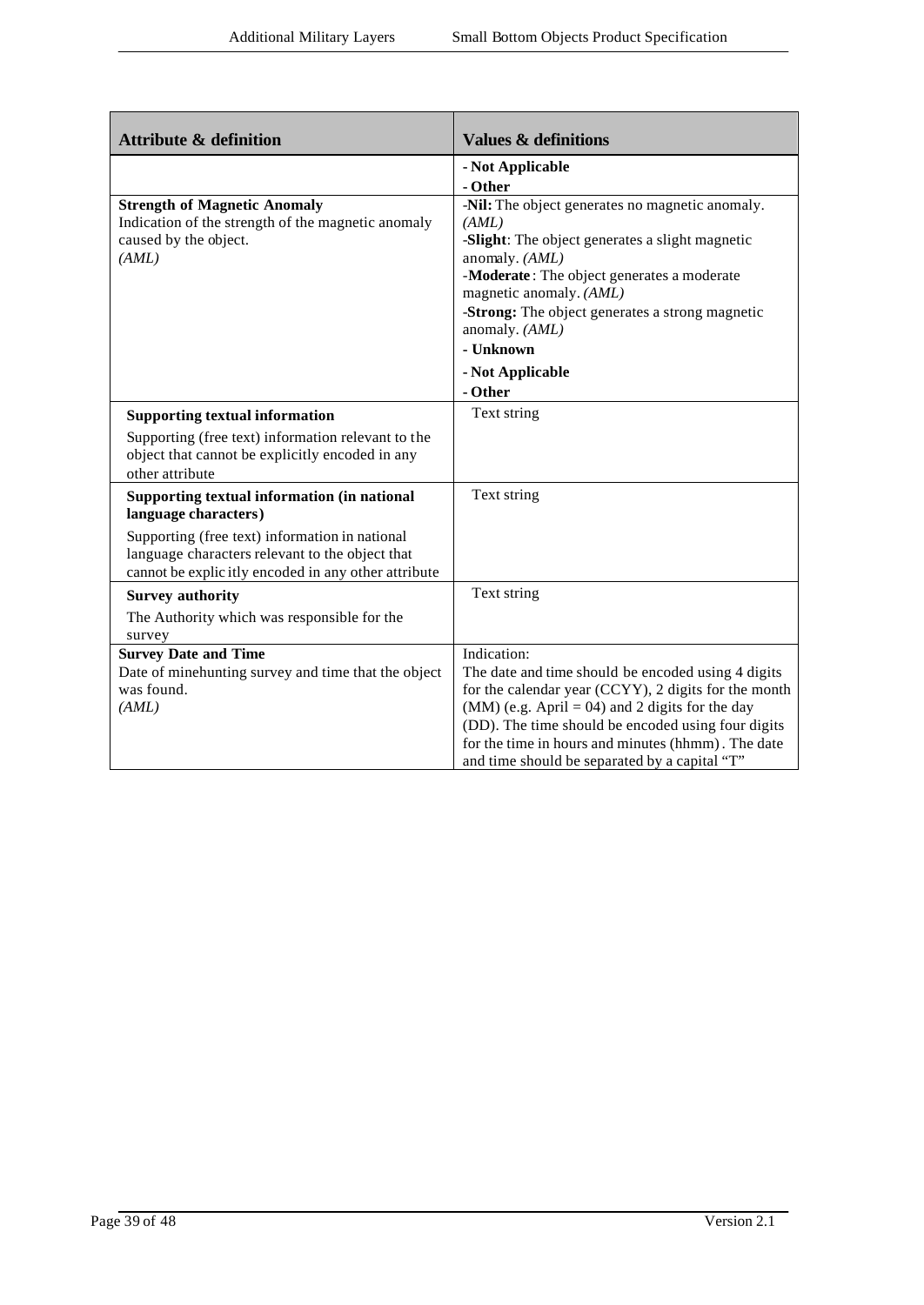| <b>Attribute &amp; definition</b>                              | <b>Values &amp; definitions</b>                                                                                                                                                                                                                                                                                                                                                                                                                                                                                                                                                                                                                                                      |
|----------------------------------------------------------------|--------------------------------------------------------------------------------------------------------------------------------------------------------------------------------------------------------------------------------------------------------------------------------------------------------------------------------------------------------------------------------------------------------------------------------------------------------------------------------------------------------------------------------------------------------------------------------------------------------------------------------------------------------------------------------------|
| <b>Survey date end</b><br>The end date of the Survey           | Indication: 4 digits for the calendar year (CCYY), 2<br>digits for the month (MM) (e.g. April = 04) and 2<br>digits for the day (DD)                                                                                                                                                                                                                                                                                                                                                                                                                                                                                                                                                 |
| Survey date start<br>The start date of the Survey              | <b>Indication:</b> 4 digits for the calendar year (CCYY), 2<br>digits for the month (MM) (e.g. April = 04) and 2<br>digits for the day (DD)                                                                                                                                                                                                                                                                                                                                                                                                                                                                                                                                          |
| <b>Survey type</b><br>The method used in acquiring survey data | Reconnaissance/sketch survey: A survey made to<br>a lower degree of accuracy and detail than the<br>chosen scale would normally indicate. (IHO<br>Dictionary, S-32, 5th Edition, 5219)<br>Controlled survey: A thorough survey usually<br>conducted with reference to guidelines<br><b>Examination survey:</b> A survey principally aimed at<br>the investigation of underwater obstructions and<br>dangers<br><b>Passage survey:</b> A survey where soundings are<br>acquired by vessels on passage<br><b>Remotely sensed:</b> A survey where features have<br>been positioned and delimited using remote<br>sensing techniques<br>Unknown<br><b>Not Applicable</b><br><b>Other</b> |
| <b>Target Strength</b>                                         | Units: dB                                                                                                                                                                                                                                                                                                                                                                                                                                                                                                                                                                                                                                                                            |
| The strength of the returning signal from the target.<br>(AML) |                                                                                                                                                                                                                                                                                                                                                                                                                                                                                                                                                                                                                                                                                      |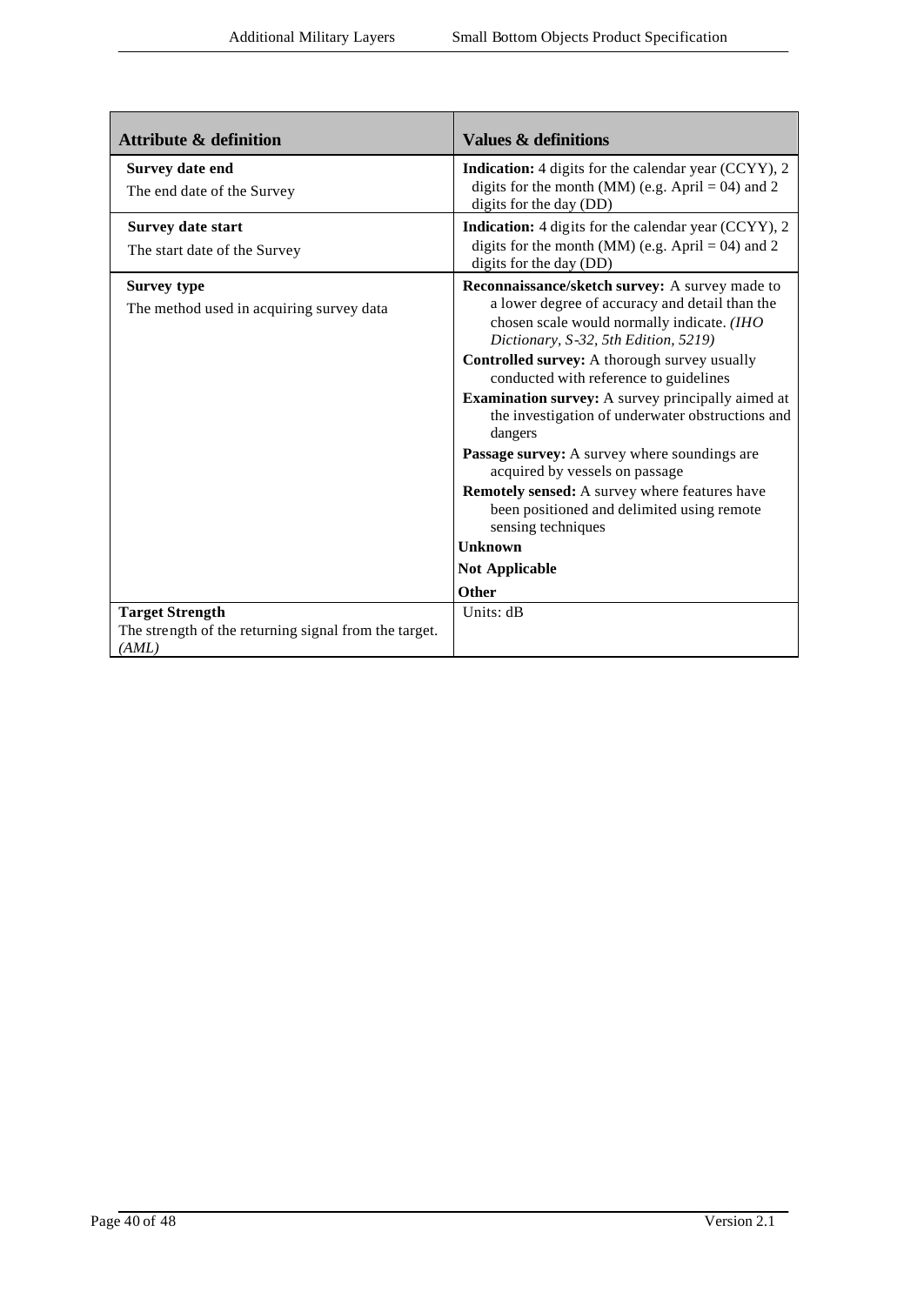| <b>Attribute &amp; definition</b>                                                                                                                                         | <b>Values &amp; definitions</b>                                                                                                                                                                                                                                                                                                |
|---------------------------------------------------------------------------------------------------------------------------------------------------------------------------|--------------------------------------------------------------------------------------------------------------------------------------------------------------------------------------------------------------------------------------------------------------------------------------------------------------------------------|
| <b>Technique of sounding measurement</b><br>Indicates the method or equipment used to obtain<br>the object's depth.<br>(S-57 AnnexA, Appendix A, IHO Object<br>Catalogue) | Found by Echo-Sounder/ Precision depth<br>recorder: The depth was determined by using<br>an instrument that determines depth of water by<br>measuring the time interval between emission<br>of a sonic or ultra-sonic signal and return of its<br>echo from the bottom. (Adapted from IHO<br>Dictionary, S-32, 1547)           |
|                                                                                                                                                                           | Found by Side-Scan Sonar: The depth was<br>computed from a record produced by active<br>sonar in which fixed acoustic beams are<br>directed into the water perpendicularly to the<br>direction of travel to scan the bottom and<br>generate a record of the bottom configuration.<br>(Adapted from IHO Dictionary, S-32, 4710) |
|                                                                                                                                                                           | Found by Multi-Beam/Sonarray: The depth was<br>determined by using a wide swath echo sounder<br>that uses multiple beams to measure depths<br>directly below and transverse to the ship's<br>track. (Adapted from IHO Dictionary, S-32,<br>3339)                                                                               |
|                                                                                                                                                                           | Found by Diver: The depth was determined by a<br>person skilled in the practice of diving.<br>(Adapted from IHO Dictionary, S-32, 1422)                                                                                                                                                                                        |
|                                                                                                                                                                           | Found by Lead Line: The depth was determined by<br>using a line, graduated with attached marks and<br>fastened to a sounding lead. (Adapted from IHO<br>Dictionary, S-32, 2698)                                                                                                                                                |
|                                                                                                                                                                           | Swept by Wire-drag: The given area was<br>determined to be free from navigational dangers<br>to a certain depth by towing a buoyed wire at<br>the desired depth by two launches, or a least<br>depth was identified using the same technique.<br>(Adapted from IHO Dictionary, S-32, 5248,<br>6013)                            |
|                                                                                                                                                                           | Found by Laser: The depth was determined by<br>using an instrument that measures distance by<br>emitting timed pulses of laser light and<br>measuring the time between emission and<br>reception of the reflected pulses. (Adapted from<br>IHO Dictionary, S-32, 2763)                                                         |
|                                                                                                                                                                           | Swept by Vertical Acoustic System: The given<br>area has been swept using a system comprised<br>of multiple echo sounder transducers attached<br>to booms deployed from the survey vessel. (S-<br>57 Annex A, Appendix A, IHO Object<br>Catalogue)                                                                             |
|                                                                                                                                                                           | Found by Electromagnetic Sensor: The depth was<br>determined by using an instrument that<br>compares electromagnetic signals. (Adapted<br>from IHO Dictionary, S-32, 1571)                                                                                                                                                     |
|                                                                                                                                                                           | Photogrammetry. The depth was determined by<br>applying mathematical techniques to<br>photographs. (Adapted from IHO Dictionary, S-<br>32, 3791)                                                                                                                                                                               |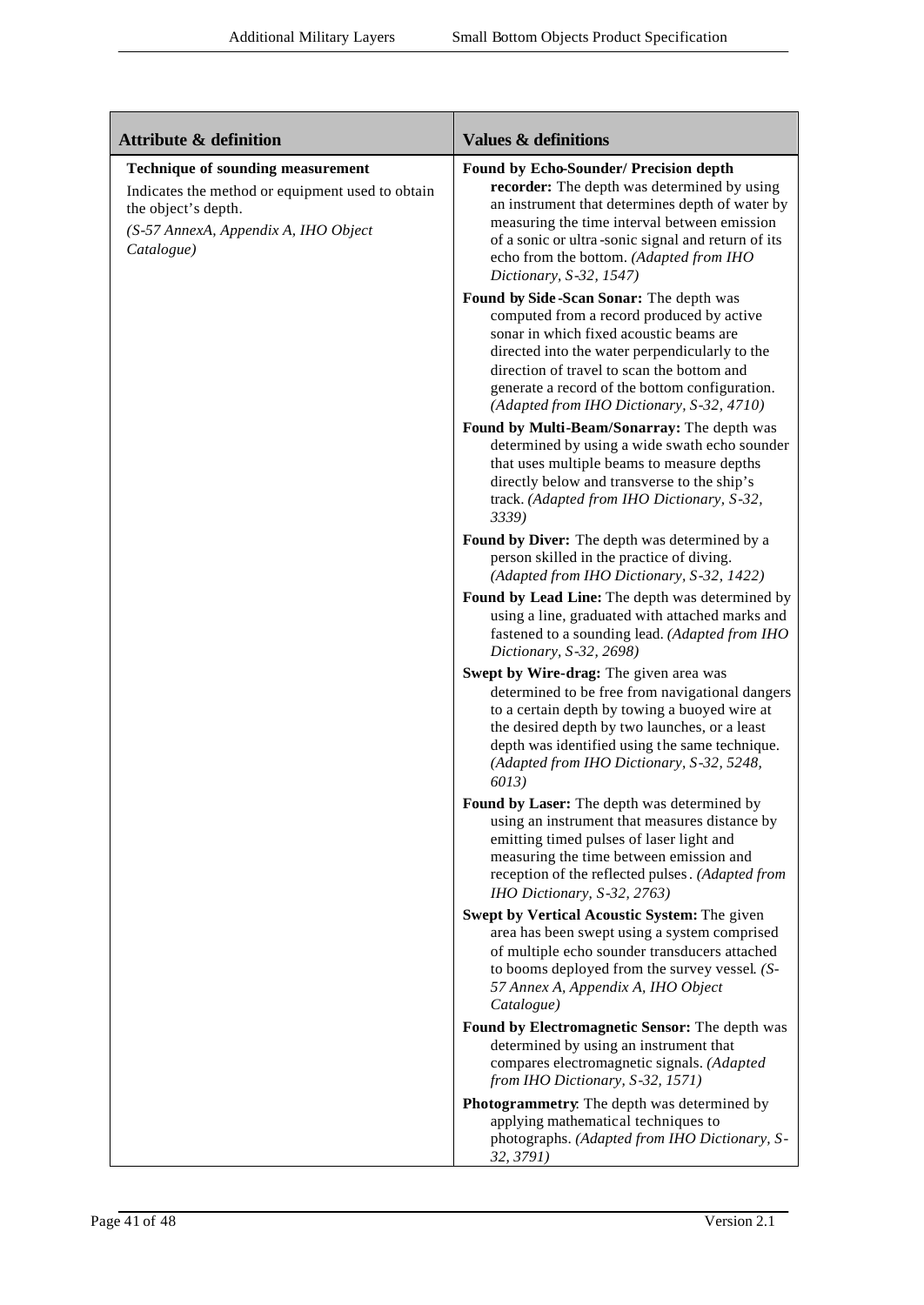| <b>Attribute &amp; definition</b>                                                                                                                  | <b>Values &amp; definitions</b>                                                                                                                                                                          |
|----------------------------------------------------------------------------------------------------------------------------------------------------|----------------------------------------------------------------------------------------------------------------------------------------------------------------------------------------------------------|
|                                                                                                                                                    | Found by Levelling: The depth was determined by<br>using levelling techniques to find the elevation<br>of the point relative to the datum. (Adapted<br>from IHO Dictionary, S-32, 2741)                  |
|                                                                                                                                                    | Swept by Side-scan sonar: The given area was<br>determined to be free from navigational dangers<br>to a certain depth by towing a side scan sonar.<br>(Adapted from IHO Dictionary, S-32, 5248,<br>4710) |
|                                                                                                                                                    | Satellite Imagery: The depth was determined by<br>using instruments placed aboard an artificial<br>satellite. (Adapted from IHO Dictionary, S-32,<br>4509)                                               |
|                                                                                                                                                    | <b>Computer Generated:</b> The sounding was<br>determined from a bottom model constructed<br>using a computer. (S-57 Annex A, Appendix A,<br>Chapter 2 Attributes)                                       |
|                                                                                                                                                    | Unknown                                                                                                                                                                                                  |
|                                                                                                                                                    | <b>Not Applicable</b>                                                                                                                                                                                    |
|                                                                                                                                                    | <b>Other</b>                                                                                                                                                                                             |
| <b>Text file reference</b>                                                                                                                         | Text string                                                                                                                                                                                              |
| The file name relating to an external text file                                                                                                    |                                                                                                                                                                                                          |
| Text file reference (in national language                                                                                                          | Text string                                                                                                                                                                                              |
| characters)                                                                                                                                        |                                                                                                                                                                                                          |
| The file name (in national language characters)                                                                                                    |                                                                                                                                                                                                          |
| relating to an external text file                                                                                                                  |                                                                                                                                                                                                          |
| <b>Textual description</b>                                                                                                                         | Text string                                                                                                                                                                                              |
| The actual words used to define a particular thing,<br>for the capture of information related to the feature<br>"User Defined" (adapted from SOED) |                                                                                                                                                                                                          |
| The largest scale of survey information                                                                                                            | Units: none                                                                                                                                                                                              |
| The largest scale for the range of survey scale as<br>used in source diagram information                                                           | Resolution: 1                                                                                                                                                                                            |
| The smallest scale of survey information                                                                                                           | Units: none                                                                                                                                                                                              |
| The smallest scale for the range of survey scale as<br>used in source diagram information                                                          | Resolution: 1                                                                                                                                                                                            |
| <b>Towed Body Depth</b>                                                                                                                            | Unit: Metres                                                                                                                                                                                             |
| Depth of towed body that obtained the image.                                                                                                       | Resolution: 0.1                                                                                                                                                                                          |
| (AML)<br><b>Underwater Reference Mark</b>                                                                                                          | -Yes: The object is suitable as an underwater                                                                                                                                                            |
| Indication that the object can be used as a reference                                                                                              | reference mark. (AML)                                                                                                                                                                                    |
| mark to confirm the vessel's position.                                                                                                             | -No: The object is not suitable as an underwater                                                                                                                                                         |
| (AML)                                                                                                                                              | reference mark. (AML)                                                                                                                                                                                    |
| <b>Vertical Length</b>                                                                                                                             | Units:<br>metres or feet                                                                                                                                                                                 |
| The effective vertical length of an object, measured                                                                                               | (units must be defined)                                                                                                                                                                                  |
| from the highest (lowest) point of the object to                                                                                                   | Resolution:<br>0.1 (metres or feet)                                                                                                                                                                      |
| either the seabed or ground (if fixed), or the water                                                                                               |                                                                                                                                                                                                          |
| level (if floating)<br>(S-57 Annex A, Appendix A, IHO Object Catalogue)                                                                            |                                                                                                                                                                                                          |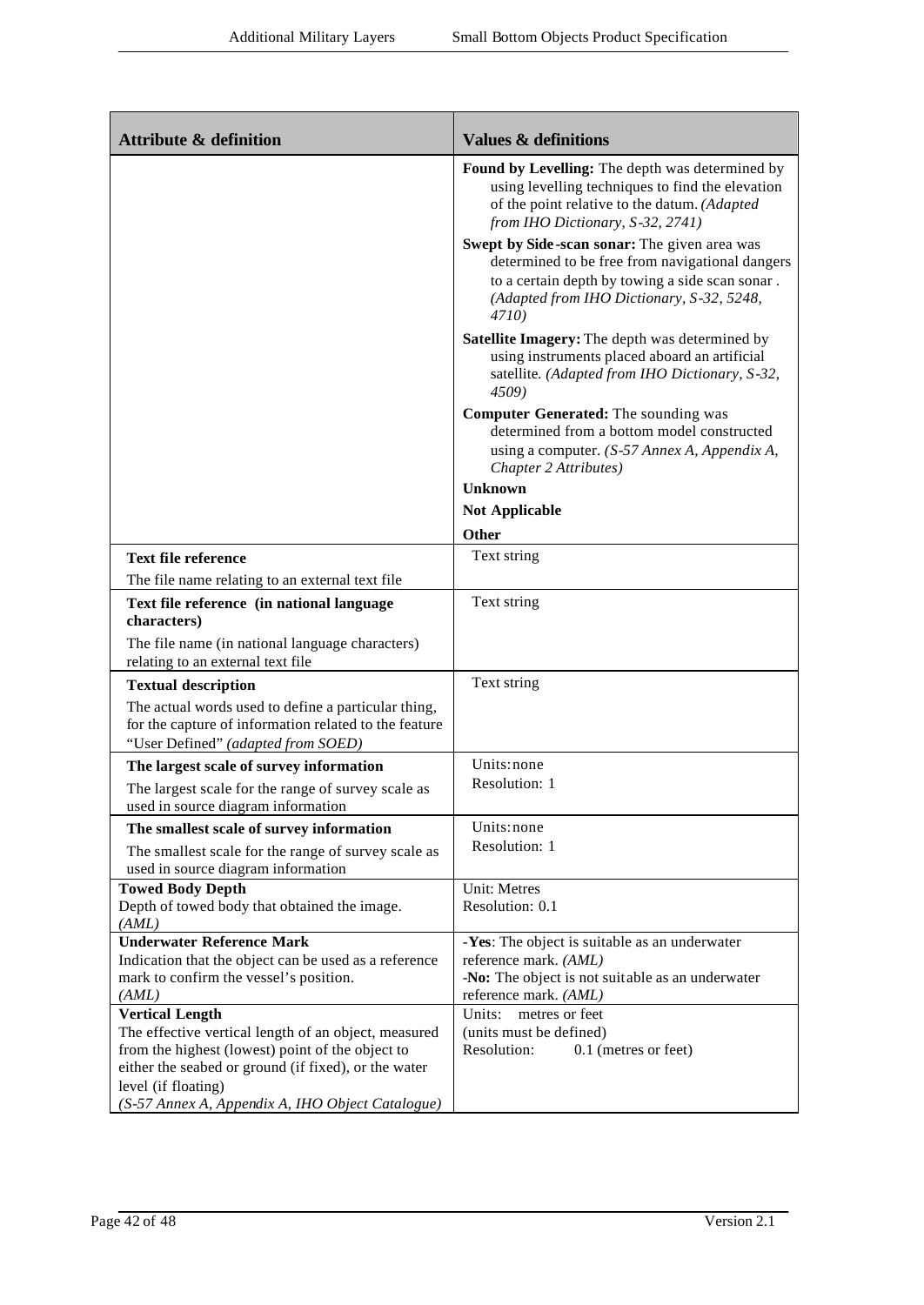#### **5.5.3 Relationships Between Features**

#### *5.5.3.1 Feature Dependency*

The following table lists the parent-child relationships that exist in AML SBO

| <b>Parent Feature</b>      | <b>Child Feature</b>   |
|----------------------------|------------------------|
| <b>Small Bottom Object</b> | <b>Contact History</b> |

#### *5.5.3.2 Feature Association*

The following table lists the features in AML Small Bottom Objects that have an association (i.e. not dependent but linked to provide additional information) with other features.

| Feature 1                  | Feature   |
|----------------------------|-----------|
| <b>Small Bottom Object</b> | Viewpoint |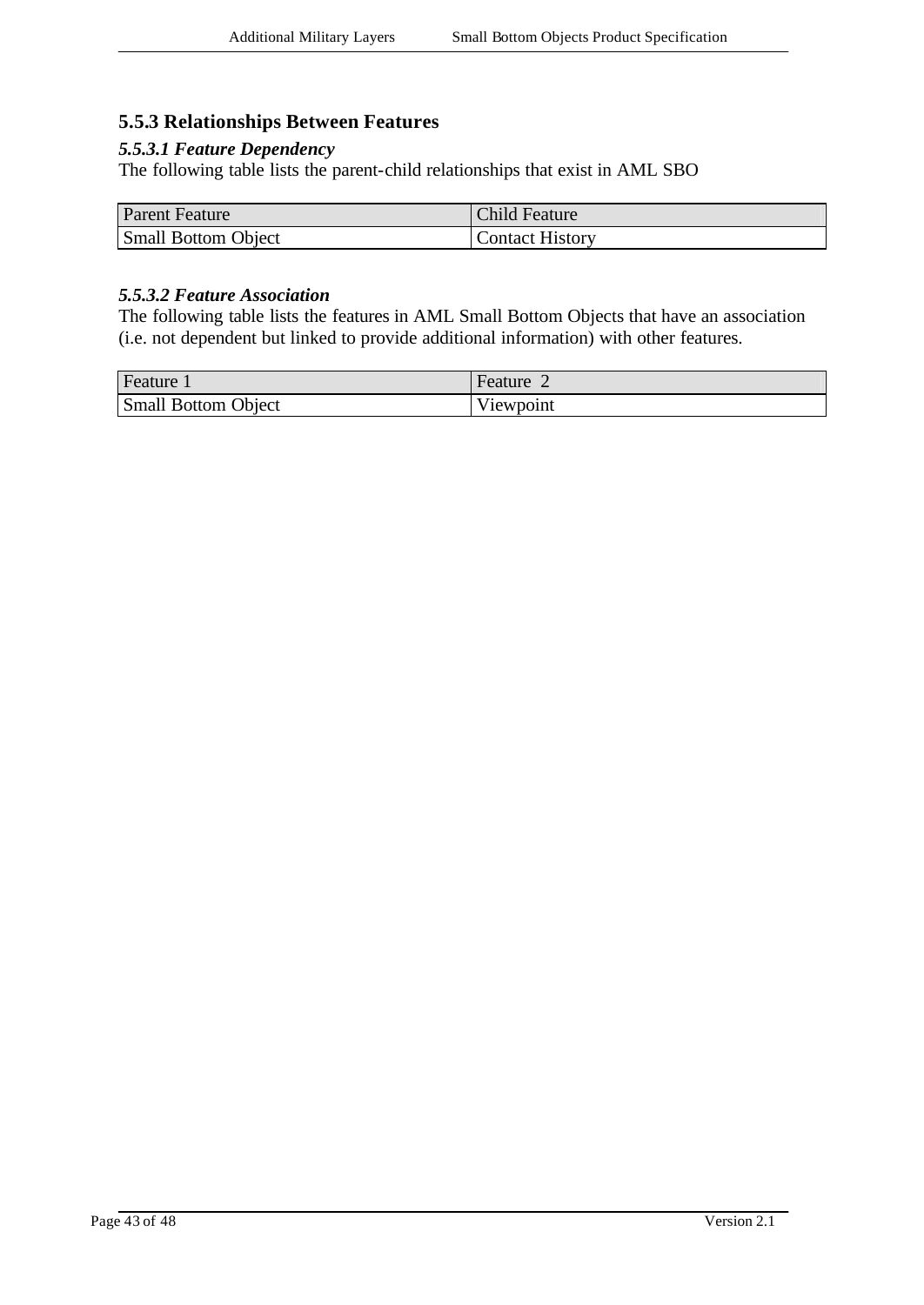# **6 DATA CAPTURE GUIDELINES**

### **6.1 CONTINUITY**

Features crossing the boundaries of digital source files or other media should be continuous whenever possible. Datasets consisting of multiple digital source files should also aim to be contiguous for consistency of display.

### **6.2 GUIDANCE ON FEATURE CODING**

The 'AML SBO Guidance on Feature Coding and Attribution' section of the carrier format annex provides guidance on the conventions that are to be used to encode features, their geometry, and associated attribution, using a relevant implementation standard.

The content of the AML SBO product is at the discretion of the producing authority, provided that the conventions described in the 'AML SBO Guidance on Feature Coding and Attribution' section of the carrier format annex are followed.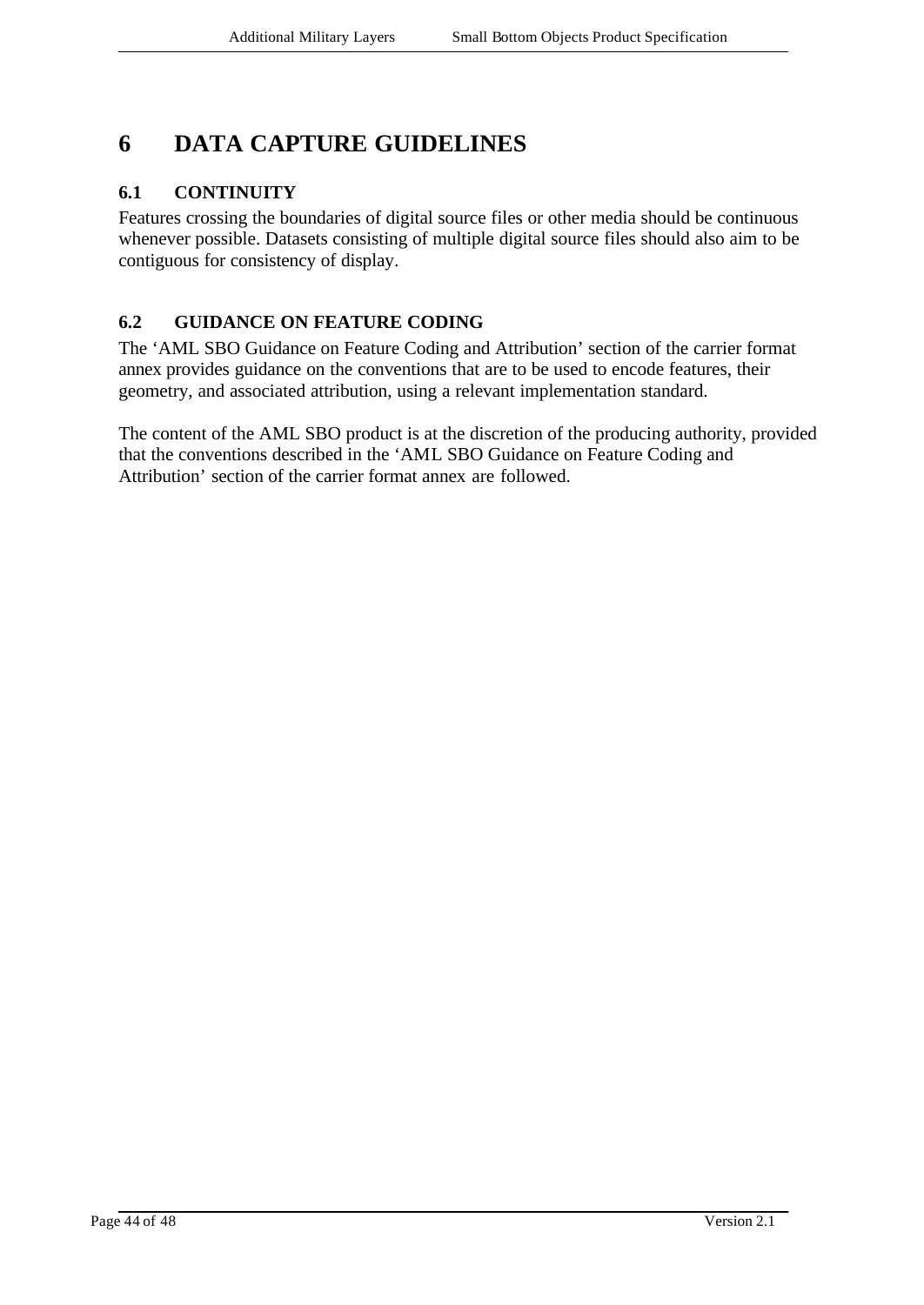# **7 DATA PRESENTATION**

#### **7.1 SCOPE**

The way in which AML SBO is displayed is dependent upon an individual customer's requirement. How their systems are developed to display AML SBO data will largely be governed by the:

- environment in which the data is to be viewed
- types of products that are to be displayed with the AML product

This Product Specification is designed to support the production and supply of SBO. It does not address data presentation.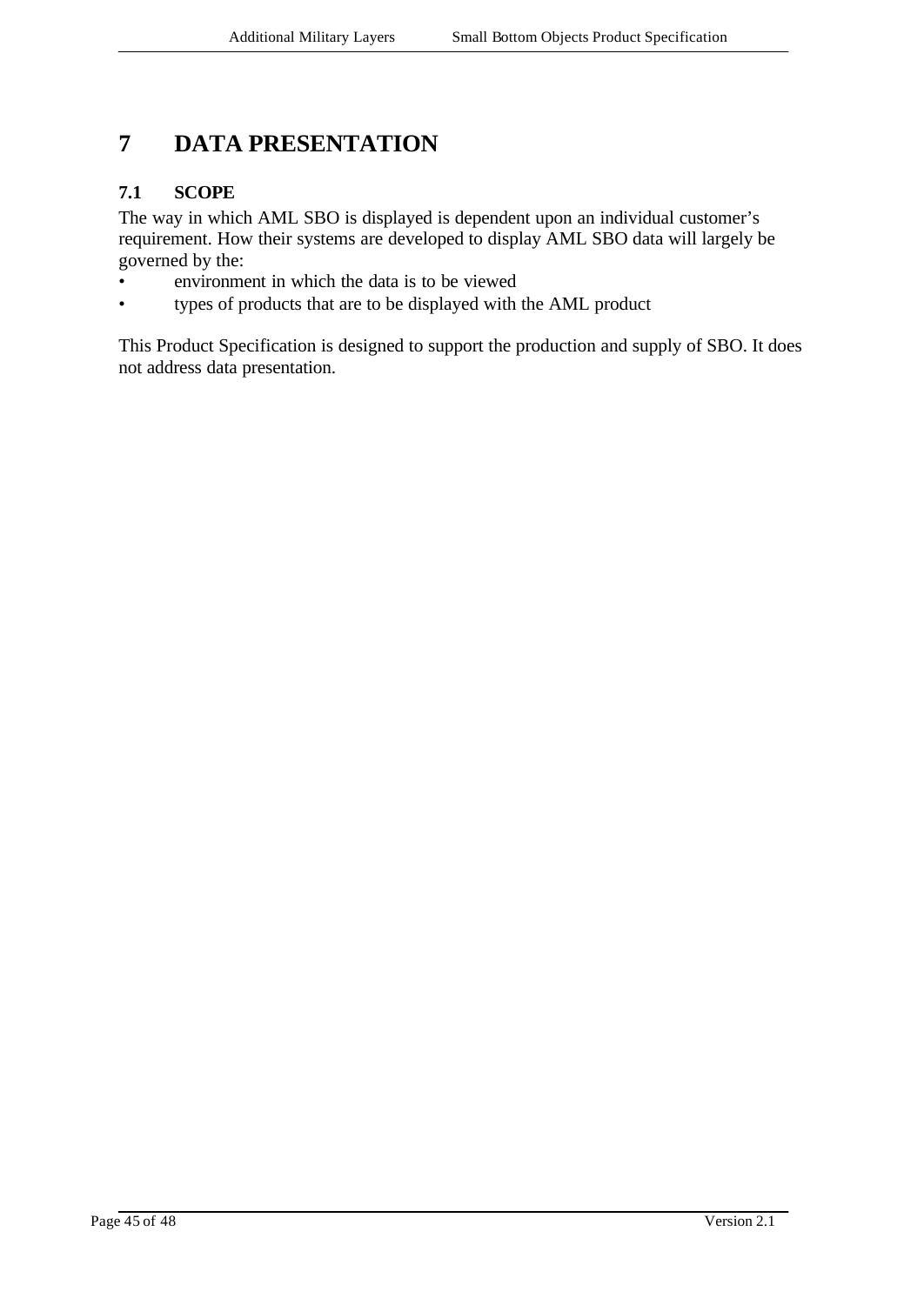## **8 PROVISION OF DATA**

### **8.1 GENERAL**

#### **8.1.1 File Format (Encapsulation)**

The file format or encapsulation is exchange standard specific.

#### **8.1.2 Auxiliary Information**

All media containing AML products will contain cataloguing information regarding the coverage of the products contained within it. A complete AML catalogue is planned for future development.

#### **8.2 DISTRIBUTION MEDIA**

AML is available in the following format(s):

- **CD-ROM**
- **DVD**

Other approved means of distribution will be promulgated in due course. While data must be available to users on standard media, other media/transmission means may be agreed directly between producers and recipients.

#### **8.3 VOLUME NAMING**

AML volumes (defined as packages) may contain several datasets, each from a different product specification. The volume naming convention for AML 'Packages' is not defined by AML Product Specifications.

#### **8.4 FILE NAMING**

**CD-ROM** AML file naming conforms to ISO 9660, International Standards Organisation, Information Processing - Volume and File Structure of CD-ROM for Information Interchange. See appropriate implementation annex.

#### **8.5 DIRECTORY STRUCTURE**

**CD-ROM** The directory structure conforms to ISO 9660, International Standards Organisation, Information Processing - Volume and File Structure of CD-ROM for Information Interchange. See appropriate implementation annex.

#### **8.6 ERROR DETECTION**

Datasets will undergo file integrity checks that are dependent upon the exchange standard implemented.

#### **8.7 COMPRESSION**

AML products do not use compression techniques.

#### **8.8 ENCRYPTION**

All AML products are unencrypted, irrespective of security classification.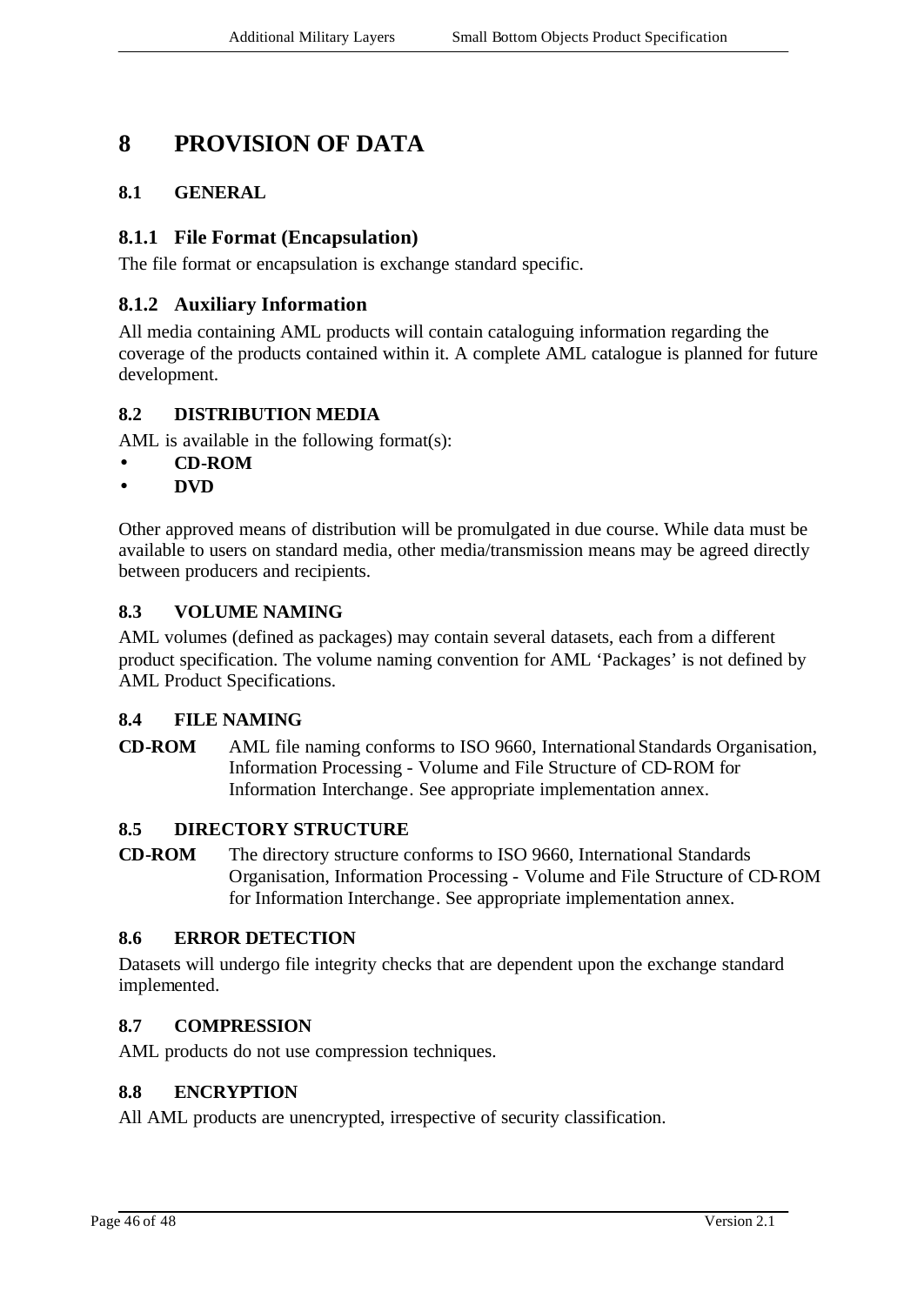# **8.9 HARDWARE AND SOFTWARE REQUIREMENTS**

N/A.